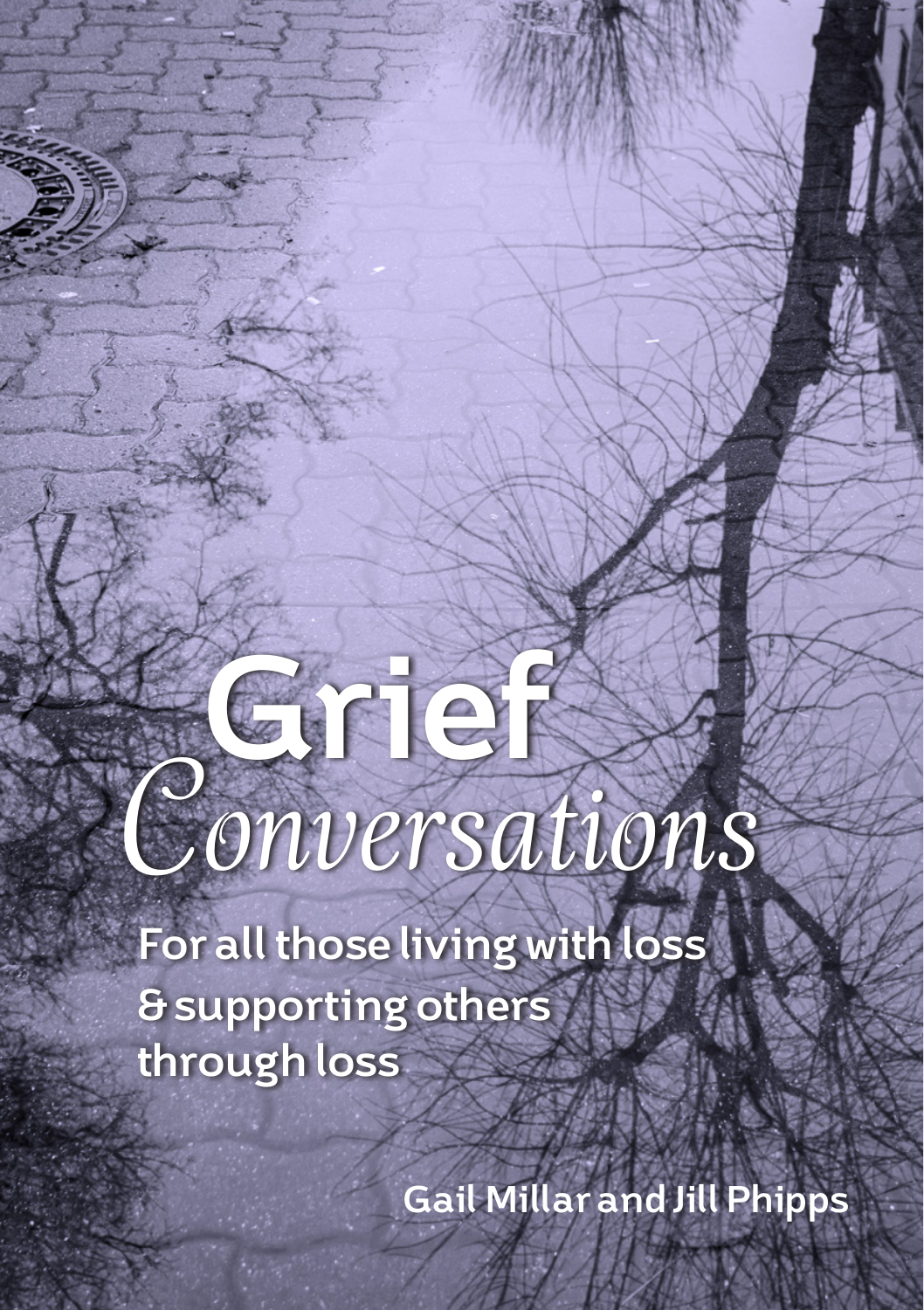# **IMPORTANT COPYRIGHT INFORMATION**

Downloadable media purchased from BRF, including (but not limited to) PDF document downloads and mp3 music, is protected by UK and international copyright laws.

### **You are allowed to:**

- print a single copy, provided it is for your own personal use.
- print without limit any pages labelled 'Reproduced with permission from…'
- burn mp3 audio files to a single CD for use in venues where mp3s cannot be played.
- keep a single backup copy, provided only one copy is in use at any one time.

### **You are not allowed to:**

- print multiple copies of the PDF download file.
- print multiple copies of any musical scores within the PDF download file, unless the organisation printing them has appropriate licences. See **[ccli.co.uk](http://www.ccli.co.uk)** for more information.
- email, copy, post on a website or by any other means electronically share downloadable media.

**Note: If you have received this file by email, it may be an illegal copy. Please check with the sender that it has been legally obtained, and for conditions of its use.**

If you have any questions about the legal use of downloadable media, please contact us at **[copyright@brf.org.uk](mailto:copyright%40brf.org.uk?subject=)**.

> BRF, 15 The Chambers, Vineyard, Abingdon OX14 3FE +44 (0)1865 319700 | [enquiries@brf.org.uk](mailto://enquiries@brf.org.uk)

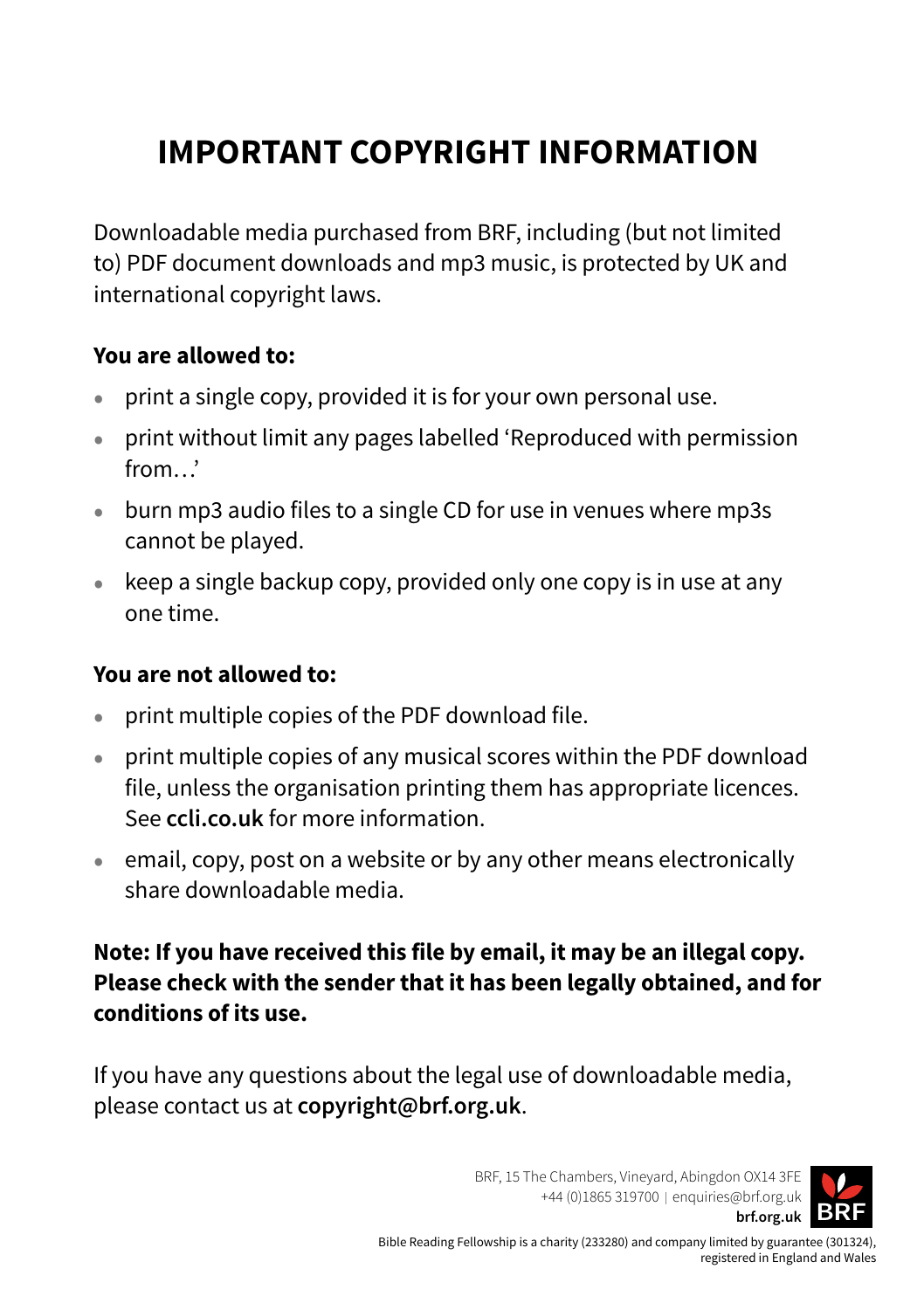# Grief Conversations

For all those living with loss & supporting others through loss

**GAIL MILLAR and JILL PHIPPS**

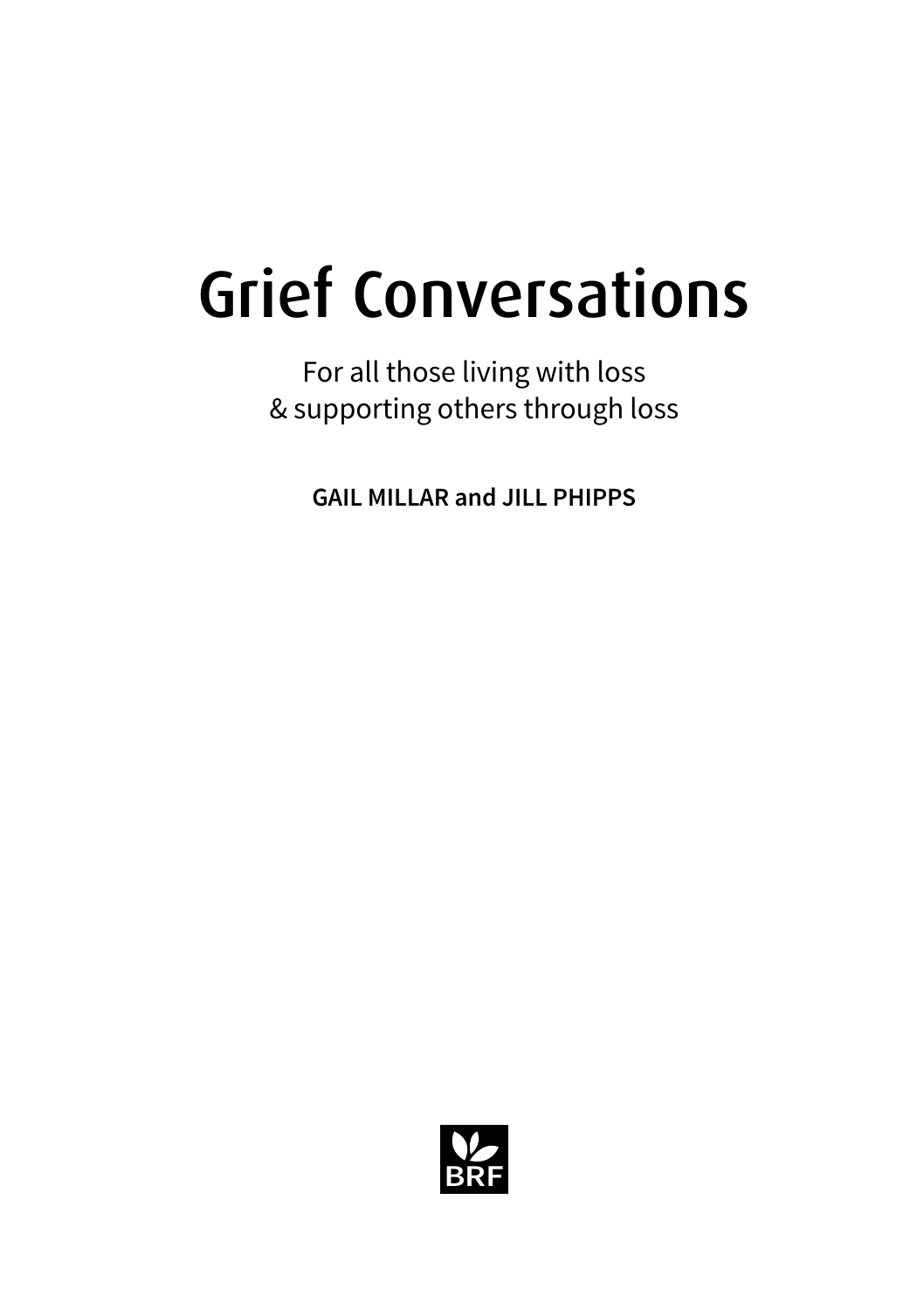

15 The Chambers, Vineyard Abingdon OX14 3FE **[brf.org.uk](https://www.brf.org.uk)**

Bible Reading Fellowship is a charity (233280) and company limited by guarantee (301324), registered in Enland and Wales

First published 2022 All rights reserved

Text © Gail Millar and Jill Phipps This edition © Bible Reading Fellowship 2022 Cover photo © iStock.com/Herzstaub

The authors assert the moral right to be identified as the authors of this work

### **Acknowledgements**

Unless otherwise acknowledged, scripture quotations are taken from The Holy Bible, New International Version (Anglicised edition) copyright © 1979, 1984, 2011 by Biblica. Used by permission of Hodder & Stoughton Publishers, a Hachette UK company. All rights reserved. 'NIV' is a registered trademark of Biblica. UK trademark number 1448790.

Scripture quotations marked TLB are taken from The Living Bible copyright © 1971 by Tyndale House Foundation. Used by permission of Tyndale House Publishers Inc., Carol Stream, Illinois 60188. All rights reserved.

Scripture quotations marked NRSV are taken from The New Revised Standard Version of the Bible, Anglicised edition, copyright © 1989, 1995 by the Division of Christian Education of the National Council of the Churches of Christ in the United States of America. Used by permission. All rights reserved.

Scripture quotations marked MSG are taken from *The Message*, copyright © 1993, 1994, 1995, 1996, 2000, 2001, 2002 by Eugene H. Peterson. Used by permission of NavPress. All rights reserved. Represented by Tyndale House Publishers, Inc.

Scripture quotations marked NLT are taken from the Holy Bible, New Living Translation, copyright © 1996, 2004, 2007, 2013. Used by permission of Tyndale House Publishers, Inc., Carol Stream, Illinois 60188. All rights reserved.

Every effort has been made to trace and contact copyright owners for material used in this resource. We apologise for any inadvertent omissions or errors, and would ask those concerned to contact us so that full acknowledgement can be made in the future.

Printed and bound by TJ Books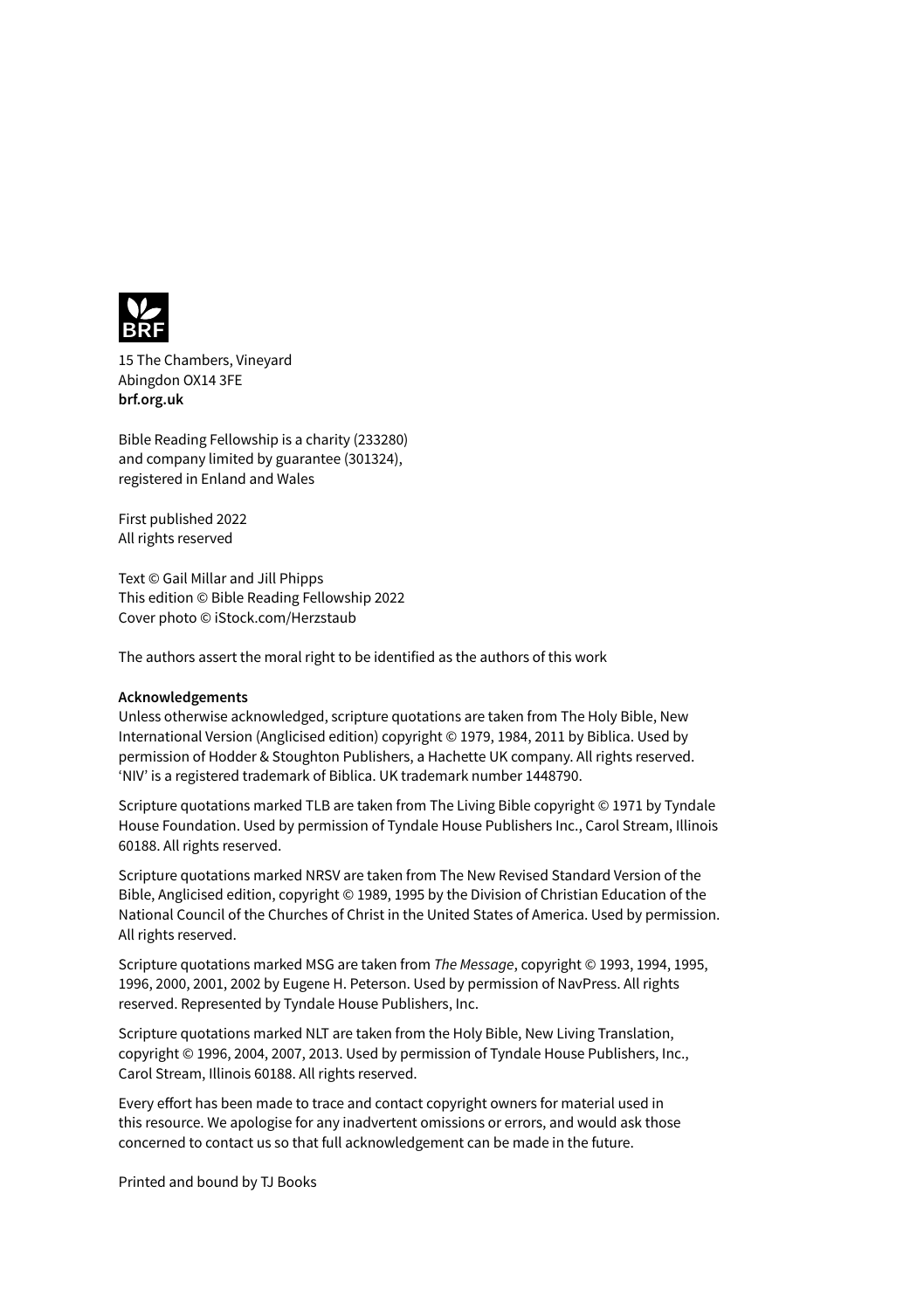# **Contents**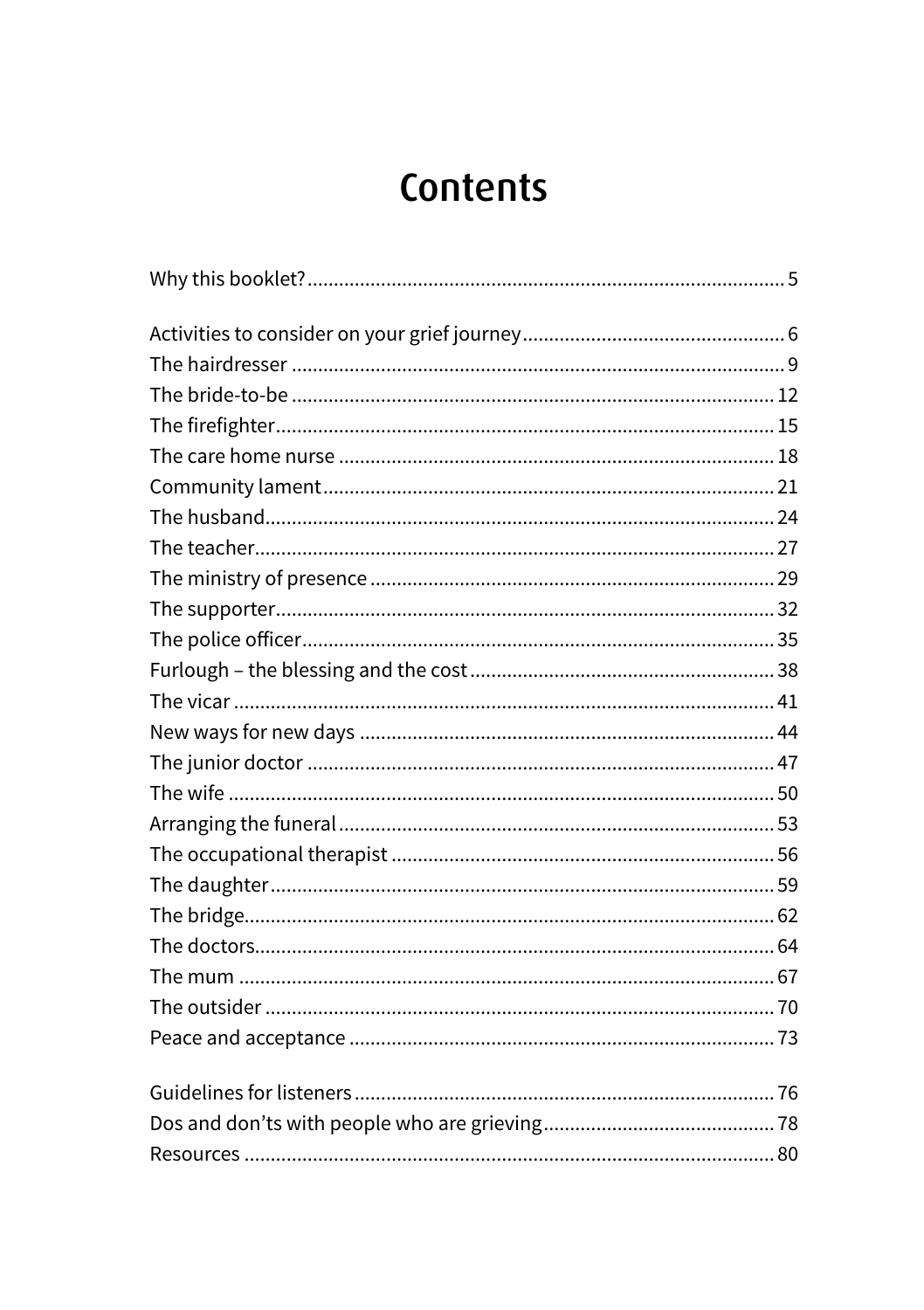**Gail Millar** is an Anna Chaplain, a grief counsellor and founder of the Christian charity, Befriended, whose vision is to end loneliness and isolation among older people living in mid-Sussex. She has worked in the Christian charity sector in various senior pioneering and development roles, including as an older people's specialist for The Salvation Army, and has a diploma in grief and bereavement counselling. Gail lives in Hurstpierpoint and is married to Stuart. They have five children and nine grandchildren and are active leaders in The Point Church.

**Jill Phipps** was an NHS physiotherapist working with older people for 20 years before becoming an older person's chaplain in Portsmouth for three years. During this time she joined the Anna Chaplaincy network and helped to pilot Messy Vintage when it was introduced into the UK from Jersey. Jill lives in Hampshire with her husband and dog; she has three grown-up sons and three grandchildren and is a lay minister in her village church.

### **Anna Chaplaincy: Offering spiritual care in later life**

BRF's Anna Chaplaincy ministry is an ecumenical, community-based, chaplaincy network promoting the spiritual welfare of older people, for people of strong, little or no faith at all. Anna Chaplains support older people and their carers wherever they may be – in residential care, in congregations, in their own homes and in the community. BRF's



rapidly expanding Anna Chaplaincy network inspires, connects and equips churches, individuals and other groups involved in this ministry nationwide. Our work includes developing the Anna Chaplaincy model of best practice, offering training, resources and meet-ups, and advocating at a national level.

### Find out more at **[annachaplaincy.org.uk](https://www.annachaplaincy.org.uk)**

The **Anna Chaplaincy**® name and logo are registered trade marks of Bible Reading Fellowship, a charity (233280) and company limited by guarantee (301324), registered in England and Wales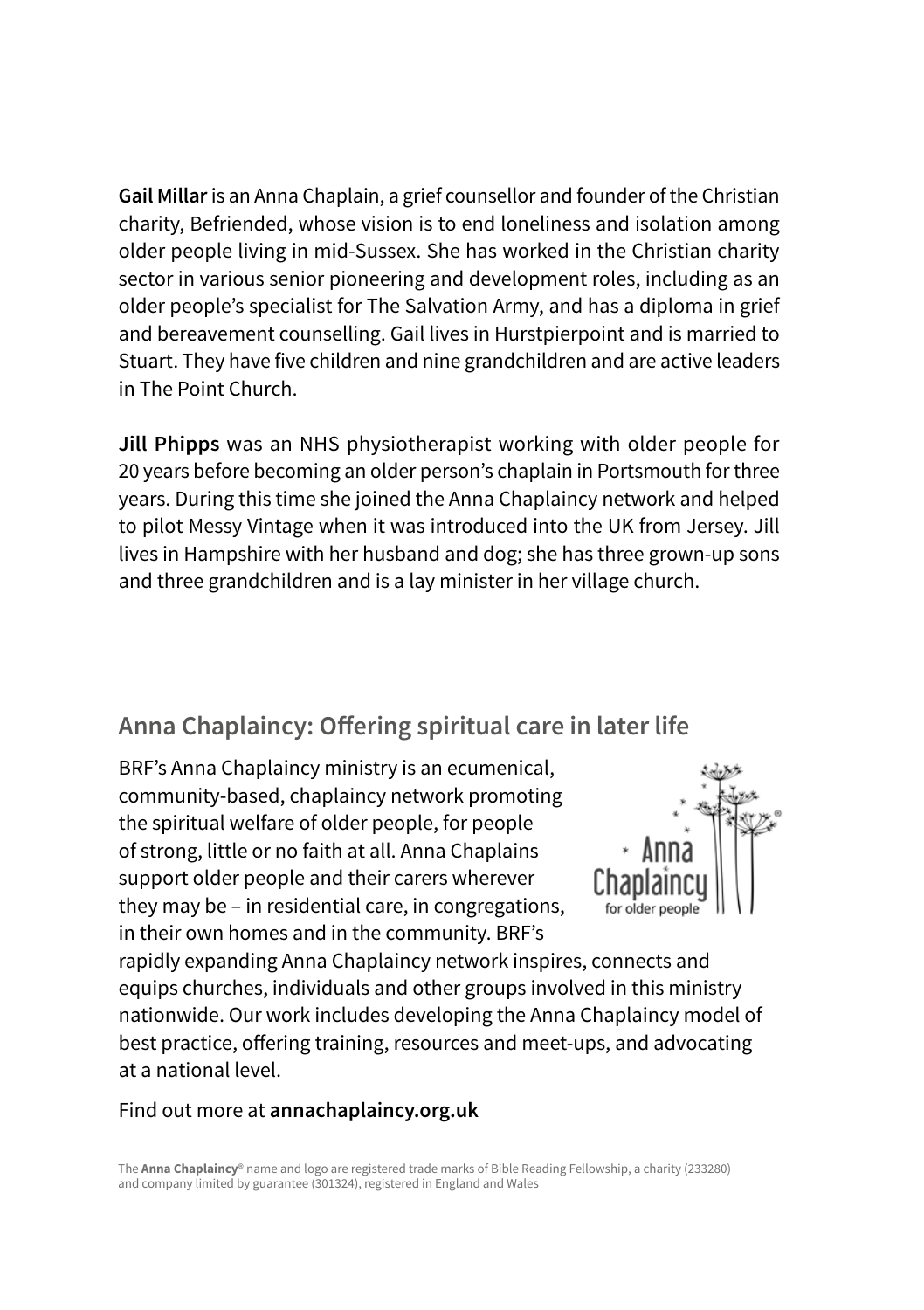# Why this booklet?

This booklet records true stories of people's personal experiences during the first wave of the Covid-19 pandemic, whether a keyworker, an individual, a minister or other supporting role. For privacy and respect to the individuals, names and locations have been changed. Many people have suffered loss, whether that be bereavement, redundancy, financial or the loss of a relationship, and the aim of this booklet is to offer help and support.

Grief is a unique experience to each individual in response to any kind of loss.

The pandemic will always be a pivotal moment in history and will be a constant reminder to those who grieve.

### **This booklet is written:**

- in recognition of all those who have experienced loss, heartbreak and isolation in circumstances completely out of their control;
- in thanks to all those working in public services who have gone above and beyond the call of duty to care for and protect us, and who continue to do so;
- in support of all those who now live with grief, an empty chair at the table, an ache in their heart and a sorrow that will not go away.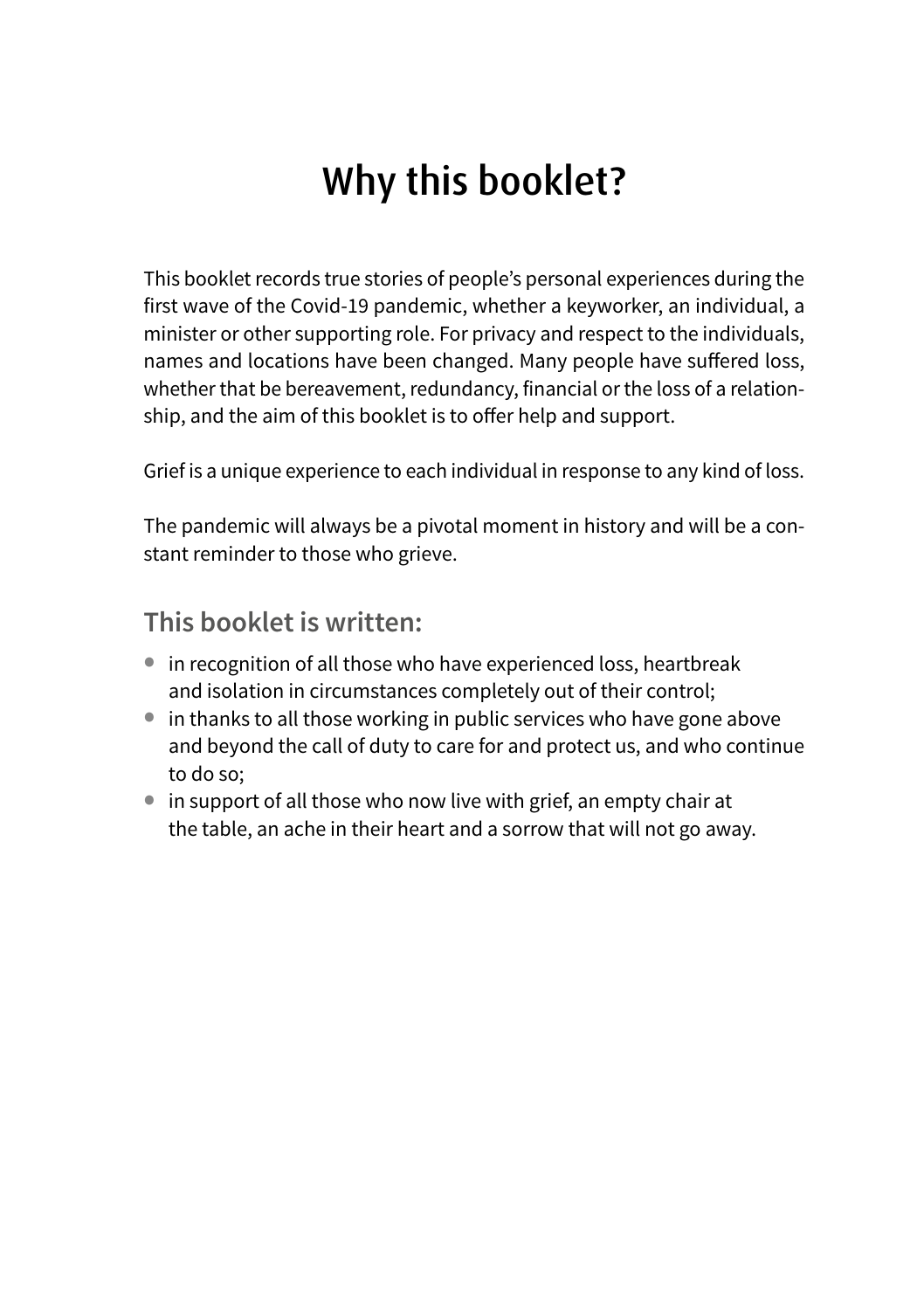# Activities to consider on your grief journey

### **Priorities**

**In the first week:**

- Let your family and close friends know what has happened
- Allow other members of the family to pass the news on
- Call your pastor, minister or local church leader for support
- Call your employer to arrange leave of absence
- Call your financial advisor or a family friend who may be able to help with immediate financial issues, including:
	- ° Your loved one's will and notifying the executors
	- ° Registering the death and getting a death certificate
	- ° Life insurance and/or any other benefits
	- ° Bank accounts
	- ° Utility bills
	- ° Mortgage or landlord
- Let your doctor and any care agencies know of your bereavement
- Contact a funeral director and allow them to help you with all the practical issues of the funeral
- Include close family and friends in the funeral arrangements
- Allow others to answer your calls/messages

### **Personal**

- Drink plenty of fluids
- Eat little and often
- Get fresh air even if this is opening the window
- Rest and try to sleep when you can
- Maintain a daily routine wash, dress, eat, pray, exercise
- Enjoy a soak in the bath with bubbles
- You may be forgetful, so:
	- ° Write down things that are going round in your head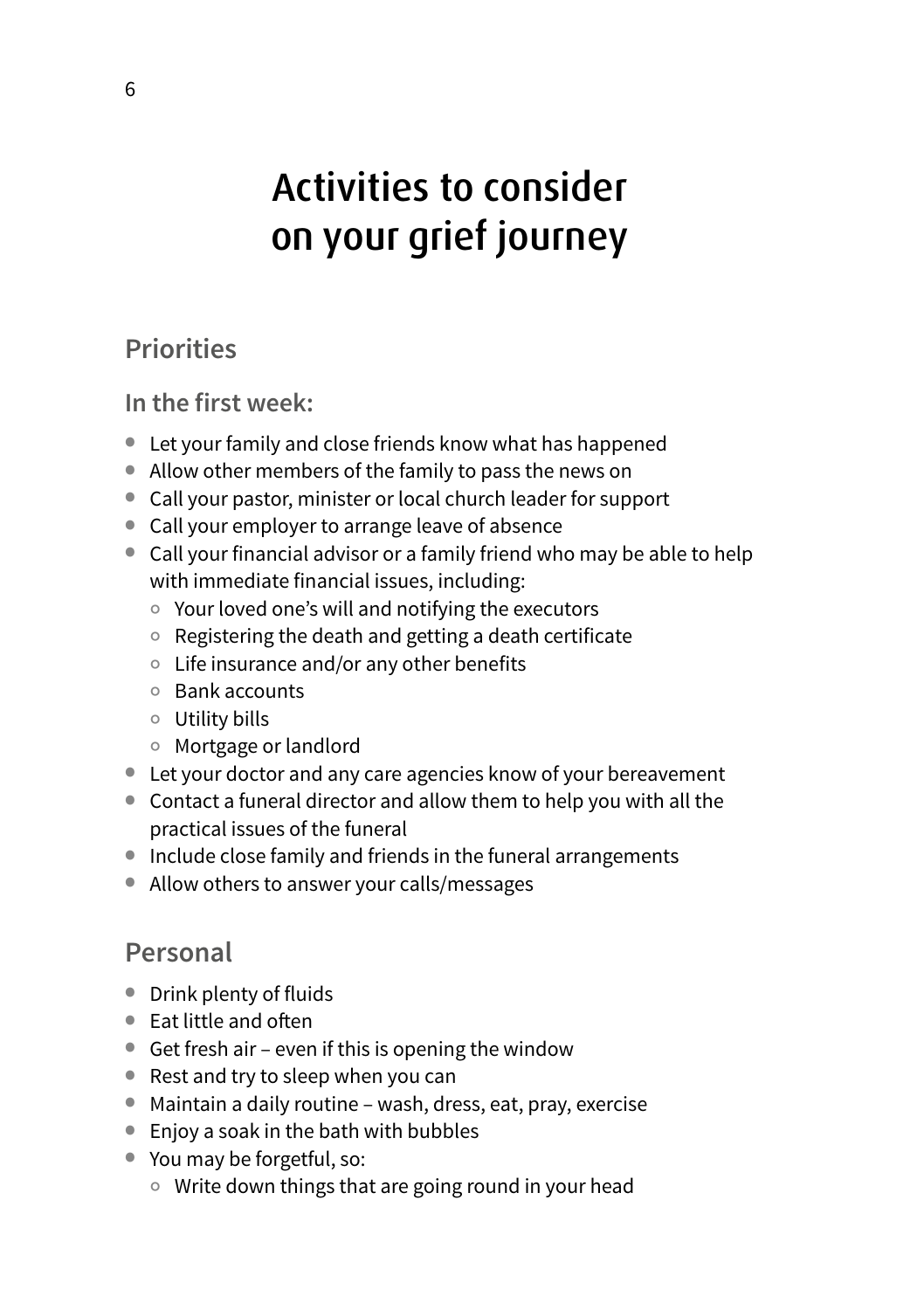- ° Write down all the things you would appreciate help with, such as making a meal, doing some shopping, writing thank-you cards, gardening, transport, home maintenance
- You may feel sad, confused, irritable or angry. Do not feel guilty for any of the feelings you are experiencing
- Visit/ring your GP and let them know how you are feeling, sleeping, eating
- Accept help! Say thank you and show people the list of things they can help with
- When you are ready, ask the family to help you clear out your loved one's clothes and possessions. This will take a lot longer than you imagine, so do it in stages
- Be the kindest person you can be to yourself
- Forgive yourself and others

### **Physical**

If you have been active, you may find it helpful to resume some form of physical activity:

- Walking and talking are great for your well-being and connecting with others who may have similar experiences to you.
	- ° Healthwalks: **[walkingforhealth.org.uk](http://en.wikipedia.org/wiki/Acronym)**
	- ° The Ramblers: **[ramblers.org.uk](http://www.ramblers.org.uk)**
- Exercise or relaxation classes
- Tennis, squash, badminton and football are all sports that may help release tension, anger and pain (warn your opponent that they may be in for a tough match)
- Breathing exercises designed to relieve stress, anxiety and panic as part of your daily routine (**[nhs.uk/mental-health/self-help/guides](http://www.nhs.uk/mental-health/self-help/guides-tools-and-activities/breathing-exercises-for-stress)[tools-and-activities/breathing-exercises-for-stress](http://www.nhs.uk/mental-health/self-help/guides-tools-and-activities/breathing-exercises-for-stress)**)
- Mindfulness exercises
- Make bread kneading dough can be very therapeutic

### **Practical**

- Collect photos and make a memory book
- Plant a tree in memory of your loved one
- Keep a journal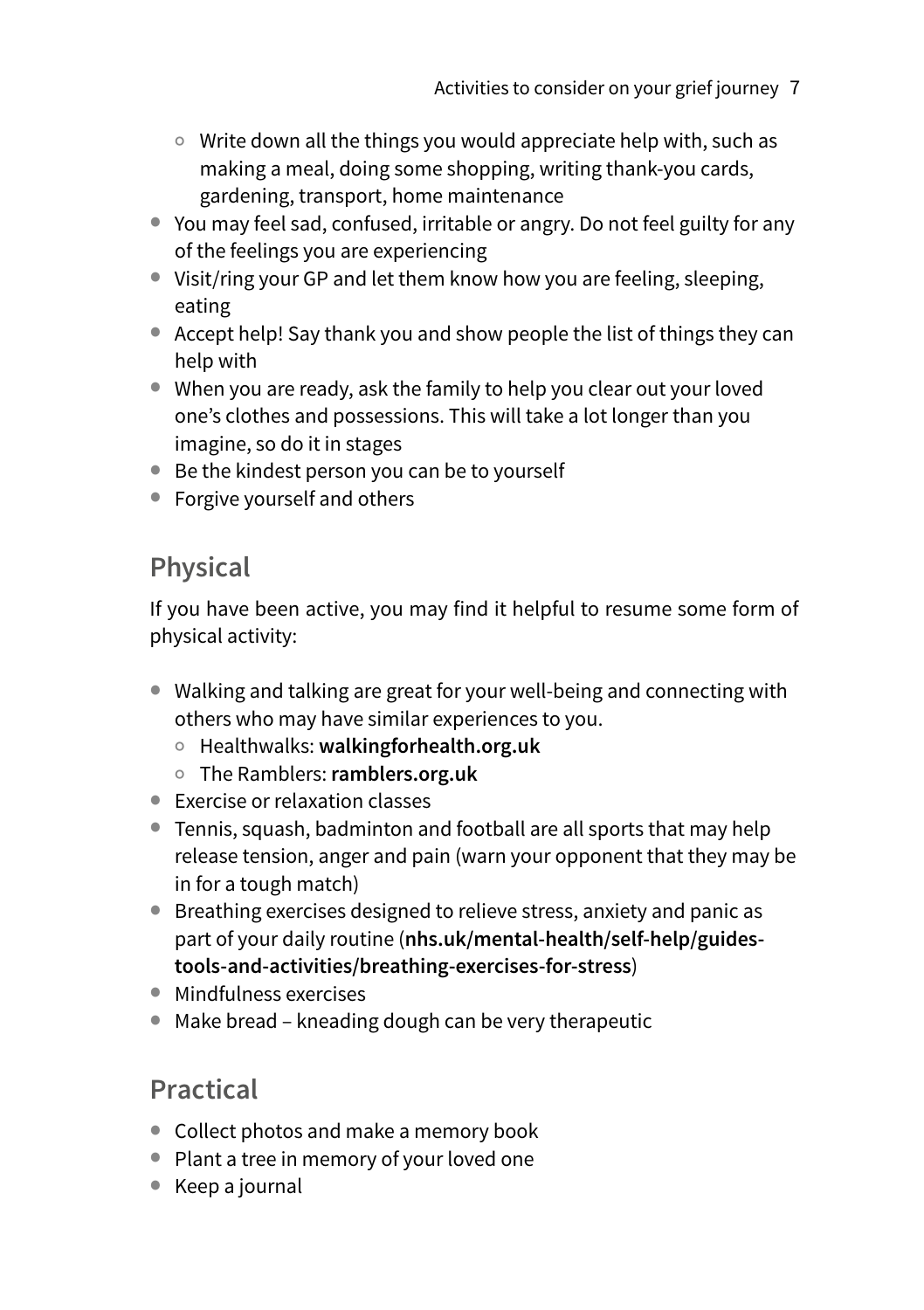### 8 grief conversations

- Make a 'Tear Bottle'. Cut out lots of tear-shaped bits of coloured paper. Write on a tear-shape your feelings and thoughts – happy or sad, now and in the past – and put them in the bottle
- Create a 'Hope Board'; write at the top "things I am looking forward to". Gradually add to this board pictures, events, diary dates to brighten up your future. Life will get better!

### **Processing**

- Create a strong support network of friends around you remember the family are grieving too
- Counselling services
- Chaplaincy
- Cruse Bereavement **[cruse.org.uk](http://www.cruse.org.uk)**
- Grief support group online or in person
- Mind counselling
- Grief café **[thegoodgrieftrust.org](http://www.thegoodgrieftrust.org)**
- Music listen to music that you can immerse yourself in
- Listen to radio programmes, podcasts, YouTube, articles of others' stories of loss and grief
- Read when able to concentrate, books of your choice that you find helpful, uplifting and encouraging

### **Purposeful**

- Light a candle at home or in a church or on the Church of England website **[churchofengland.org/life-events/funerals/light-candle](http://www.churchofengland.org/life-events/funerals/light-candle-remember-someone)[remember-someone](http://www.churchofengland.org/life-events/funerals/light-candle-remember-someone)**
- Wear something personal as a reminder a watch, necklace, ring, item of clothing
- Continue with/take up a hobby that was theirs gardening, stamp collecting
- Meet up with friends, talk about your loved one

Joy is forged in sorrow and death leads to life and grief is the road between them.

Walter Wangerin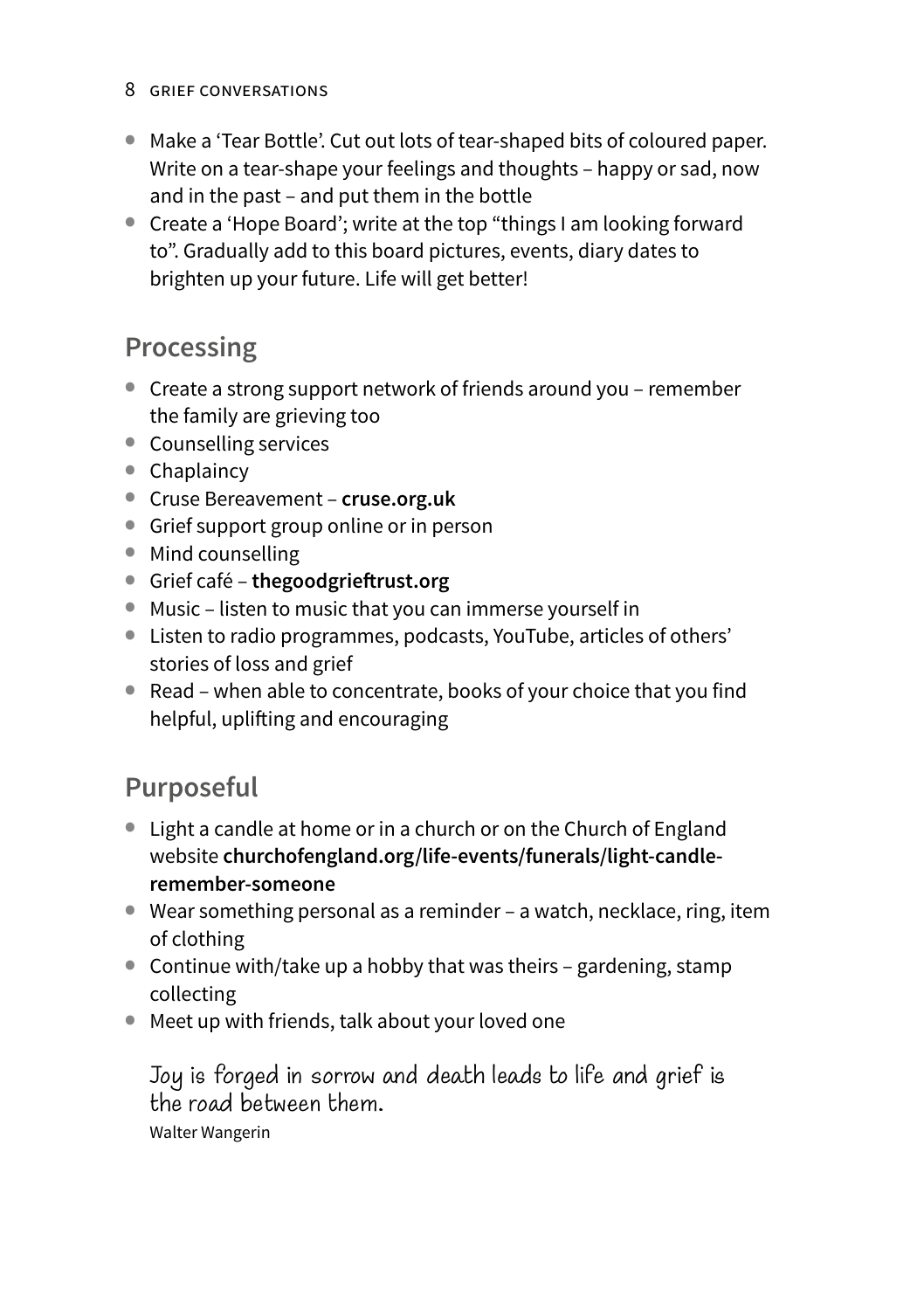# The hairdresser

At 3.00 am Sheila received a phone call from the hospital to say that Joe had died at 2.34 am.

Sheila came home at the end of a very busy day running her hairdressing salon. It was made even busier now that they had to navigate all the rules and regulations around this new illness, Covid-19. As she walked into the house, she could hear her husband Joe coughing. It was very unusual to hear him coughing, so she went straight into the living room where she saw him holding his chest and struggling to breathe. Sheila thought he was having a heart attack. She rang her daughter, who was a nurse, who advised calling 111. Sheila rang 111, who then requested an ambulance to the house. When the ambulance arrived, the crew came into the house in full PPE, looking like Martians; it was all a bit frightening. They did various observations and decided to take Joe into hospital as a precaution, just to get him checked over. Joe felt too weak to walk to the ambulance, so they put him in a chair; Sheila gave him a peck on the cheek and said she would follow in the car. The ambulance crew told Sheila that she was not able to go to the hospital with them, but to give the hospital a ring later to see how Joe was doing. Sheila rang the hospital later that evening and was told that Joe was stable.

At 3.00 am Sheila received a phone call from the hospital to say that Joe had died at 2.34 am. He had caught Covid-19 and his breathing had rapidly deteriorated; they had done all they could to save him, but he had died.

Sheila's life changed in the course of twelve hours. One minute, she and Joe were at the stage of enjoying time with their grandchildren and working for a couple more years before being able to enjoy their retirement together. Now all of a sudden, this disease, which at the time nobody seemed to know much about, had taken her husband.

Many others have a similar story to Sheila – of not being able to be with their loved ones in hospital or when they have died. At times during the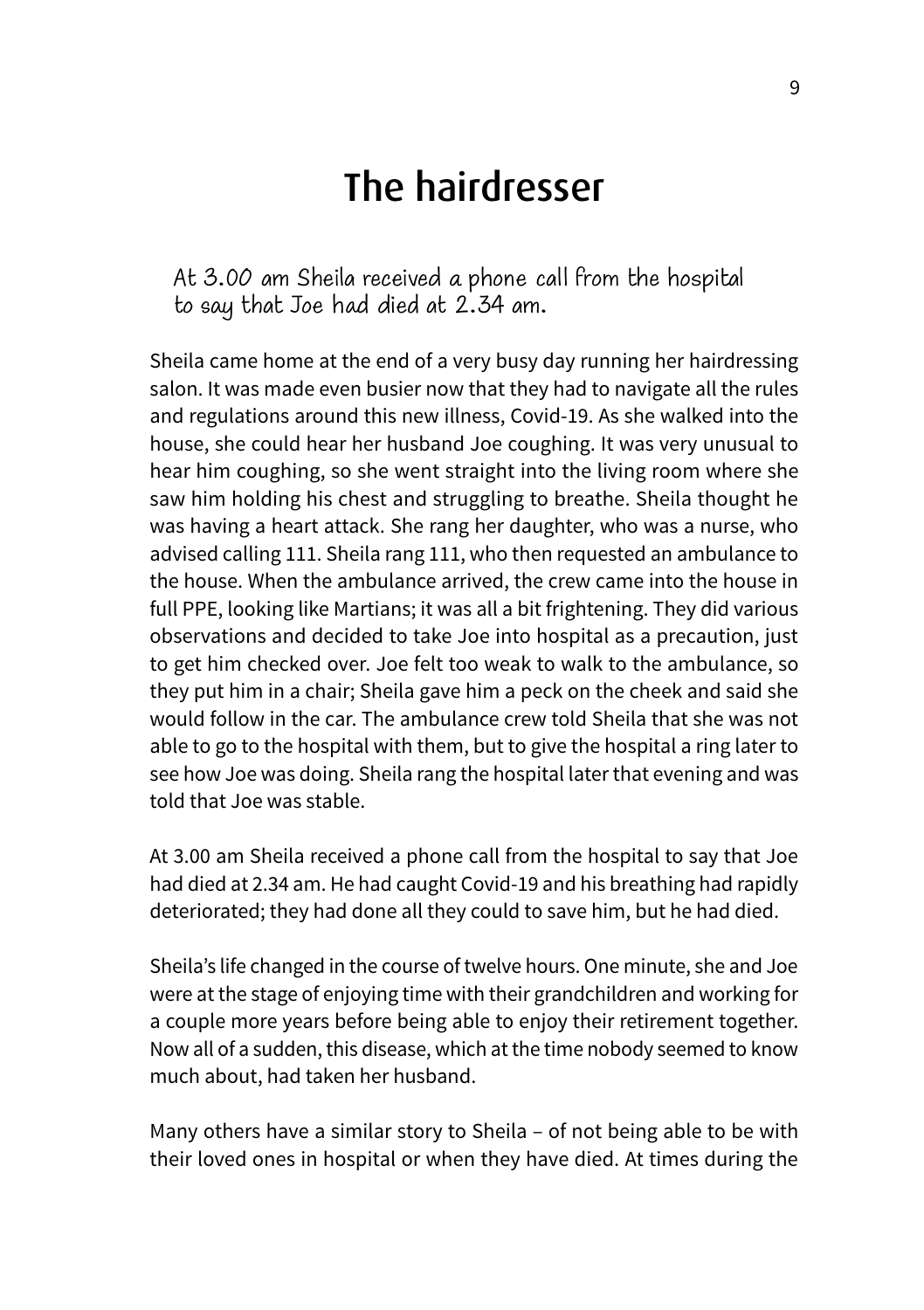### 10 grief conversations

pandemic, loved ones were prevented from visiting, encouraging, bringing hope and comfort to those who were poorly.

### **Grief aspect**

Like Sheila, when a loved one dies suddenly and without you present, you are catapulted into an unplanned, unwelcomed place; a place of shock, disbelief, disorientation, numbness and fog.

What probably then follows is a whole range of conversations in your head. 'Should I have done something more? Why wasn't I there when they needed me most? Were they calling for me? Have the hospital staff got the right person? Are they sure it is MY loved one? Is this just a terrible dream?'

You will experience pain that can be intensely physical as well as emotional; the pain can cause a numbness which is nature's way of protecting you. Time will be both your enemy and your best friend. You will want to turn back the clock, but you can't, and you can't imagine how you are even going to get through the next day.

Take all the pressure off. Nothing has any importance now apart from you. If you can, eat little and often, nap when you can, talk when you feel up to it. Let others spread the news and the story. Accept any offers of meals, childcare, dog walking, if you can. You will be able to bear the pain. We are all more resilient than we know or think we are.

For those of you who have experienced this kind of loss during the pandemic, you will be in shock and traumatised; numbness, disbelief and anger will no doubt follow. Doing so much of your grieving alone, in isolation, adds another layer of numbness which may take longer to heal from. As we remember the impact of lockdown and restrictions, give yourself time to go back to your period of shock. Talk through what it felt like with someone who will listen; allow yourself to revisit and express those feelings, thoughts and emotions.

### **Reflection**

There is a story in the gospel of Matthew (Matthew 8:23–27) where Jesus and his disciples were crossing the sea in a boat when a furious storm blew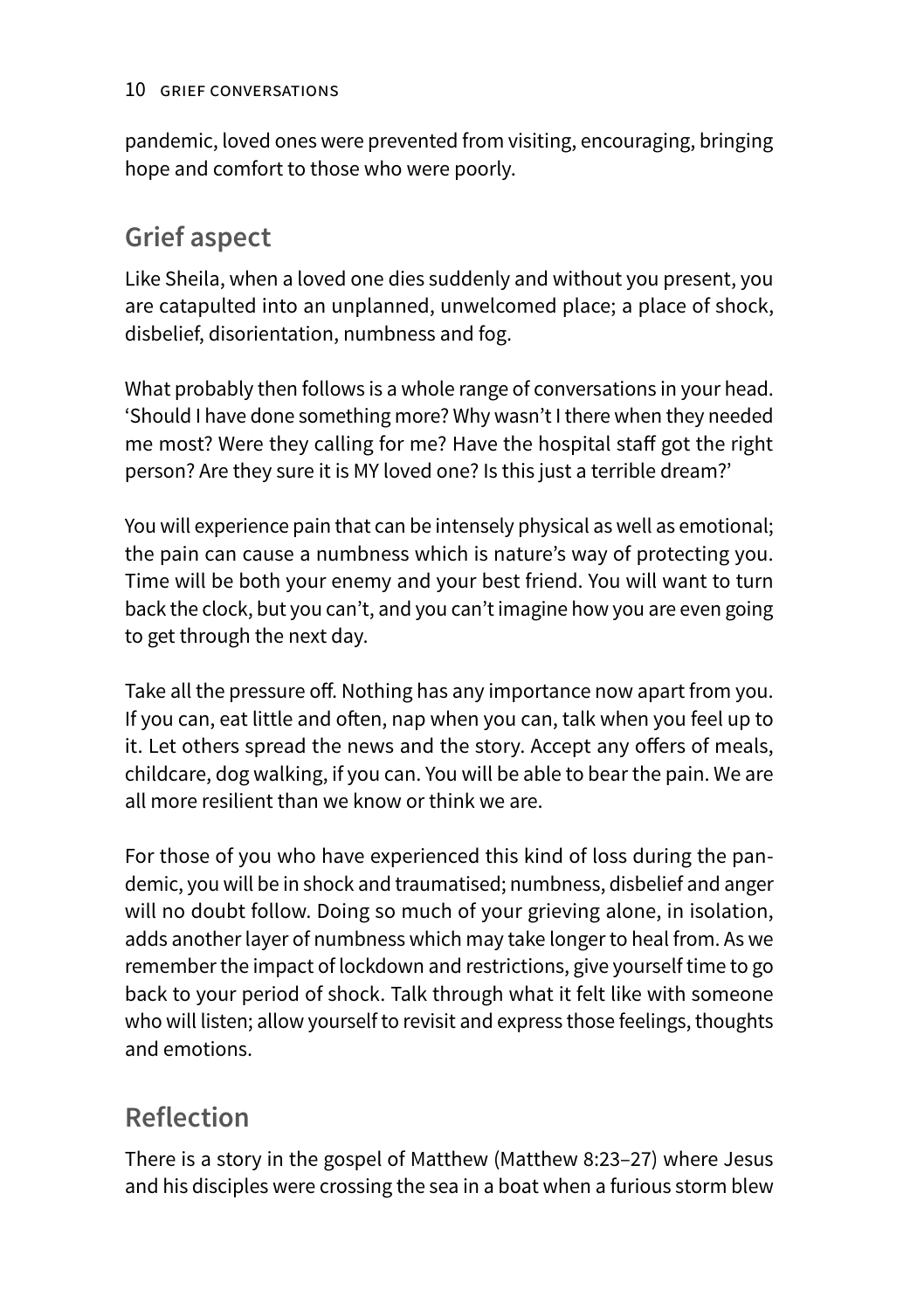up without warning. Jesus was asleep while the disciples were fighting to keep control of the boat. They woke him up in desperation, and he commanded the wind and the waves to be still and everything calmed down.

Jesus didn't leave the disciples during that storm. He was there. He was in it with them. The whole time.

Jesus was with you during the storm, and he will continue to be with you. He knows and understands the depths of all our pain and sorrow.

### **Prayer**

*Creator God, you made the earth and all that is in it. You stilled the storm and calmed the wind and waves. Be with us when we feel overwhelmed by the storms of life, keep us safe and bring us home to peace and safety. Amen*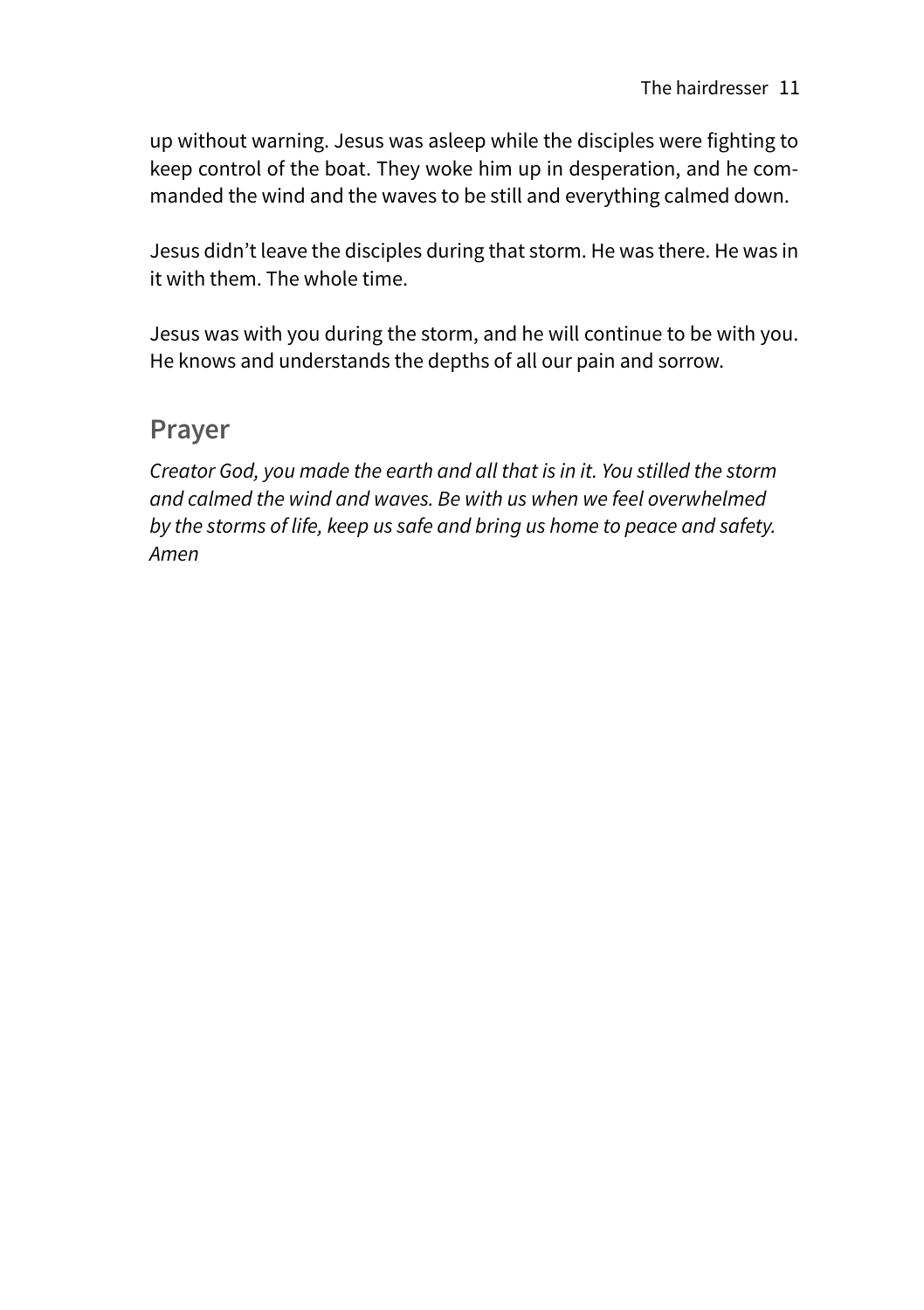# The bride-to-be

Codie was so thankful he had survived, but her life had changed so much.

23 May 2020 was a day Codie had been planning and looking forward to for most of her childhood, teens and early adulthood. It was to be her wedding day. The day she would walk down the aisle with her dad, to marry the person who she wanted to spend the rest of her life with, while her mum cried tears of happiness.

The church and the reception venue had been booked nearly two years before. A 'save the date' invitation had been sent out, and Codie and her fiancé had saved every penny to afford the deposit for their first home together.

Codie's mum, Susan, worked in a local supermarket. When the pandemic started, the managers had tried to put in all of the recommendations as soon as they could, but there was a delay in getting screens put up and in being provided with PPE. Susan caught Covid-19 in the early days of mid-March when there was very little known about it. She fought for her life for three weeks, but sadly died. It was a devastating loss to Codie and all the family.

Codie wondered whether she would be able to carry on with her special day without her mum present.

Two weeks later, Codie's dad was rushed to hospital, but in spite of everything the doctors did for him, he died a week later.

Codie's fiancé, the love of her life, was a bus driver. He came to visit her on a Tuesday evening and said he did not feel well. Codie was terrified. There was no way that she could lose anyone else. He became very sick and was admitted to hospital. He was in hospital for ten days and survived, but he was not the same man; he had lost all of his energy and his zest for life. Codie was so thankful he had survived, but her life had changed so much.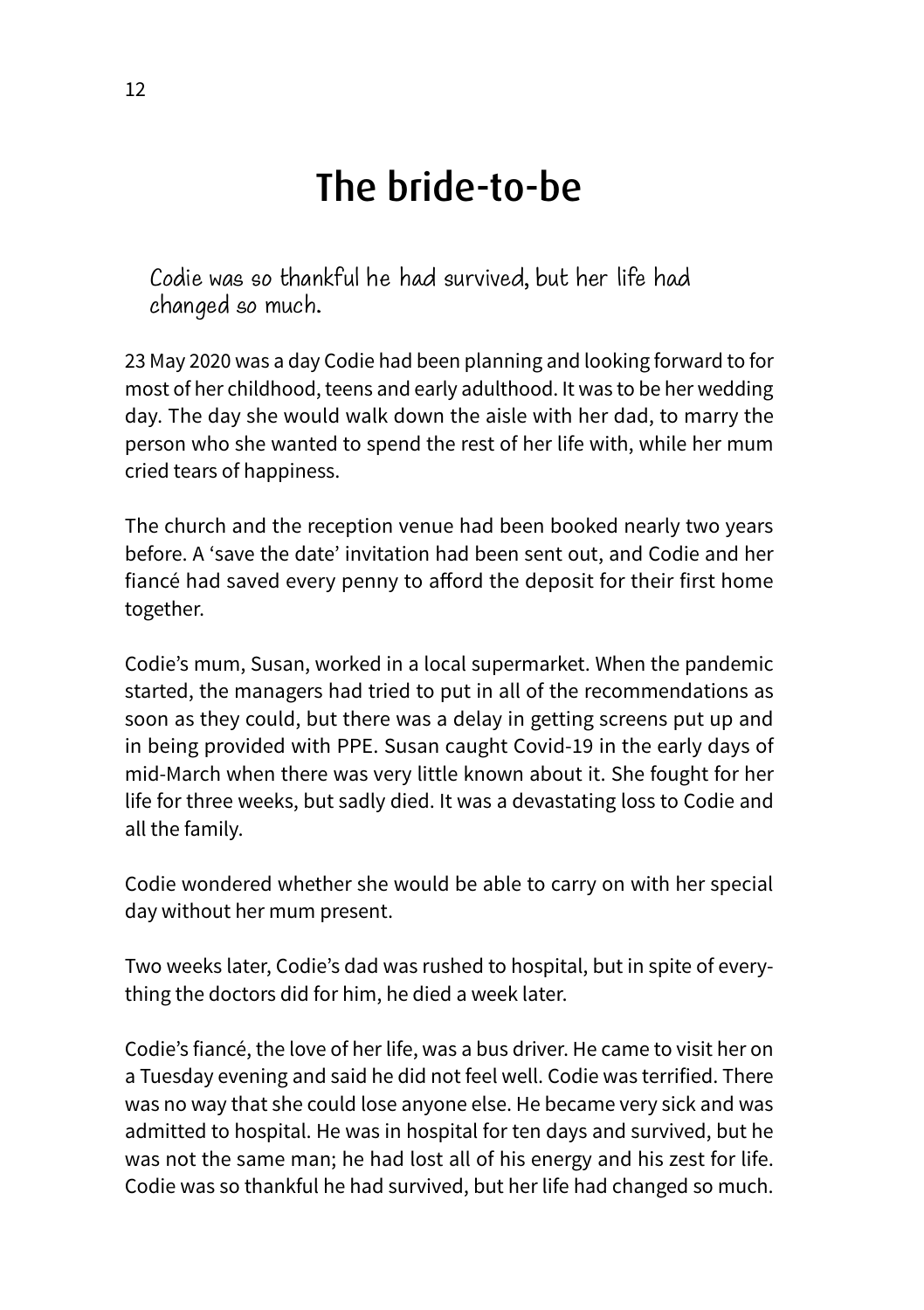The wedding reception venue cancelled her booking and the church minister called to say they could only have 15 people at the wedding. Codie and her partner cancelled the day that they had been planning for so long.

### **Grief aspect**

Grief is a journey that needs to be travelled. It is not a linear journey, and there are several different elements to it that you will experience. There may be times that you go back and forth through different parts and some aspects that you may stay in for a little while. There is no end time to the journey; what is important is that you keep travelling this journey at your speed. For each person who has experienced loss during the pandemic their story is unique, and yet there is a danger of it all being lumped into a statistic and being belittled. For so many of us it is not just one loss, it is layers of loss.

For each individual there will be a whole range of different questions you may ask in anger, and all of them stem back to you not being in control of what happened. It was all out of our control. The politicians, the doctors, nurses, scientists, all were in a new place of discovering what this disease was and how they could try and control it. Your anger is exacerbated because you do not know who to aim it at. Who can give you some of the answers to 'why?' Anxiety comes with so many unanswered questions. How will I ever get through this grief? What about the rest of my family and loved ones, will they get the disease and die too? A blanket of fear covers our lives; when we step out of our front door, when we meet someone in the street, when we go to a public event, we can find ourselves asking, will I catch Covid?

This pandemic has had such an impact on all our lives. Things we believed were relatively secure to plan and look forward to, like a holiday, a wedding or a birthday party, could not be taken for granted any more. So many events, celebrations and significant days in our lives have had to be passed by.

For many people, Covid-19 has not just changed their life for a couple of years, it has changed it for the rest of their lives.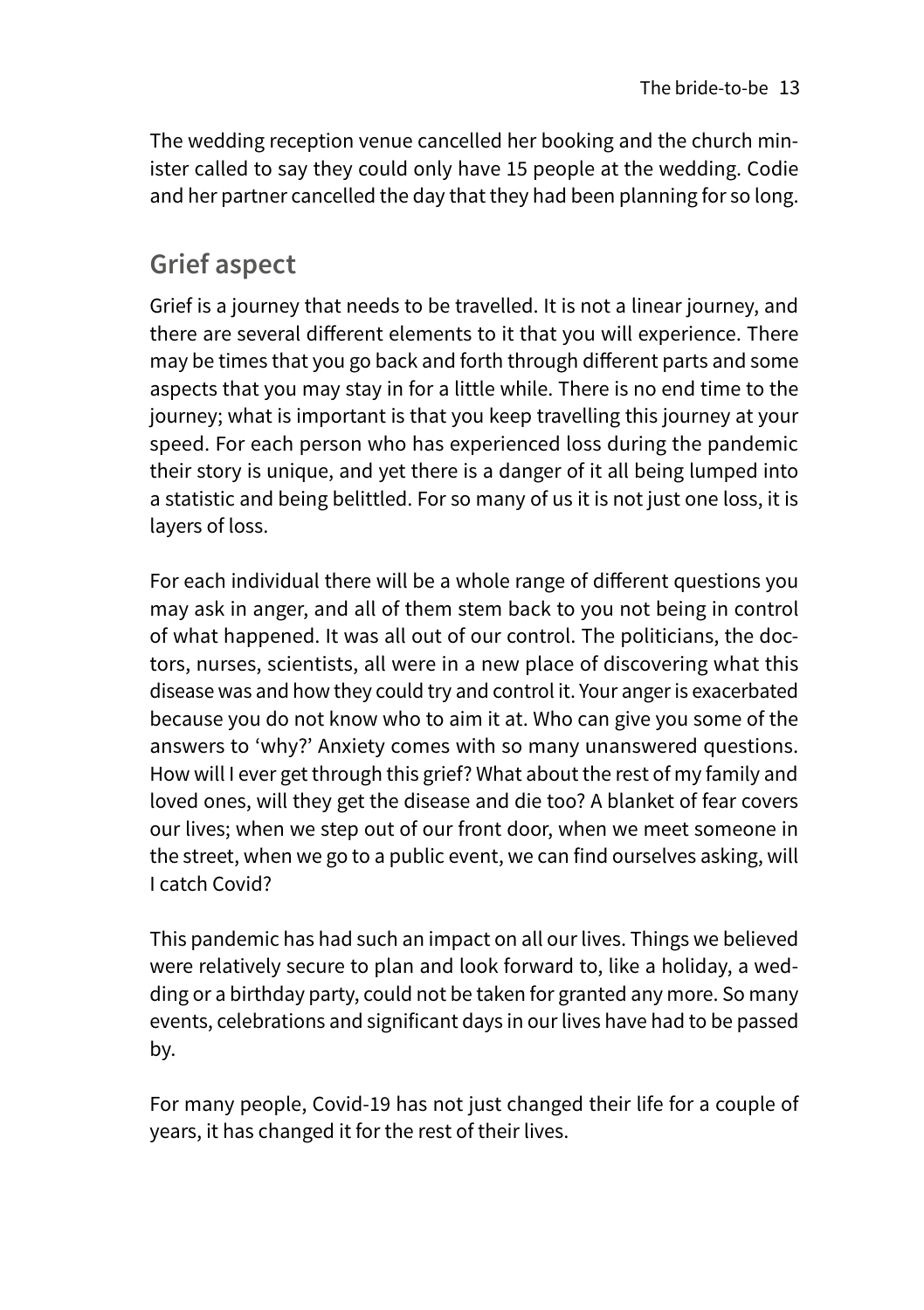### **Reflection**

In the Bible, Jeremiah 29:11 says:

*'For I know the plans I have for you,' declares the Lord, 'plans to prosper you and not to harm you, plans to give you hope and a future.'*

This verse means that we can take comfort in knowing that God has a plan for our lives regardless of our current situation or the suffering we may be experiencing right now. God's love for us goes far beyond the here and now. He knows the future and he is in control.

### **Prayer**

*Loving God, thank you that you know all things. You know our hopes and fears, everything we have been through and all that we are experiencing now. We ask for your comfort in our sorrow and help to trust you for the future. Amen*

Brokenness is not the end of the story. Our pain is deep, but it is not all encompassing, our loss is enormous, but it is not eternal and death is our enemy, but it does not have the final word.

Ruth Padilla DeBorst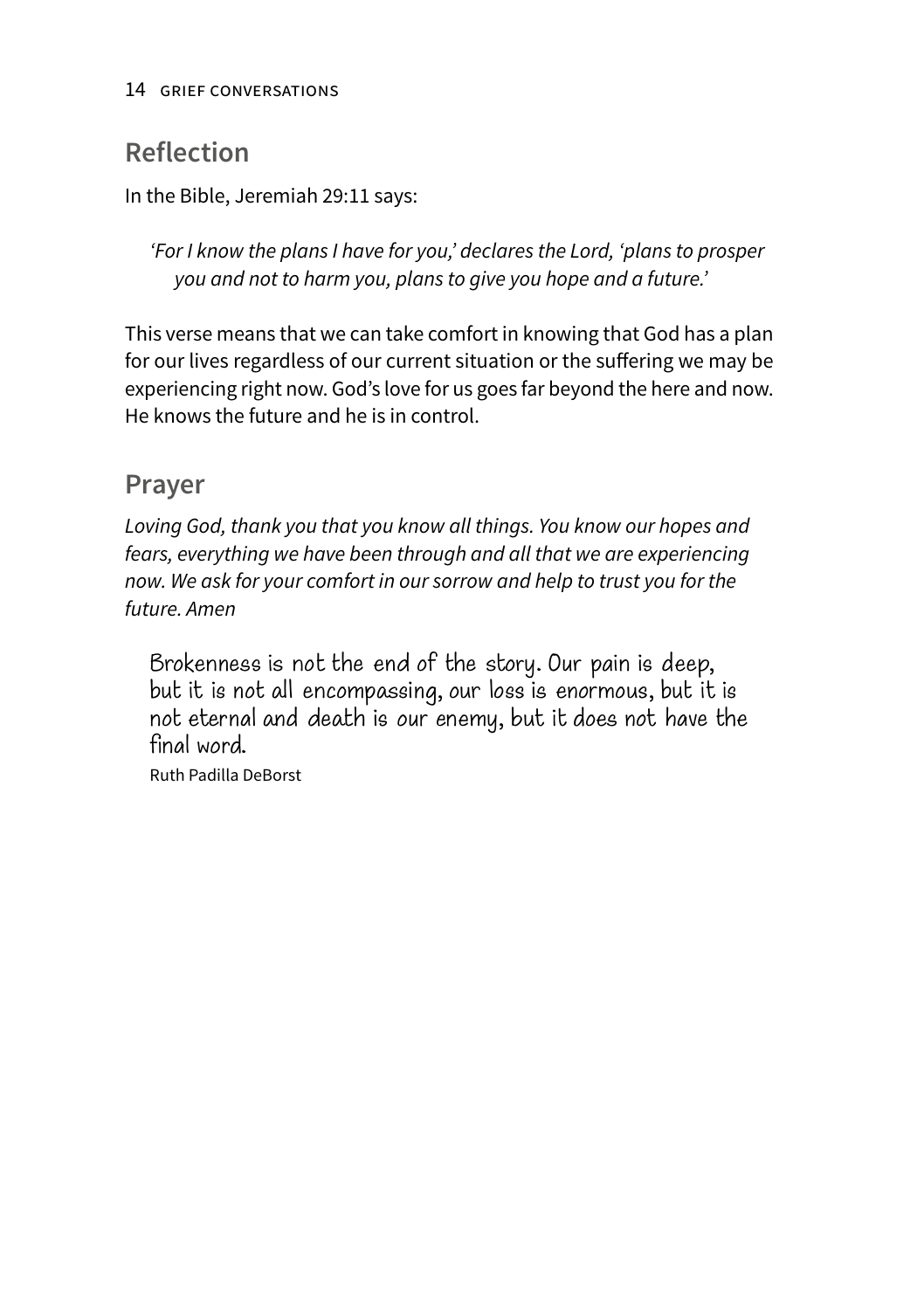# The firefighter

We were trained to put out fires and save lives. Now our job had changed.

Ever since I was five years old I always wanted to be a firefighter. I wanted to drive the fire truck and climb the big ladders. My wish came true when I was 21 years old: I did my firefighting training and got a full-time post in a very busy fire station. I met and married a gorgeous northern lass and life was great. My shifts meant I had a lot of time at home, so when our baby girl was born, I was able to enjoy time with her.

One evening in March 2020 I was at home watching the news and said to my wife, 'I think life is about to change for everyone.' We were called into work to do more training and to learn about all the PPE equipment we had to wear when going into people's homes, as well as the huge changes that had to happen within the station. We had new rules about looking after our own health and our shift patterns, days off and rest days were now uncertain. In May two of my colleagues called in sick and we never saw them again. One died and the other survived, but had to retire on medical grounds due to long-term damage to his lungs.

We were called out to so many jobs where there was no fire, but instead we were supporting the police in domestic abuse situations. On one 'shout' we needed to rescue a mum and two children trapped in a locked room on the fourth floor. Another time, a teenager had climbed out onto the roof and was screaming that he was going to jump. We were called out to assist an ambulance crew to collect dead bodies from a block of flats where the lift had been put out of action because you could not socially distance in it. We had to descend ten flights of stairs carrying the bodies of two people who had been dead for several days.

We were trained to put out fires and save lives. Now our job had changed. The raging fire that was Covid-19 was consuming people's lives and was more than we could cope with. Our crews were depleted. We joined up with other crews just so that our machines were manned.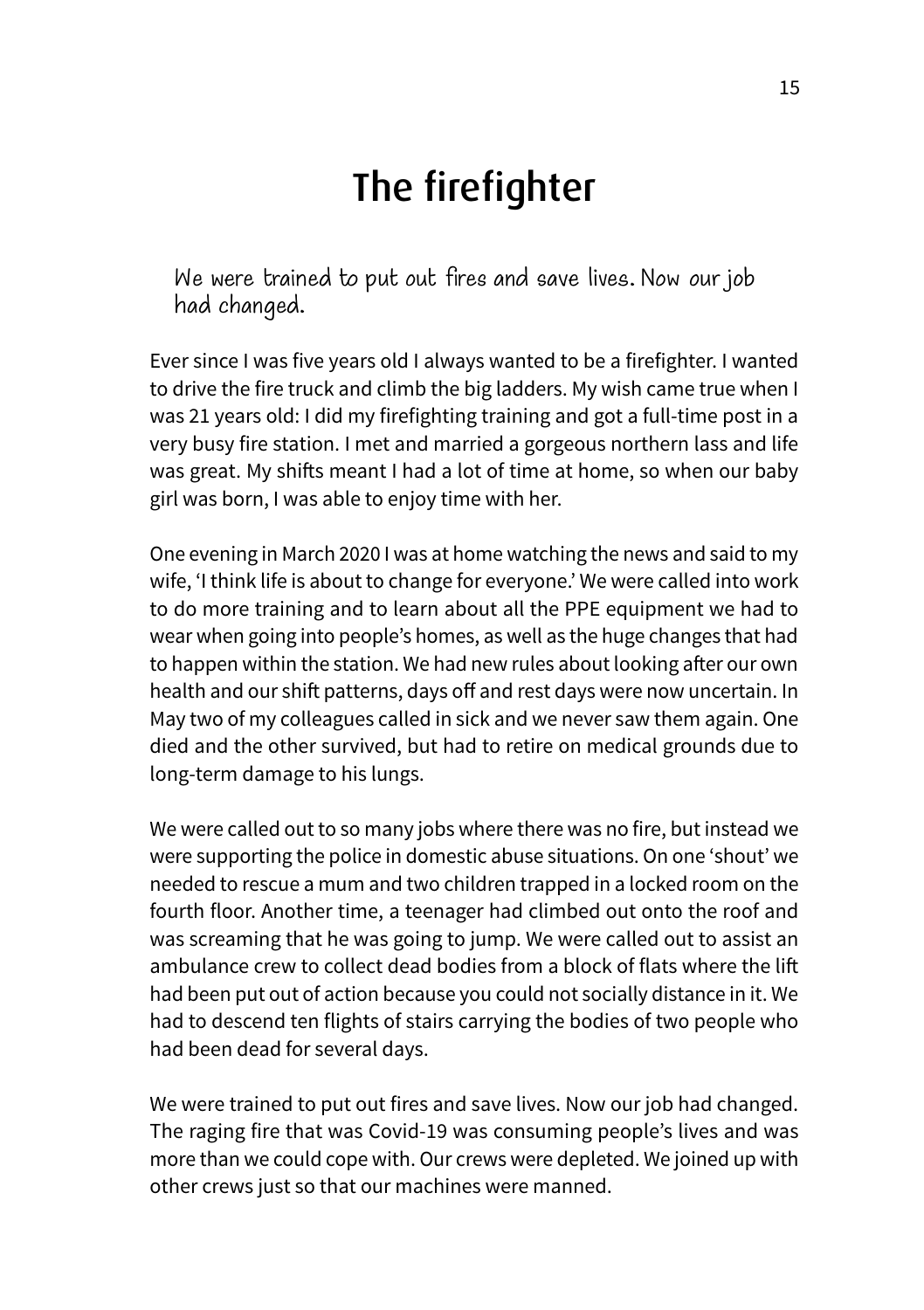### 16 grief conversations

What I have witnessed has changed me forever. My view of humankind has changed; I thought we would all help one another in a crisis. There are pockets where that has happened BUT generally people have cared only about themselves. Some have loved lockdown and enjoyed the freedom to stay at home, but in the city the impact has been huge: the boredom of youngsters, the stress of families in high rise flats with no lift, the isolation for old people and the restrictions for little children.

I am not a social worker, a counsellor, a priest or a teacher. I am a firefighter and I have witnessed horrendous things in my 14-year career, but what I have witnessed in this pandemic has definitely traumatised me more than anything else.

### **Grief aspect**

The meaning of fear is 'an unpleasant emotion caused by threat of danger, pain or harm' (**[lexico.com/definition/fear](https://www.lexico.com/definition/fear)**).

When we experience loss or grief, we experience an unpleasant emotion caused by pain. Fear can paralyse us or it can make us react to protect ourselves. People like our firefighters and first responders are trained to use their adrenaline, the fight/flight/freeze hormone in the brain in order to rescue, save lives, or react in a place of danger.

When you are grieving, you are vulnerable and will be more susceptible to being fearful or frightened. You may not have lived alone for many years, you may not have driven the car or paid a bill or sorted out finances or been anywhere on your own. Fear can paralyse you and make you think you just cannot do anything. That is a normal stage to go through; but fear can also give you the determination that you will do it.

Both of these stages will be likely to happen through your journey of grief and in different situations you will react differently. For example, you may at one stage say, 'I can't drive to my daughter's house because I haven't driven there on my own before'; further down the line you will say, 'I have overcome my fear, I know how to get to my daughter's house.' Then, even further down the line, you will say, 'Not only can I drive there, but I can go to the shops and visit friends.'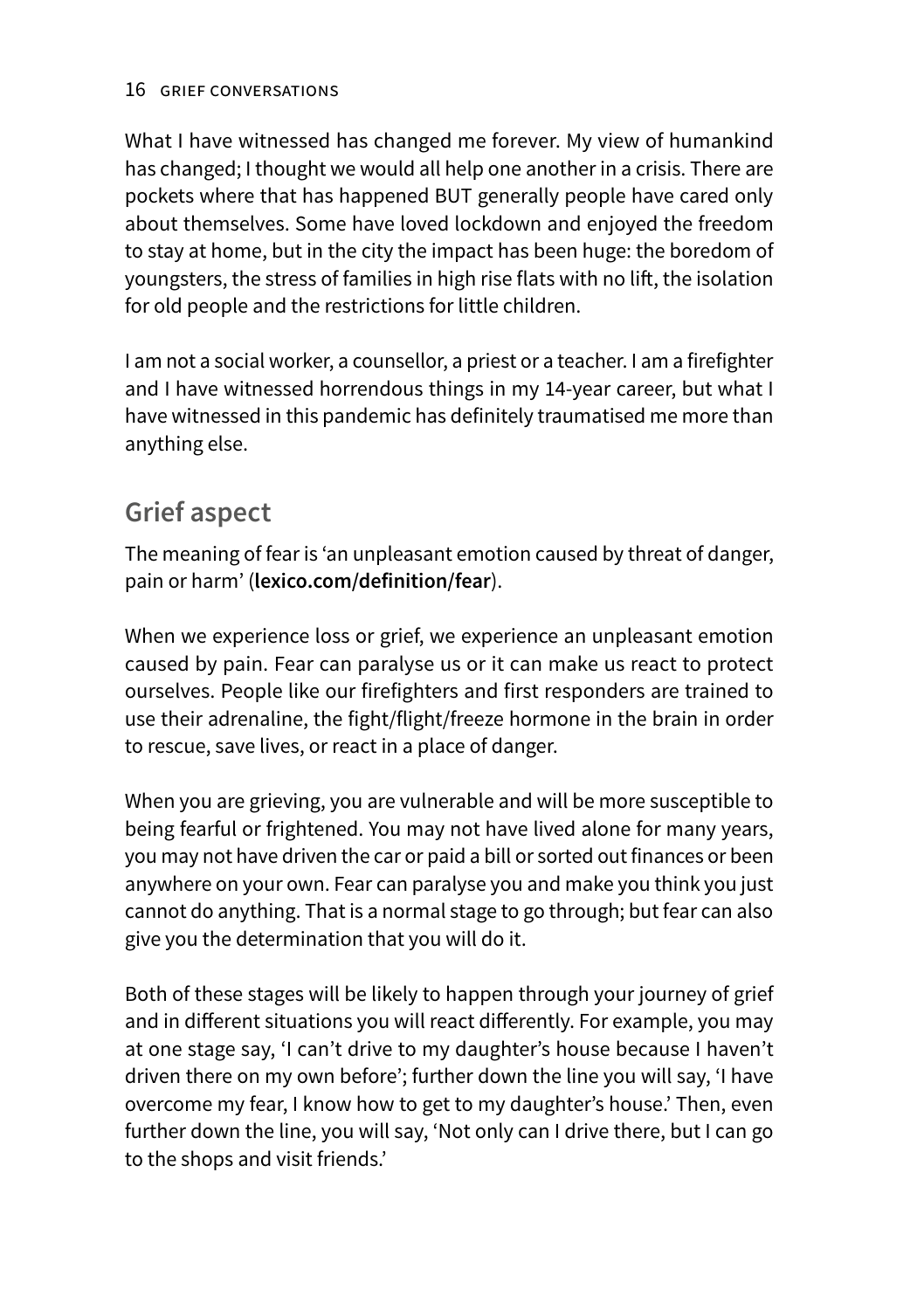Let fear be your guide and protector, listen to your body and mind. Try to think about what is rational and what is irrational, and find a trusted friend with whom to work through your fears.

### **Reflection**

Fear paralyses us. The most common phrase in the Bible is 'do not be afraid'. In the Christmas story these are the first words spoken by the angels appearing to Mary, and to the shepherds. In fact, 'do not be afraid' is repeated 365 times throughout the Bible, once for every day of the year!

### **Prayer**

*God of grace and mercy, help us to know your peace in our hearts, to trust you and not to be afraid. Amen*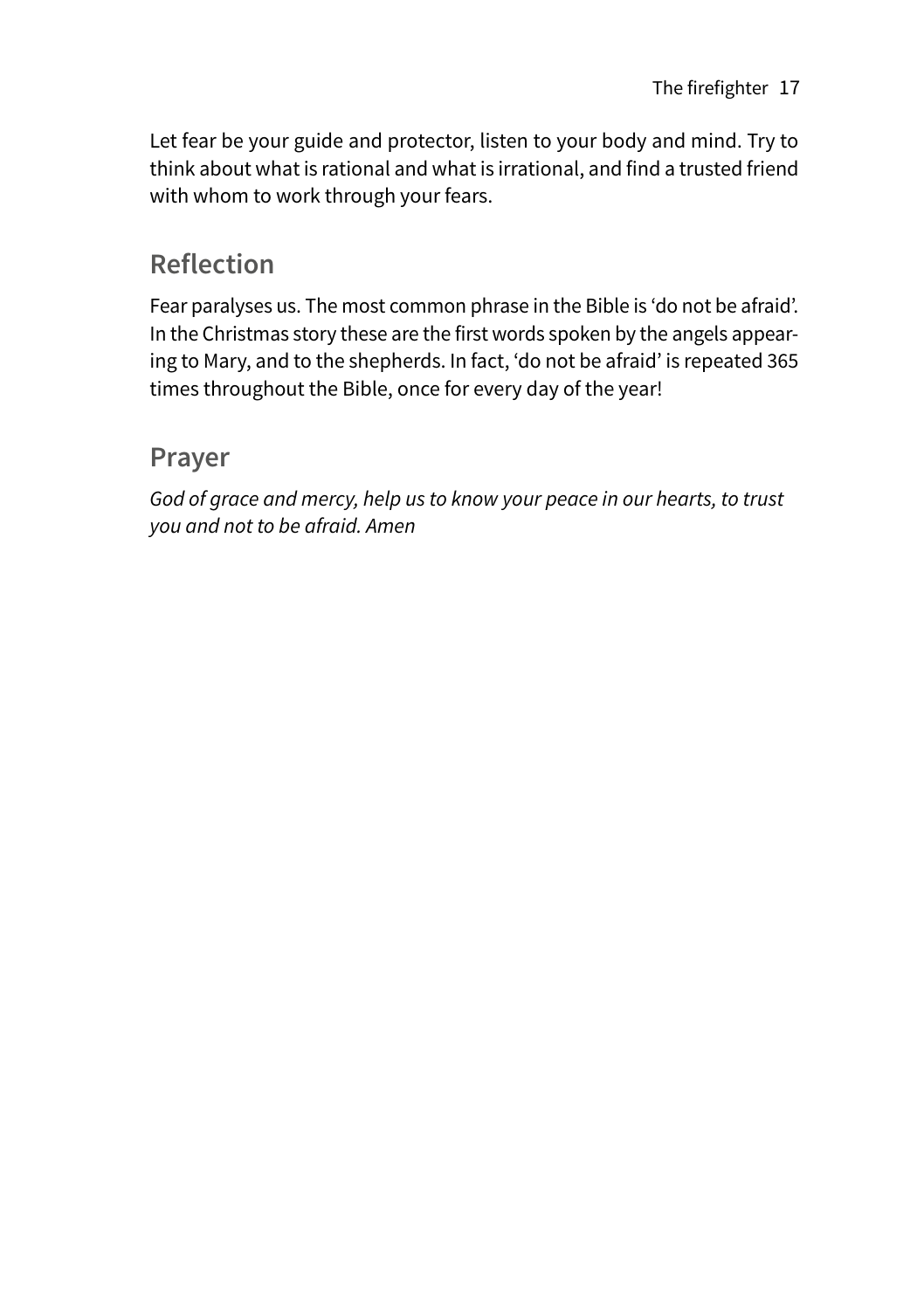# The care home nurse

It was a life-giving, nourishing place to be, in the middle of death and dying.

Carol is an experienced nurse, caring for residents living in a care home with dementia, complex needs and those at the end of life. The care home had managed to avoid Covid-19 until January 2021, but a new variant of the virus led to a surge in cases nationally. The vaccinations were being rolled out, but difficulties with supply meant that both residents and staff had not been vaccinated when the virus was identified in the home.

By early January, 95% of the staff were off sick. One morning, Carol arrived for her fourth consecutive long-day shift to find that she was the only nurse on duty. Even the manager was ill in bed at home, unable to speak. After a handover through a window with the last nurse who had just finished her shift and had tested positive, Carol was coming to the realisation that she was going to have to stay in the care home. She made lots of phone calls asking for help, but no agency – local or national – had any staff to send. The hospital was full, the ambulance service was understaffed, as was the local GP surgery. Now was a pivotal moment – as a prayerful Christian, Carol handed herself and her situation over to God, completely and without reserve. Immediately she felt relief – relief that she had accepted that she would be staying in the care home as the only nurse on duty, peace knowing that God would help.

Carol needed to draw on her life experience in making decisions and prioritising care for the residents. She had always looked for God in every person in front of her; in being unable to give the best care to her patients, was she neglecting God? But God said he was there, that he was caring for each and every person. He even gave her an image of Jesus sitting on the residents' beds. When Carol and the staff could not be there, Jesus was. This knowledge lifted the burden from her. It felt as if the whole care home was filled with the presence of God. As she walked through it, Carol could feel God at her right shoulder and his presence was tangible.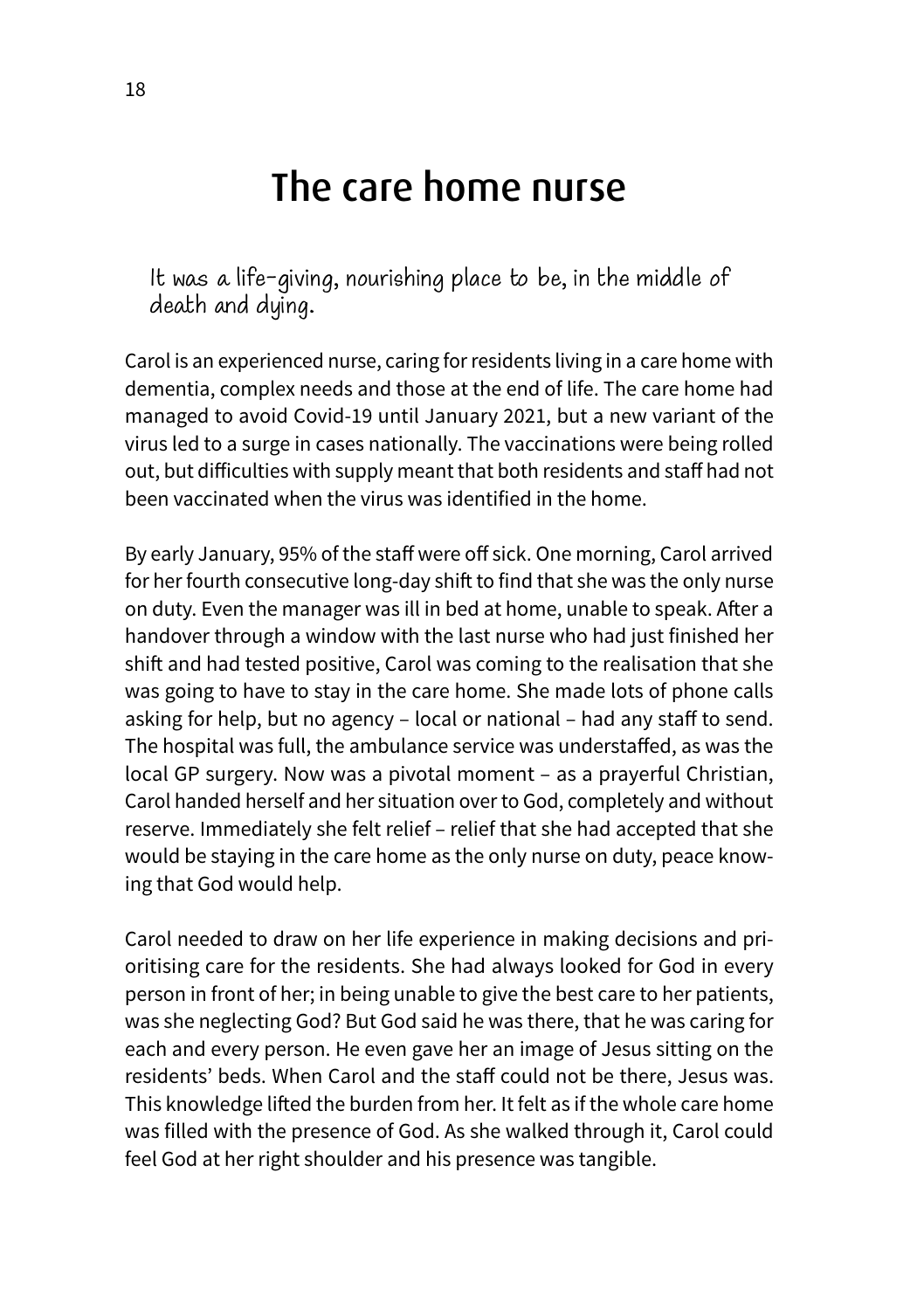One Sunday morning at 7.00 am the doorbell rang and standing on the doorstep were two young Muslim men in their 20s. They had been sent from a care agency and had travelled all night from London to come and help. They were tender, compassionate, loving and patient with the residents, and devoted to their faith. The night shifts were covered by two strong, devout, Catholic Polish carers, who put their own families to one side and came in on extra shifts to support Carol and care for the residents. The staff looked after each other too; the chef checked up on Carol each morning to make sure she had eaten. It was a life-giving, nourishing place to be, in the middle of death and dying.

There were so many confirmations of God's power and presence. No sooner had Carol had a concern for a resident than the prayer was answered before it had been spoken. A hospice nurse called one day out of the blue. 'I am in the area,' she said, and she came in to provide help and give medication.

One resident, who had a strong faith in angels, had hours to live. Carol went into her room and was met with a vivid picture of a big, beautiful creature with huge wings that filled the room. As she gently reassured the lady and told her who was with her, the lady's face relaxed and softened.

Carol herself eventually caught Covid-19 and went off sick. It didn't stop her worrying about the returning staff, coming back to empty rooms and a completely different atmosphere. She talked to her local priest after that traumatic experience of living in the care home; was she imagining those things that happened? Under such stress with little food or sleep it would be easy to dismiss the events. Her priest reassured and validated her experience – God was there in that dark time.

### **Grief aspect**

When you have been through a bereavement or other traumatic experience, you need to talk to someone. Grief needs to be acknowledged and validated, which means it needs to be heard, felt and shared. It is important to find someone you can trust, who will listen and affirm your experience and feelings.

David Kessler, a well-known writer and expert on grief, who lost his own son to suicide, speaks about the importance of sharing your grief. This can be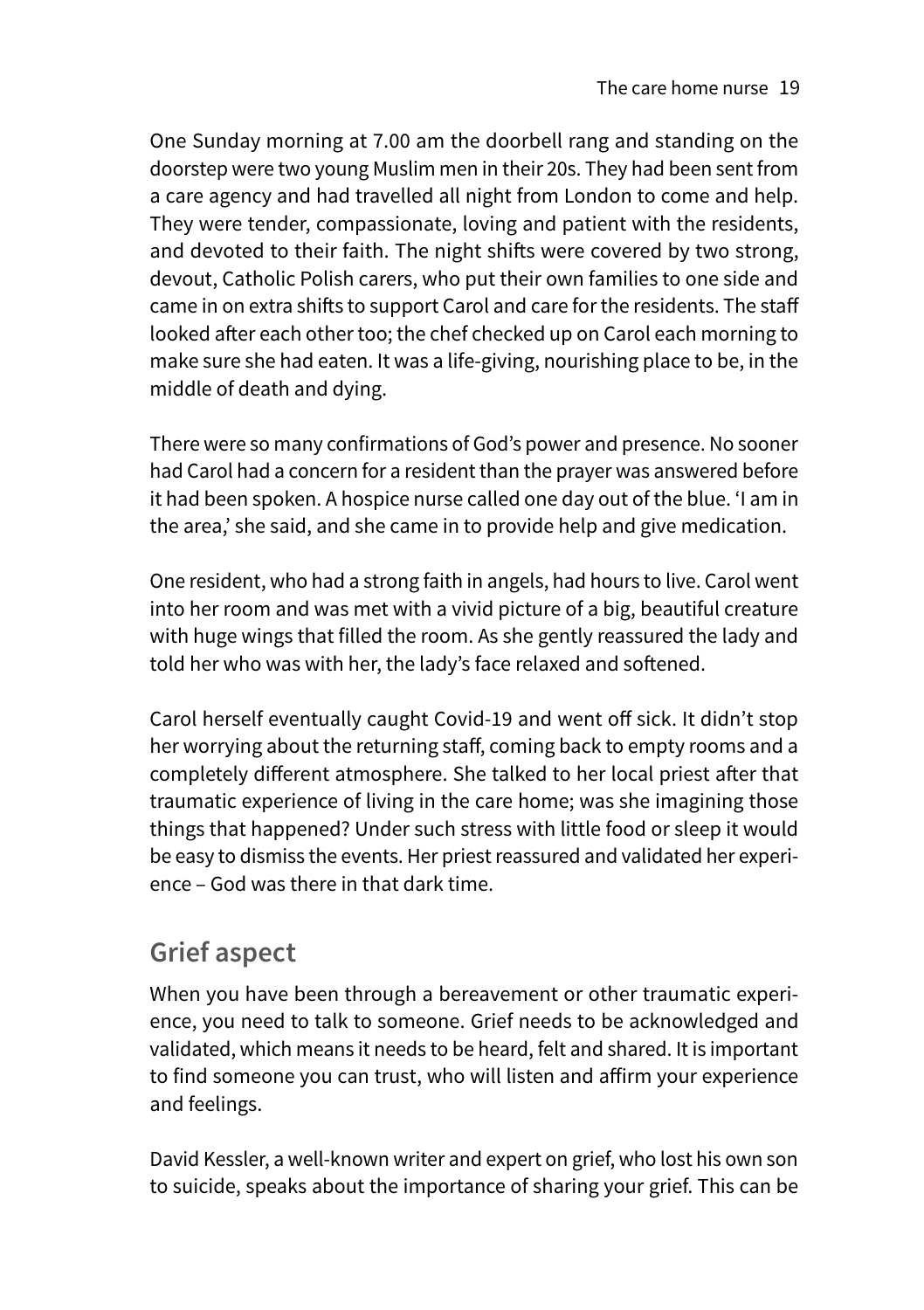hard for people who know you because it challenges them to share your pain. Remember that family members are also grieving, so some people have found it easier to talk to strangers outside of the family who are experiencing similar loss. There are a number of online groups as well as places like Good Grief Café – an informal space where people can talk and share their loss with others who understand.

### **Reflection**

Psalm 23 is a well-known song declaring God's faithfulness throughout the whole of life's journey. If we trust in him, he will lead us in the right ways and will provide times of rest and refreshment when we need them. He also promises to be with us in the dark times of life – when we 'walk through the valley of the shadow of death', as one version of the Bible puts it. Carol and her staff were in that dark place, but she knew that God was there too in a real and tangible way. We do not all experience God's presence quite like Carol did, but he is with us whether we are aware of him or not. If you can trust God in the dark times and hand yourself over to him, as Carol did, he will not let you down.

### **Prayer**

*Loving God, thank you that you have promised to be with us always and never to leave us. We pray for all our care workers who lovingly look after people in care homes and in their own homes. Please give them the strength they need to continue to care with love, compassion and tenderness. Amen*

Hope is the last thing to die. Portuguese proverb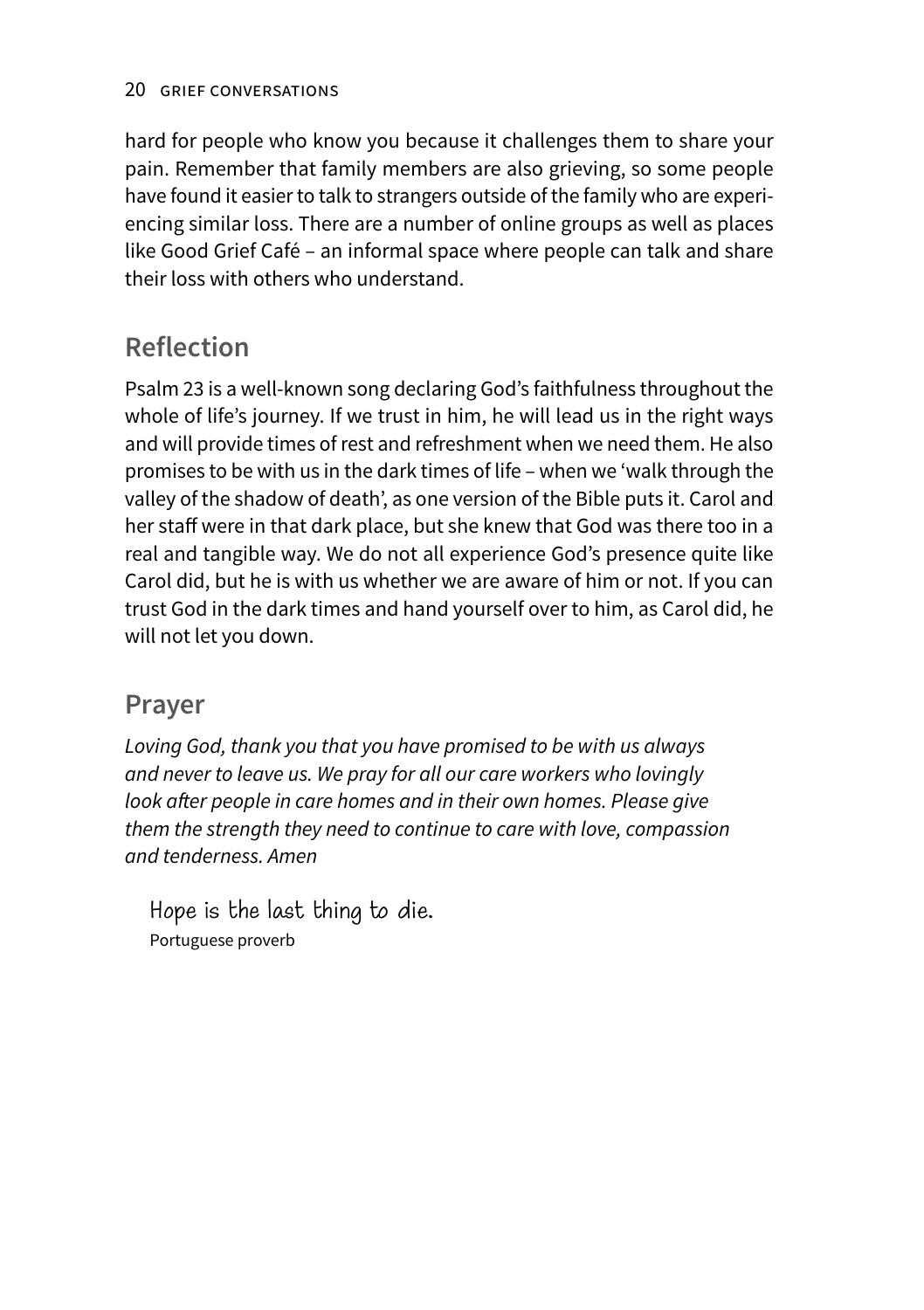# Community lament

We didn't know if Karl was going to live or die.

On 30 March 2020, Karl Gray, a Salvation Army officer, posted some words of encouragement on Facebook for his congregation.

'This week could be a challenging time for the whole country, so stay strong. God will keep us strong as we stay focused on him.'

Four days later, Karl was rushed to hospital in an ambulance, struggling to breathe and with a sky-high temperature. On arrival, he was put into a medically induced coma and on a ventilator. Karl – who was never ill – had Covid-19, which attacked his internal organs, putting him on the critical list. His wife Ruth could do nothing but follow her husband's advice: stay strong and pray. 'We didn't know if Karl was going to live or die.'

Karl has no memories of the time he spent in the Intensive Care Unit (ICU) of Homerton University Hospital – but Ruth can remember everything. 'I remember seeing reports about coronavirus on the news,' says Ruth. 'I wasn't dismissive of it, but I thought that if it reached the UK then we would be able to cope with it. I didn't think it would be serious. It felt like a virus that was happening a long way away. To be honest, I barely gave it a second thought.'

For three and a half weeks, Karl was in a medically induced coma on a ventilator. It took two weeks for doctors to begin weaning him off the sedation drugs once he started improving. After five and a half weeks in ICU Karl's muscles had deteriorated so much that he could no longer walk. Transferred to the respiratory ward, Karl developed a urine infection and was delirious for 24 hours. Ruth had reached breaking point; 'I rang the hospital in hysterics, saying: "I've had enough of this. I've not seen Karl for six weeks. I need to see him!"'

A nurse met Ruth and her daughter and walked them to a window through which they could see Karl and say hello. Two days later, Karl was well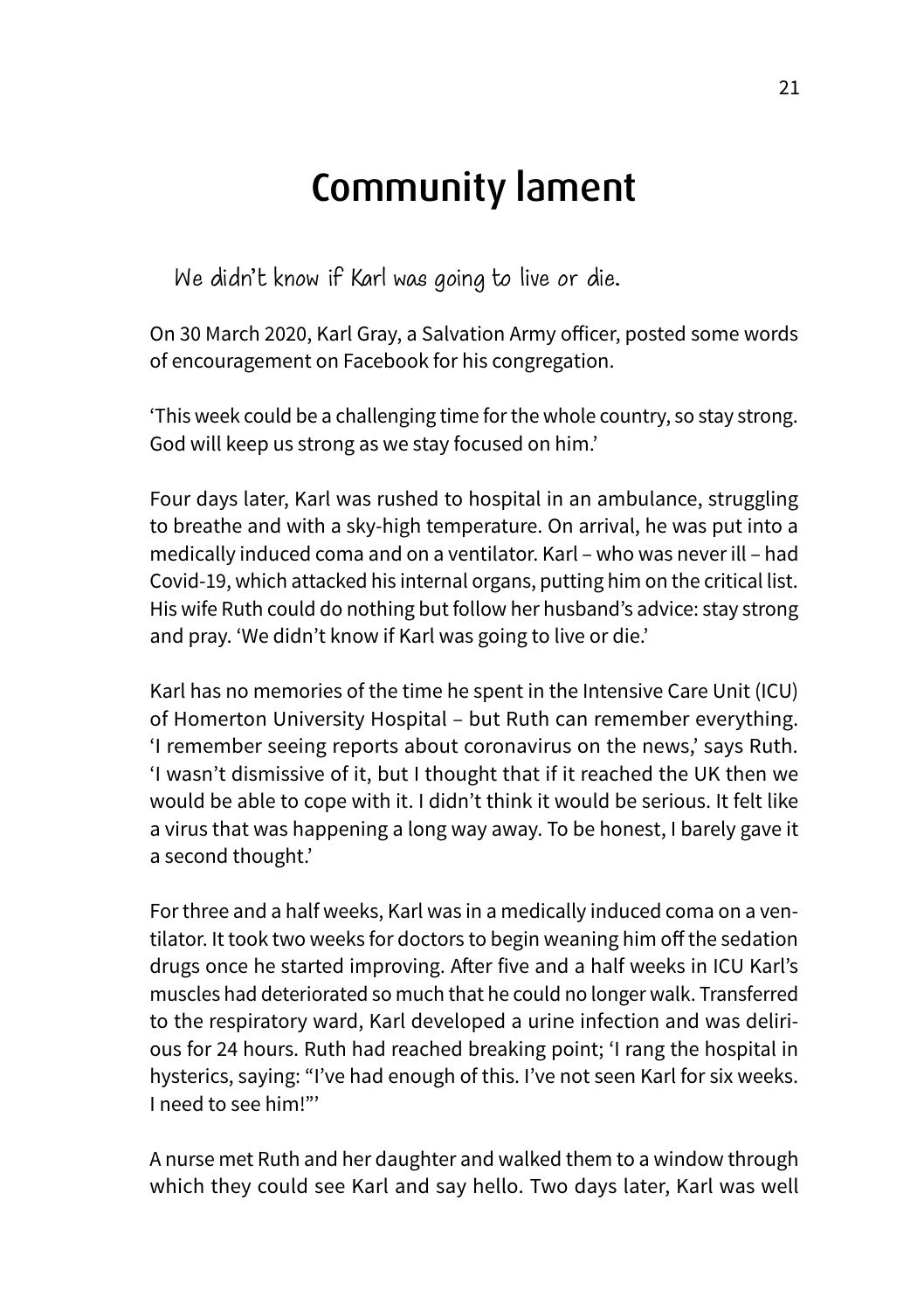### 22 GRIEF CONVERSATIONS

enough to be moved to a rehab ward and on Friday 29 May, eight weeks to the day after Karl had gone into hospital, he was allowed home. He managed to walk out of the ward, very slowly, and the staff lined the corridor, clapping and bashing tambourines in celebration.

In October, when Karl was fit enough to return to work, he went back to the ICU at Homerton University Hospital to thank the staff for saving his life. He often thinks of them and reflects on how the events have changed him.

'I'm much more emotional than I used to be,' he says. 'I cry more – both tears of sadness and tears of joy. I also find that the small stuff doesn't wind me up as much. So what if a car is blocking the road and I can't get through? None of that stuff matters. What matters is waking up every morning and thanking God for today. Tomorrow is never guaranteed – so we need to be grateful for each new day we are given.'

### **Grief aspect**

We must not underestimate how seeing someone we know going through a terrible time affects us. I want to call it the ripple effect. When someone in the community suffers a trauma, the whole community is affected and people respond in different ways; some offer practical help, some organise vigils, some protest, some pray, some cry on behalf of the loved ones. It is important to recognise the effect on the whole community.

Karl and many others like him will journey through a myriad of emotions and feelings that will be a part of his future. Shame, guilt, fear, joy, thankfulness, sometimes all in one day.

Ruth also suffered trauma. She lost her brother to Covid-19, and almost lost her husband. Her role in the community meant that many people were looking to her for information, for guidance, direction, hope and support. All the while she was coping with her exhaustion, fears and worries about Karl.

### **Reflection**

We may feel that we must keep our sadness to ourselves, keep a 'stiff upper lip' and not be overcome by emotion. The psalms of lament found in the Bible are songs and poems in which the writer cries out to God in times of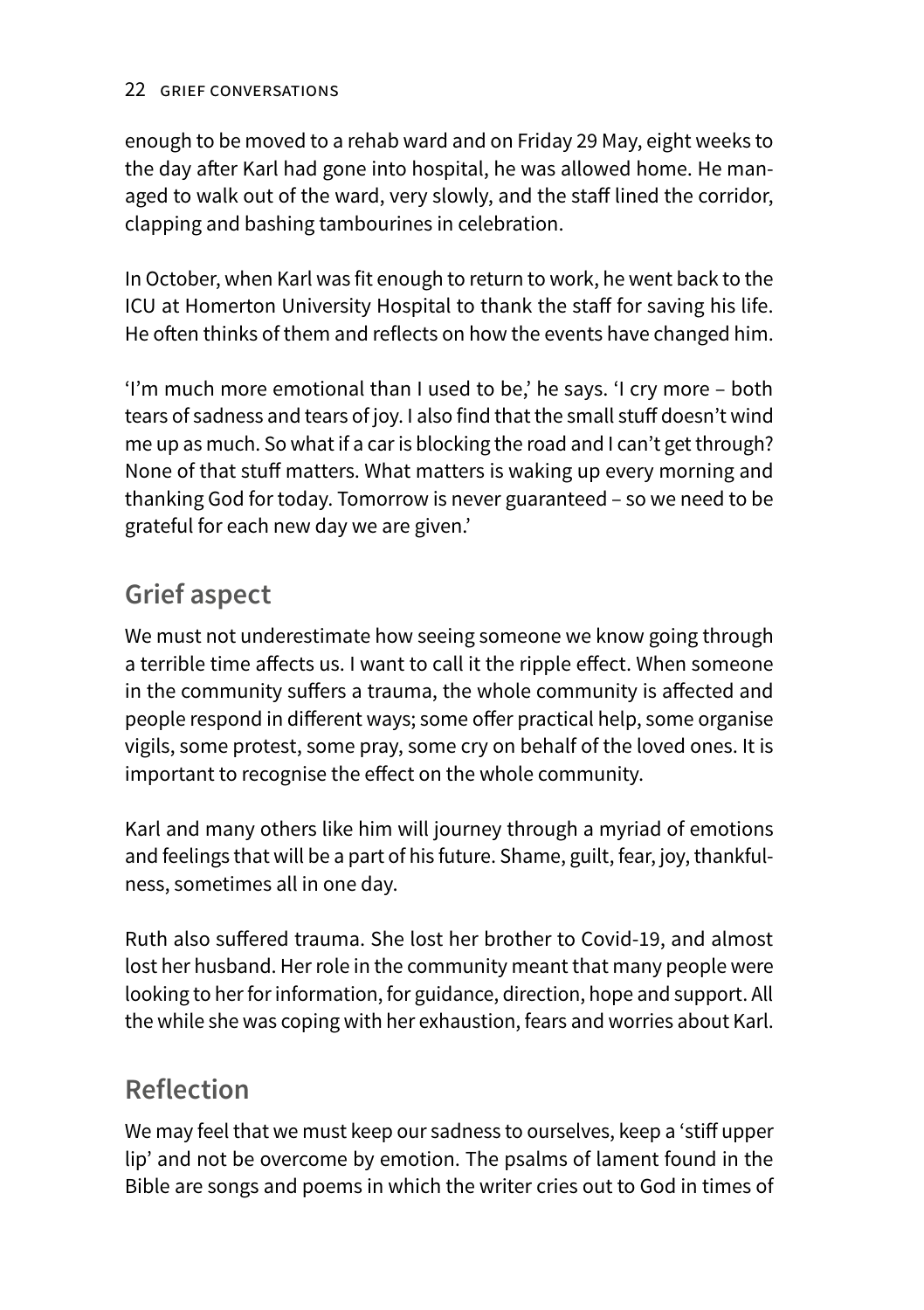deep distress and despair, asking him to intervene, to save and to comfort. Of the 150 psalms in the Bible, there are more of lament than any other type. If you want to read more, Psalm 3, 6 and 13 are individual psalms of lament and Psalm 12 and 44 are communal laments.

### **Prayer**

*Heavenly Father, we thank you for all the wonderful, amazing people who care for us and provide all the services that enable us to do life. We pray for safety, protection and blessing upon them and their loved ones. Amen*

What matters most is your love and connection to others.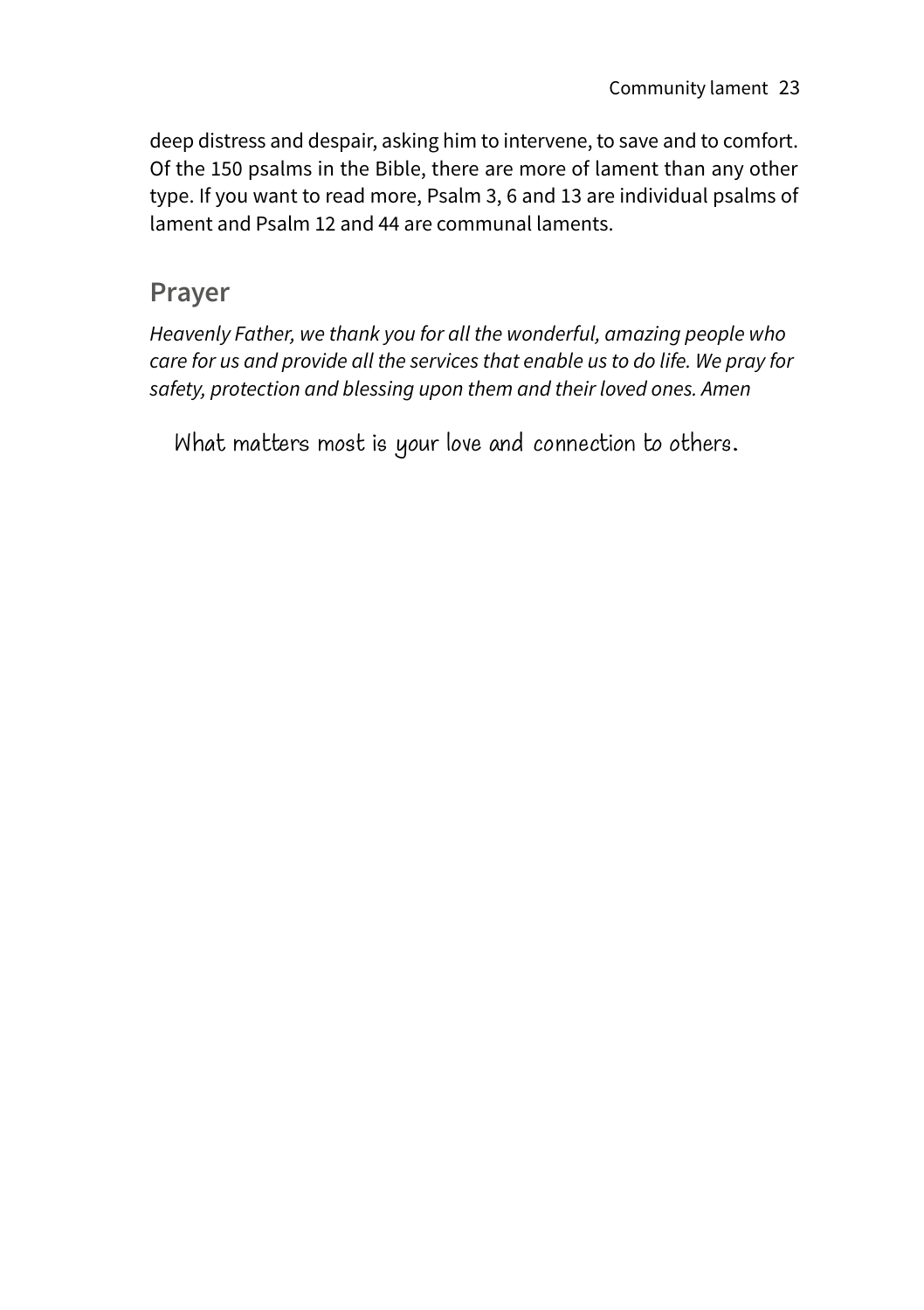# The husband

I was alone with my loss, grief and thoughts, surrounded by memories and pictures. How was I going to get through lockdown?

My wife was diagnosed with terminal cancer in March 2020. We were instructed to self-isolate, so we did. During the time of my wife's illness, my daughters provided full-time care for her. As her condition deteriorated, the healthcare team would come in and out of the house all dressed in PPE – nurses, doctors, carers, physiotherapists, occupational therapists. We had such a wonderful provision of care and everyone gave my wife the very best attention. She died after seven months, and sadly we were only able to have a funeral with 30 people. This was so difficult as my wife was loved by hundreds of people and they all would have wanted to be at her funeral.

On the day of the funeral, I saw my children and grandchildren and a few other close family friends. We were not allowed to have a wake, so after the service everyone took their own 'tea in a box' and dispersed to their own homes. I went back to an empty house. The house was so silent, no beloved wife, no daughters and no carers coming now. I was alone with my loss, grief and thoughts, surrounded by memories and pictures in what had once been such a warm, welcoming home. How was I ever to get through the months and months ahead of me in lockdown?

Time on my own played havoc with my mind and memory; I wrestled with my conscience, battled regrets and played music that brought back memories. To the outside world via phone and Zoom I put on a brave face, but when alone I was broken.

One week slid into another, one month into another; Christmas passed just like any other day, all on my own; my 80th birthday came and went without celebration. Life was no longer being lived; I was just existing. It was as if a pause button had been pressed.

Having got used to spending time on my own and with little change in my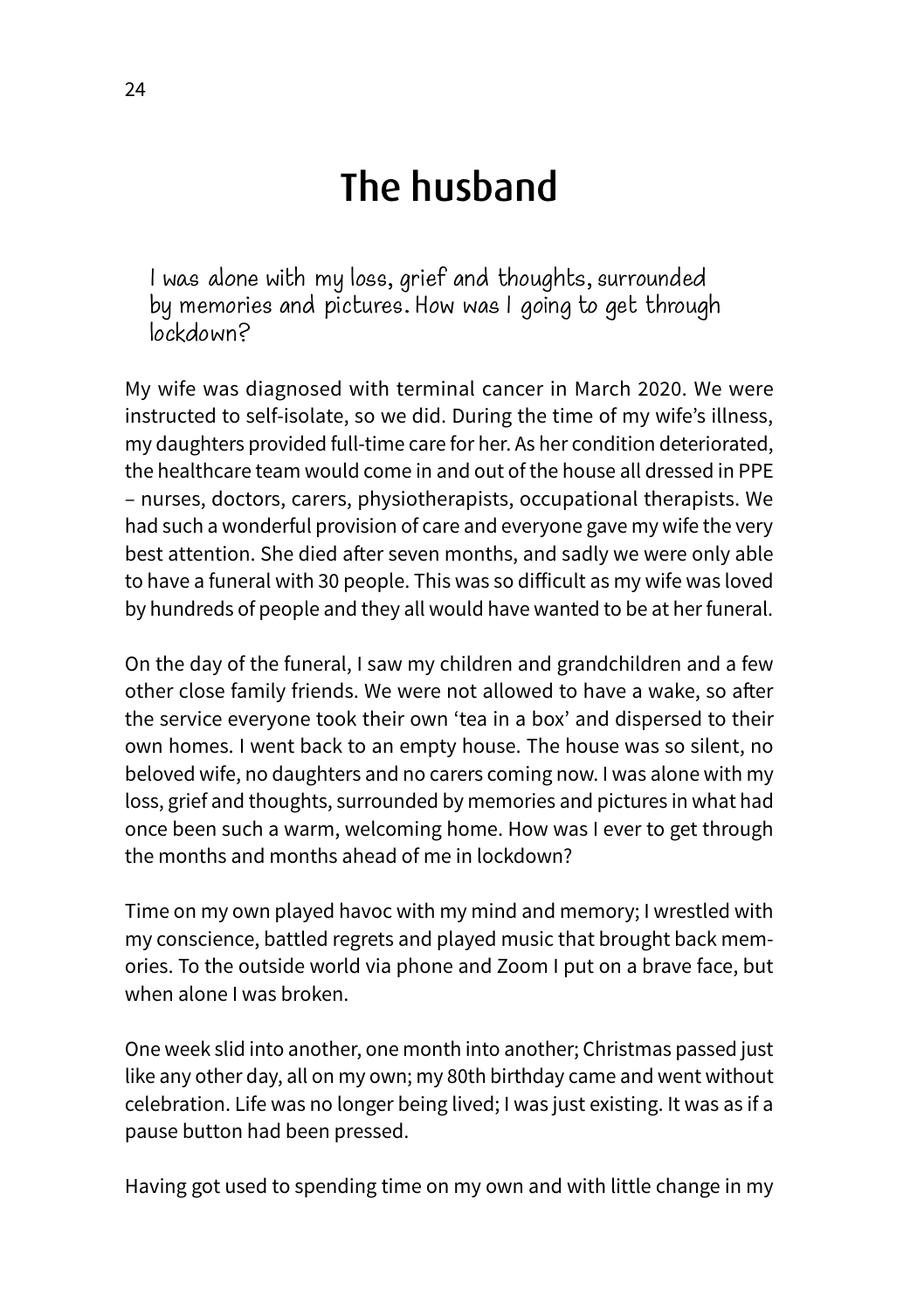daily routine, I had lost the confidence to tackle anything new. My wife had done everything for me and so any new thing had to be learned. This took a lot of courage and effort and most of the time I put off doing it. After a year, I plucked up the courage to go away to my daughter's for a few days. This was to be the turning point. I packed my own suitcase for the first time, drove a long journey on my own, adjusted to a new daily routine and loved being around a lot more people. This gave me energy, hope and a new outlook on the rest of my life, and I began to plan to do more things on my own.

### **Grief aspect**

Grief is a journey which we are thrust into, and for each of us the destination is unfamiliar and unknown; we don't know when or if we will ever arrive, but what is important is that we keep moving on that journey at whatever pace we can.

As we read in this story, for those who have lost a loved one during the pandemic and who now live alone (often older people), the impact of bereavement and grief has been enormous. Their grief journey has been suspended.

Suspended grief can mean two different things. One can be caused by not being able to mourn your loved one due to them being missing, there being no body or you not being able to bury them. The second can be caused by not being able to process grief due to external circumstances – for example, because of the pandemic many people have been unable to attend a funeral of their family member and thus were unable to experience what others in grief outside of the pandemic will experience.

Part of walking through grief is experiencing and learning to handle one situation after another without your loved one by your side. Initially it will be coping with the empty house, eating a meal or watching TV alone. Then going out, shopping or to a club or to church, as a person alone instead of as a couple.

During lockdown, many older people stayed at home and didn't see anyone for months. For those in grief, they have not had the opportunity to experience the first steps on the grieving journey, to talk to people about their loved one, to join in with social activities or to go to familiar places. The grief journey will therefore take more time.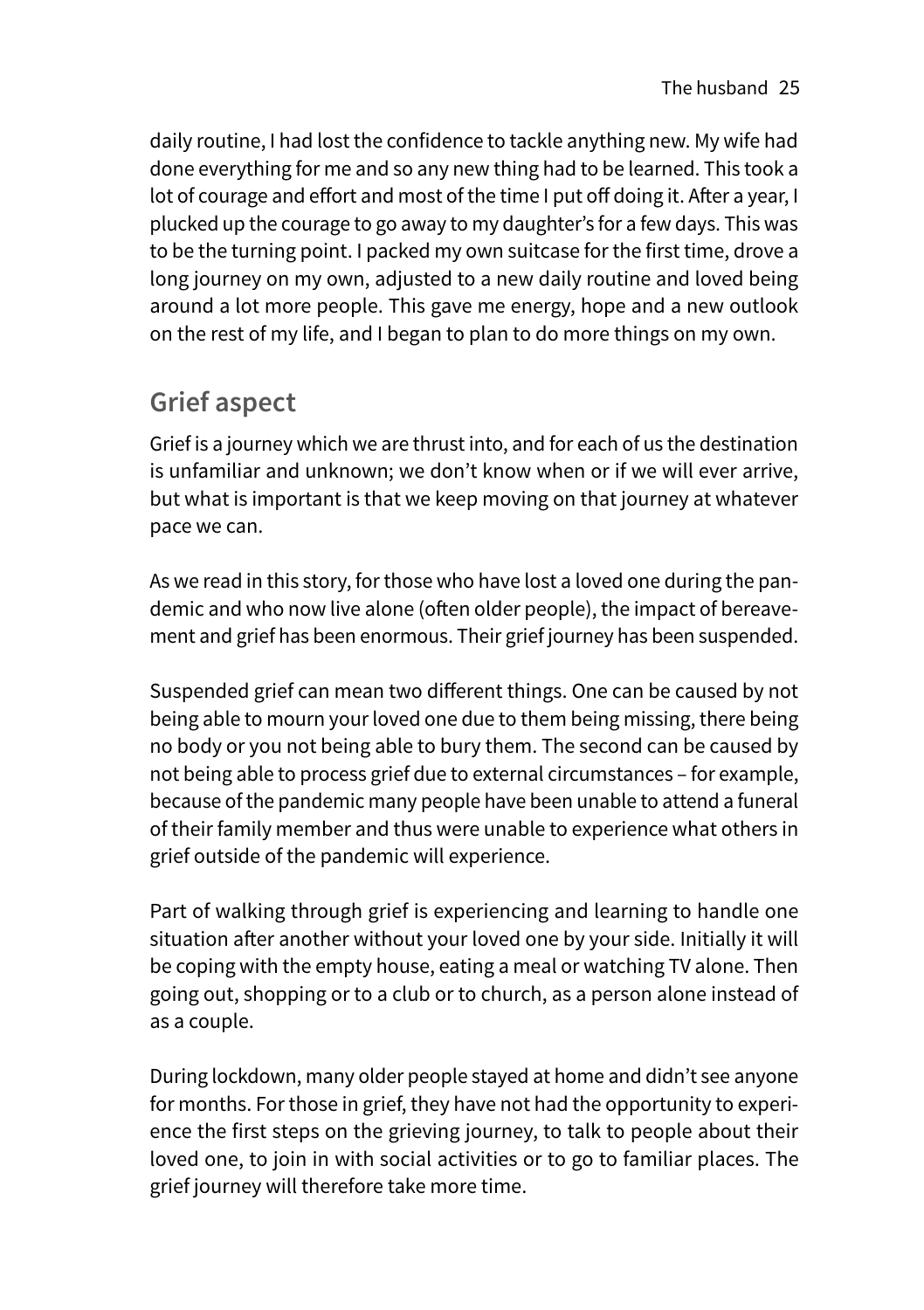### **Reflection**

The Bible tells the story of a father, Jacob, who lost his favourite son Joseph because his other brothers sold him into slavery (you can read the story in Genesis 37). Jacob grieved for his son deeply. Years later, Joseph became a powerful leader in Egypt and met his brothers again. They did not recognise Joseph and he did not initially reveal his identity to them. Jacob, by now an old man, had been carrying his grief for his son all those years, unable to find peace. When he discovered his son was alive, he was full of confusion, hope, anger and joy.

Although Joseph was found alive, Jacob had experienced suspended grief. He had been unable to process his grief because of the circumstances of Joseph's 'death', but also then had to process the grief of those lost years without his beloved son.

### **Prayer**

*Compassionate God, Psalm 34 says you are close to the broken-hearted and those who are crushed in spirit. We pray for all those who are lonely and isolated, who grieve alone. Come close to them in their distress and bring people alongside them who will be friends and comforters. Amen*

Death ends a life, not a relationship. All the love you created is still there. All the memories are still there. You live on in the hearts of everyone you have touched and nurtured while you were here.

Morrie Schwartz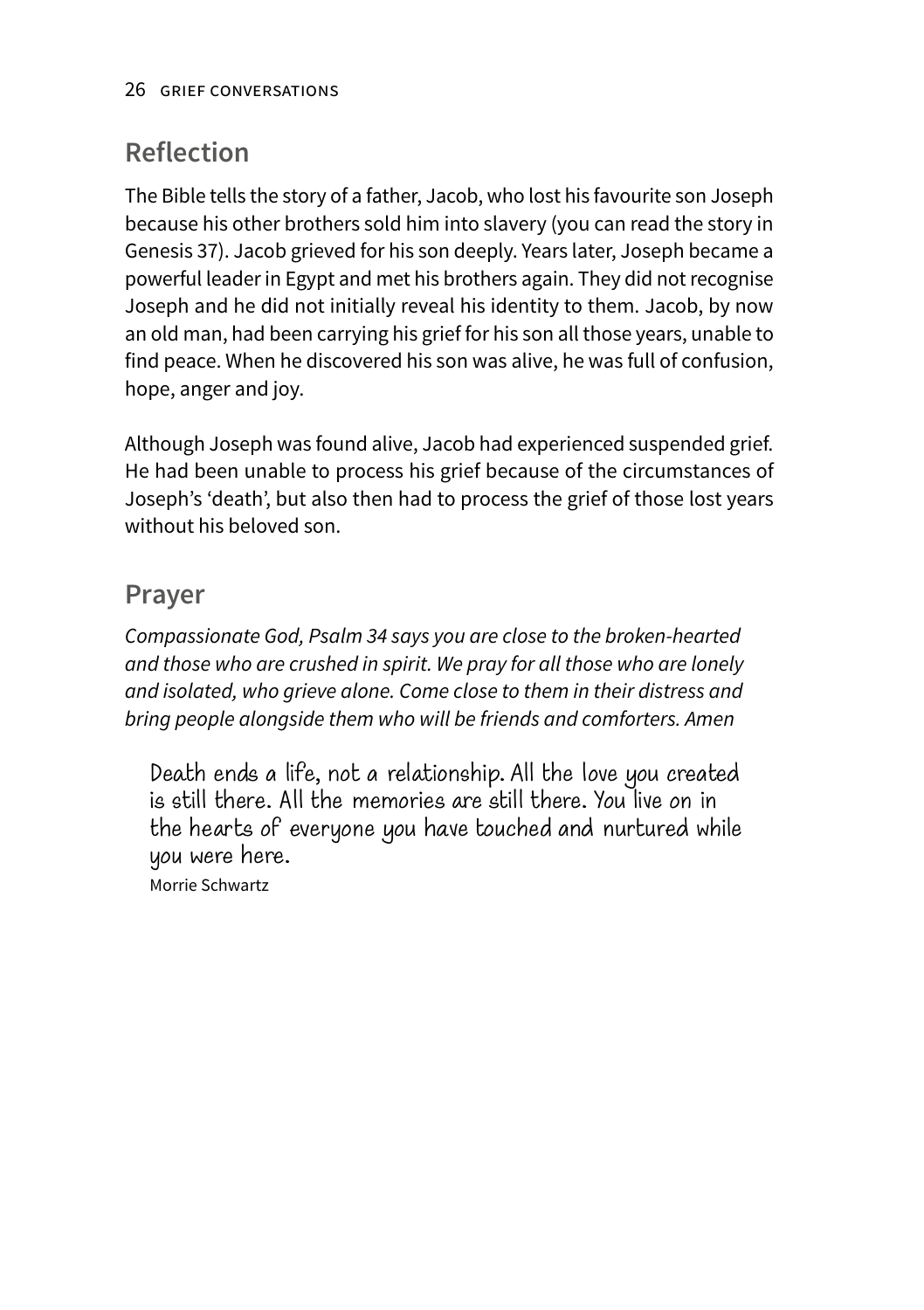# The teacher

I am no longer primarily a senior schoolteacher, I am also a pastor.

During the pandemic I worked every day, and probably harder and longer hours than I had normally done (which was already many, many hours outside of lessons). We had to learn a completely new way of teaching which none of my colleagues or team leaders or heads of departments had been trained to do, so we were all learning together.

But the most important issue that we were faced with was the mental health of our students. Many of my students were from privileged backgrounds, but were in very difficult places. We saw a huge increase in mental health disorders, an increase in self harm, eating disorders and more.

The priorities for staff changed; student attendance was key and it was vital to record if a student was missing and if so to follow it up until they were found either at home or somewhere else. If they could not be found, then the family and police were informed straight away. As they all had to sit in the same place, it was very obvious if a student was absent. Some of the students were so troubled that they were put on suicide watch, and we had to monitor their mood, actions, responses and communications during the school day.

These new responsibilities increased our levels of exhaustion enormously; the breadth of our role went way beyond teaching and the learning capacity of our students. New members of staff were brought in to support us teachers in providing pastoral care.

When tragedy did happen and we had a number of suicides, it rocked the whole school; everyone was affected. We were given bereavement training so that we could support the students in our classes. I am no longer primarily a senior schoolteacher, I am also a pastor.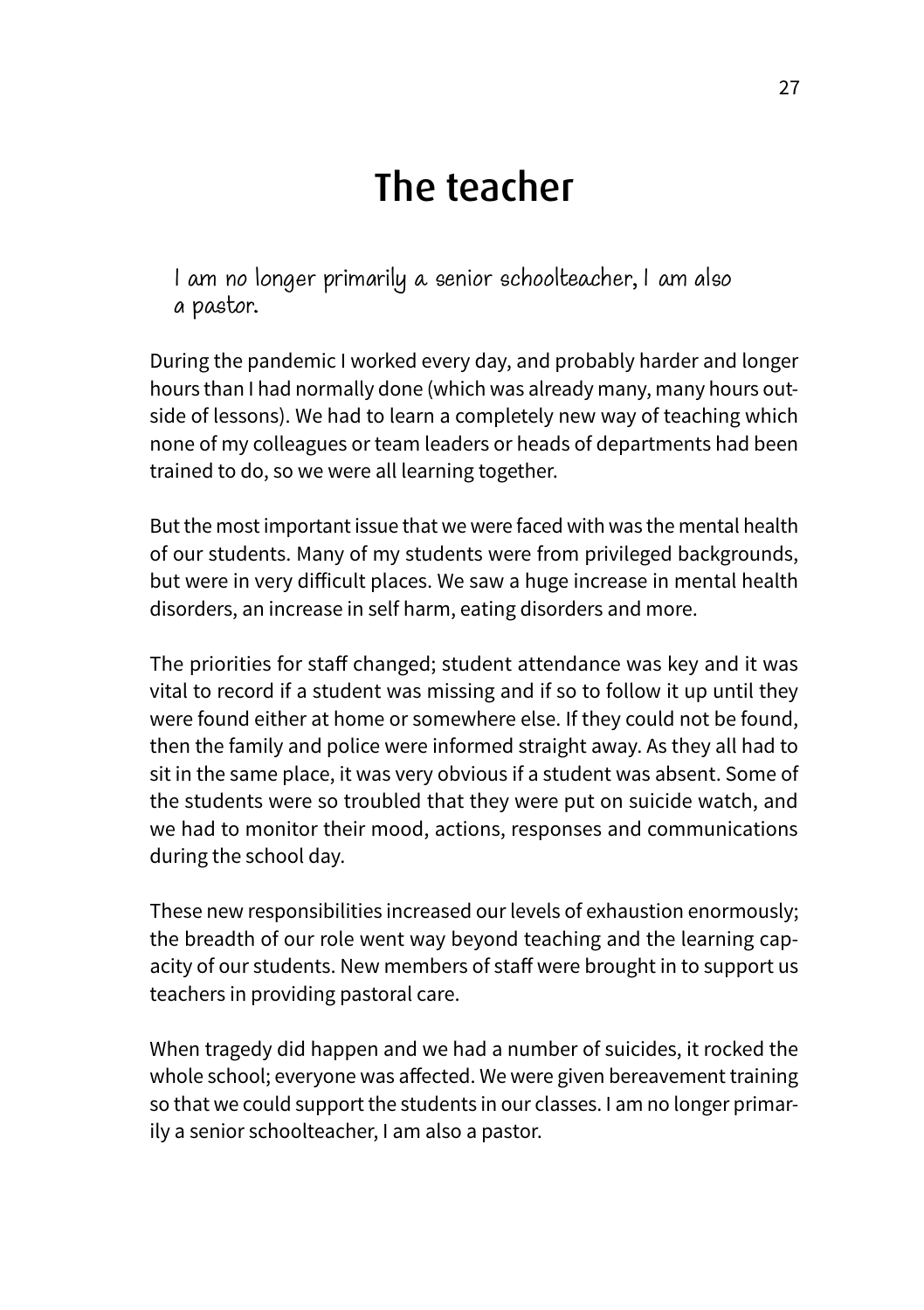### **Grief aspect**

Cumulative grief is grieving for multiple losses experienced in a short space of time. Losses are not just the death of a loved one: it can be the loss of a friend, a job, a home or anything that is familiar and secure. Often, when you have experienced numerous losses, you can become numb or just in a fog because it is too painful to deal with the reality of the situation.

Each loss you have experienced needs to be recognised and given time to process. If you have experienced a number of losses over a short period, you may find it helpful to take time out and remember each one individually, recognising that each will need its own time and space to acknowledge. Your relationship with the person or circumstance you have lost will determine how much time you will need to spend processing and going through the journey of grief. Cumulative grief will be time-consuming and exhausting, so you will need to give yourself grace, understanding and patience.

As a keyworker, you are often expected to keep going to maintain normality for others. In doing this you can deny your own emotions, feelings and reactions. It is important that you tell someone how you are processing, or not processing, your grief because at some point you will need to.

### **Reflection**

In the Bible, in 1 Peter 5:7, it says,

*Cast all your anxiety on him because he cares for you.*

There is nothing too big for God to handle; no matter what your circumstances he is able to listen, love and lament with you. God may well use people to carry out his purposes. When people offer to make a meal for you, take the dog for a walk, do your ironing, or just sit and listen, take them up on their offer. You are blessing them as well as them being a blessing to you.

### **Prayer**

*Thank you, God, for all who teach and care for children and students; please give them strength to cope in difficult times, and wisdom and discernment to know how best to help each of their pupils. Amen*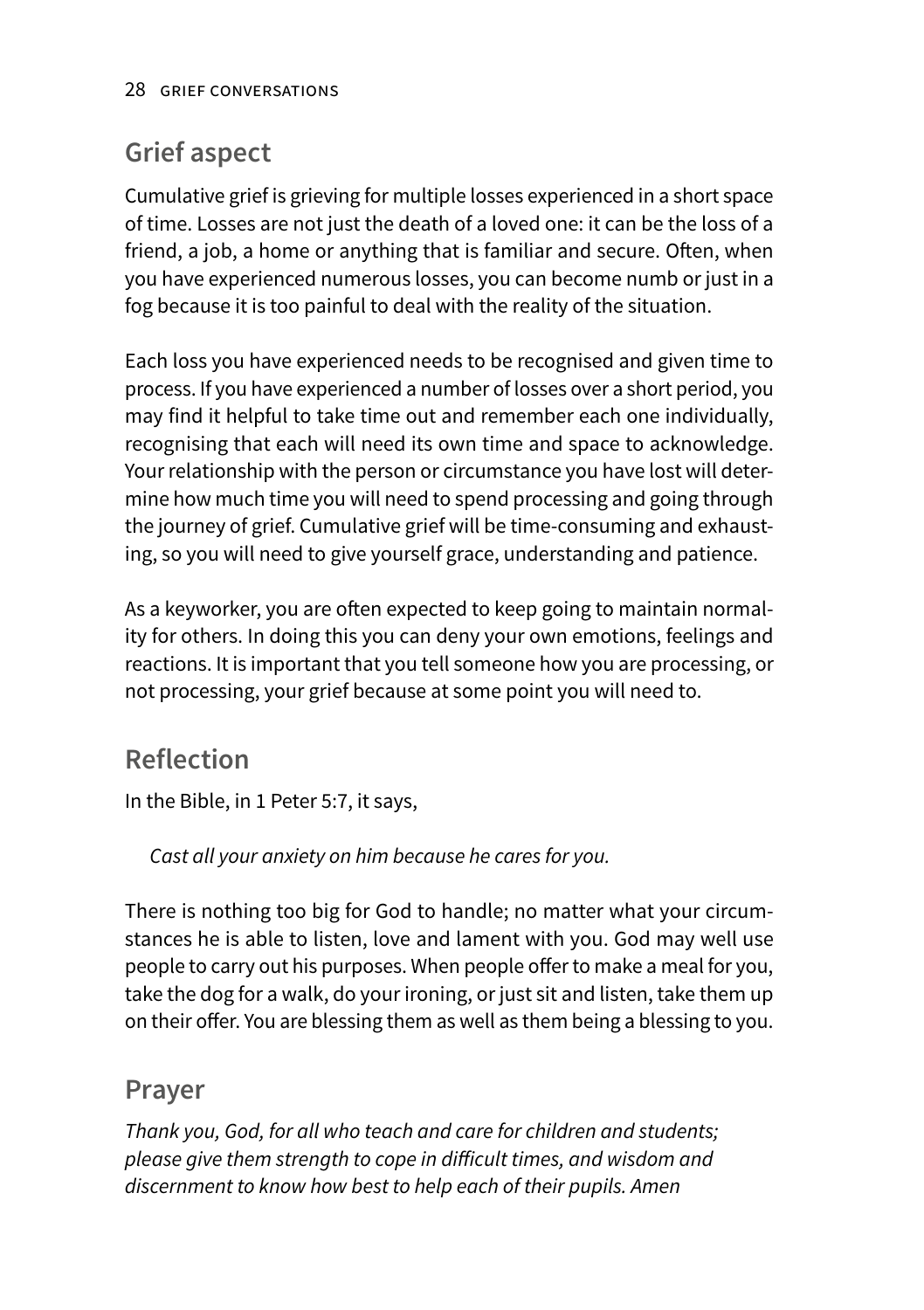# The ministry of presence

Doreen began to cry and said, 'Don't worry, they are happy tears. This is the best day since your grandad died.'

As a chaplain, I was taught that the basis of my ministry was incarnational – bringing Jesus to the situation I was in – not necessarily my words or actions, but just being present.

An older lady, Doreen lost her husband during the early part of lockdown in 2020; her family lived a long way away, so she became very lonely. From a distance I watched her shrivel physically, emotionally, psychologically and spiritually. The few conversations we had on the phone in those early months highlighted that Doreen was experiencing the deep impact of grief.

As the months continued and as lockdown lifted, I began to visit her; the first time we met face to face I just sat while she told me in detail what had happened as if it were yesterday. The second time I visited, she cried and wailed, expressing how lonely she was; on the third visit she shared how she had fallen out with all the family and was making rash decisions to sell her house, move to a new area, change her will and give all her money away.

Doreen had always made excuses not to go and visit her daughter, until one day, having had a call from her grandson, she decided she would go. She set off, full of fear and trepidation, and hours later arrived to a warm loving hug from her daughter.

Sarah, her daughter, was also apprehensive. Her mum was a frail old lady who used a walking stick and Sarah's life was full. She worked part-time and saw a lot of her children and grandchildren, was very involved in her church and always had people coming and going in the house. Sarah's two daughters and their children came to see their Nanna; it was the first time Doreen had met her great-grandchildren. The baby was handed over to Nanna for a cuddle. Doreen held the baby with so much love and affection; she began to cry, looked up to her granddaughter and said, 'Don't worry, they are happy tears. This is the best day since your grandad died.'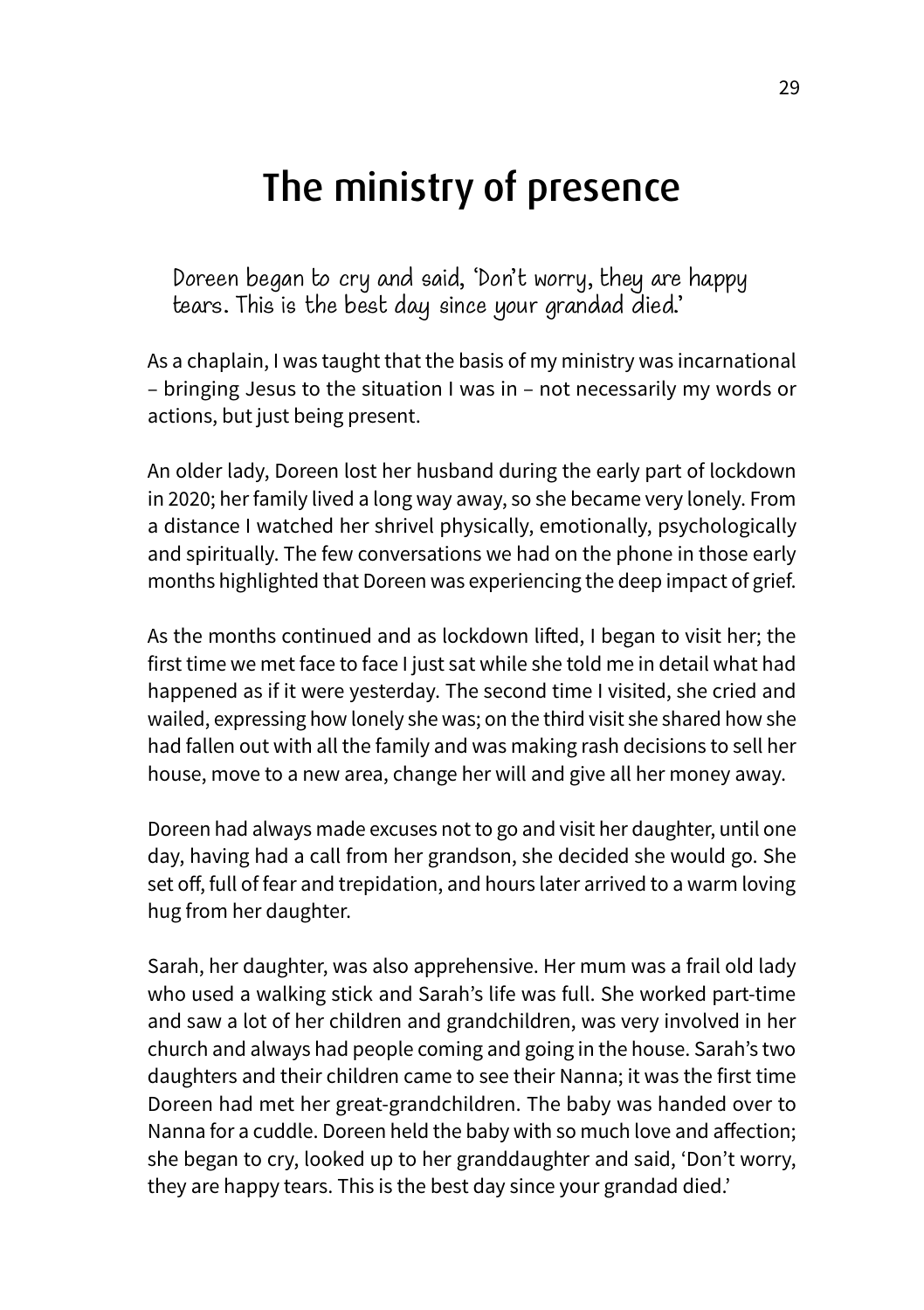### 30 grief conversations

The following days were filled with people coming and going in the house, all stopping to have a chat with Doreen, or taking her out for a coffee. Seeing the great-grandchildren every day, taking them to the park, having meals together with lots of laughter and stories and being able to talk about Papa: Doreen slept like a baby every night and was happily exhausted. There was an emotional goodbye and Doreen found it hard to put into words just what the week had meant to her. Her beaming smile said it all!

The transformation in Doreen was miraculous and all down to the presence and company of people. When she returned home, she was a totally different woman. Physically she was energetic and confident (she put that down to running after the great-grandchildren and going up and down the stairs every day) and she no longer used her walking stick. Emotionally she was happy, positive and looking forward to the future. Spiritually the time away had lifted her too; spending time with other people of faith and talking about her faith had reminded her who she was. We need people around us – we are not meant to be islands. God has created us to live in community.

### **Grief aspect**

There comes a time in your journey of grief where you know that you have moved on to a place of acceptance. You are no longer in that deep place of shock, bewilderment, distress or confusion, but you have come to a place where you practise 'the presence of absence'. This is recognising that even though you will always long for your loved one to be with you, you accept that you will not experience their presence again.

This is a significant part of your grief process. It is a time where you can begin to build a life again with the memories of your loved one always with you. You will have grown so much through the experience of your loss and bereavement and now will be the time when you grow even more. Being around people – family, children, neighbours, friends – will help you to reach out and experience new things on your own. You can challenge yourself in accomplishing new things and reward yourself for tackling difficult situations. The surprise for you will be experiencing emotions which you thought had left you long ago, such as joy, peace, laughter and happiness. You will need to brush aside the feelings of guilt when these emotions come: you are allowed to be happy, it does not diminish your loss one iota.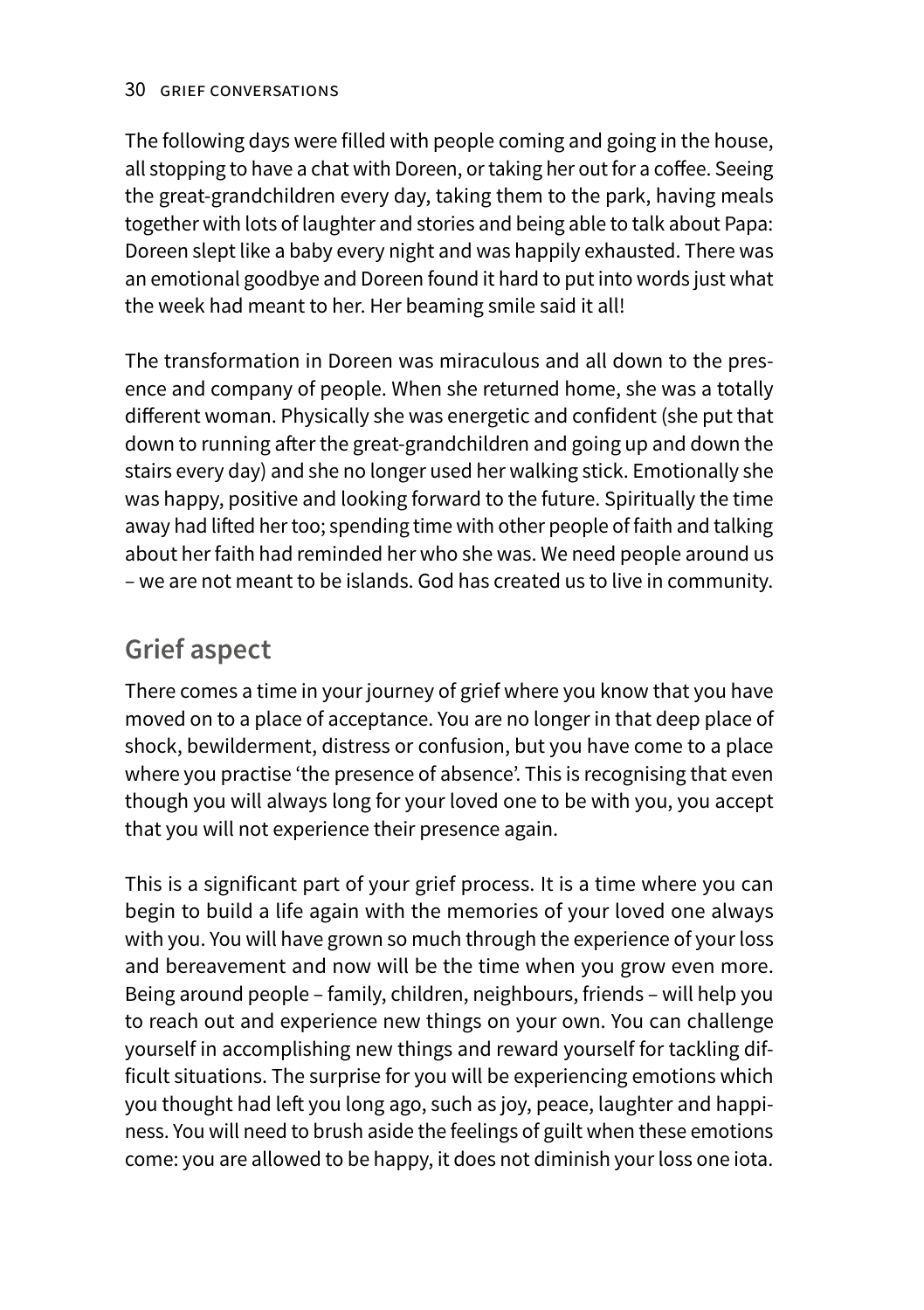Well done! Grief is a lonely journey we will all travel, but you are a richer person for it.

Remember: the relationship with your loved one will never end. They are woven into your identity.

### **Reflection**

God has a particular care for older people and children on their own and the Bible mentions it often in both the Old and New Testaments.

*A father to the fatherless, a defender of widows, is God in his holy dwelling.* PSALM 68:5

*The church should take loving care of women whose husbands have died if they don't have anyone else to help them. But if they have children or grandchildren, these are the ones who should take the responsibility, for kindness should begin at home, supporting needy parents. This is something that pleases God very much.* 1 TIMOTHY 5:3–4 (TLB)

### **Prayer**

*Father God, we thank you for giving us our family. Please help us to cherish them, treasure each moment and memory and celebrate the time we have with them. Amen*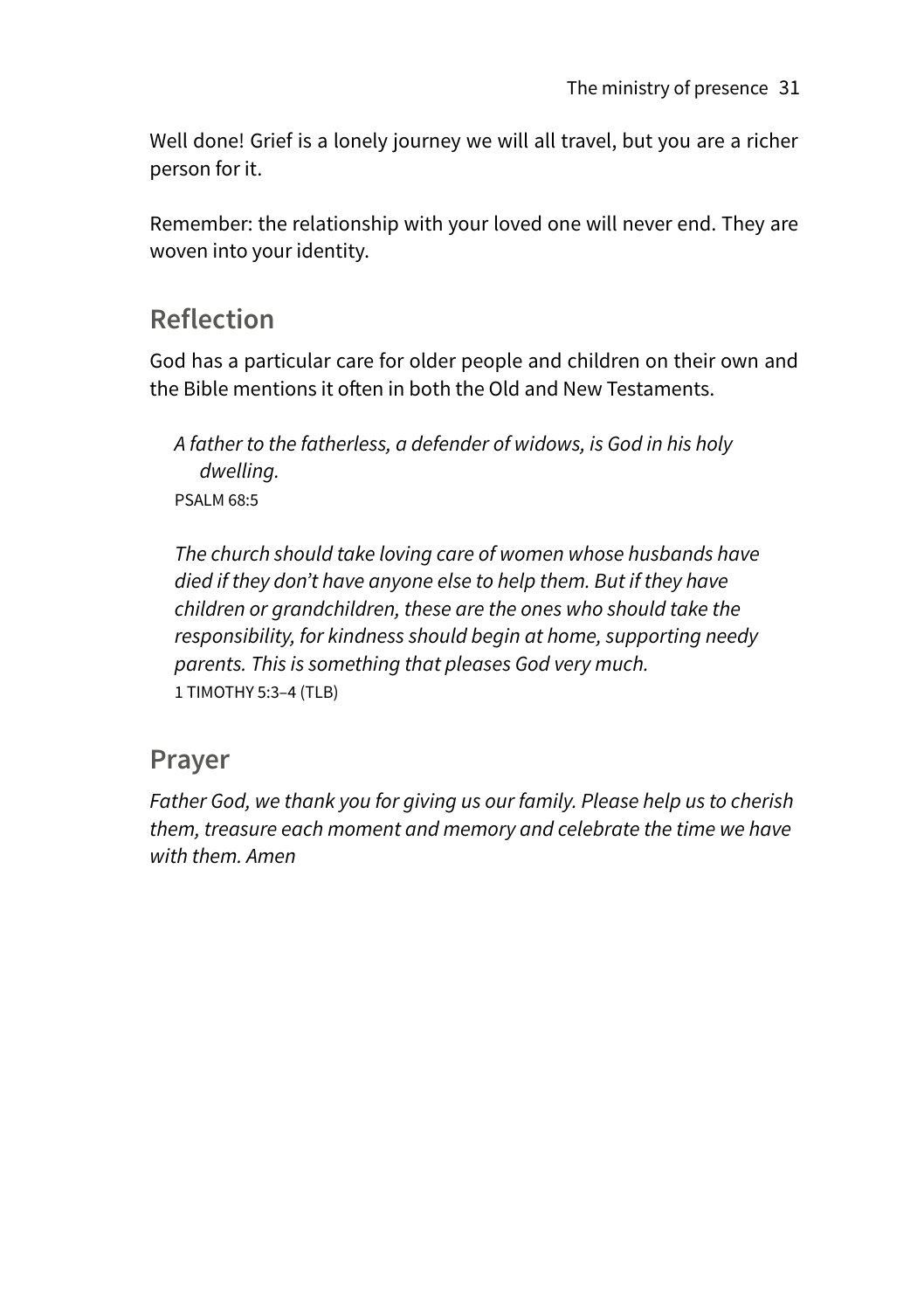# The supporter

My parents have not only lost a grandchild and two great-grandchildren, but also a brother and an uncle, all within a few weeks.

Jemma and her family are from Ghana; her parents are the pastors of a church in London, and they are a large, loving family. Jemma is a nurse specialising in dementia care and has worked in hospitals all her career. During the first year of the pandemic Jemma's career came to an abrupt halt due to bullying in the workplace and racial abuse. Jemma decided to retire, but found the whole incident very distressing.

In March of the following year Jemma's family were to experience great sadness and grief. As the eldest of five children and the aunt to many nieces and nephews, Jemma supported a number of her family throughout the pandemic, including her parents.

Her niece, a single parent, was struggling with her own mental health and was also under a great deal of stress due to having two severely autistic children to care for on her own. It all became too much for her and led to her taking her own life and that of her two children through a house fire.

The whole family were devastated and were thrown into the unknown world of police investigations, interrogations and questioning in the midst of deep grief and confusion. The father of the children is a Muslim and chose to bury them at a place not shared with the rest of the family.

Jemma's parents have received a great deal of support from their church congregation, but the impact of such a trauma has had a detrimental effect upon relationships within the family. Jemma says the ripple effect through the family has been huge, and it is only by God's grace that they are functioning. 'My parents have not only lost a grandchild, and two great-grandchildren, but also a brother and an uncle, all within a few weeks.' Jemma has now had to organise care for her parents as their physical health has deteriorated so rapidly that they are no longer able to live independently.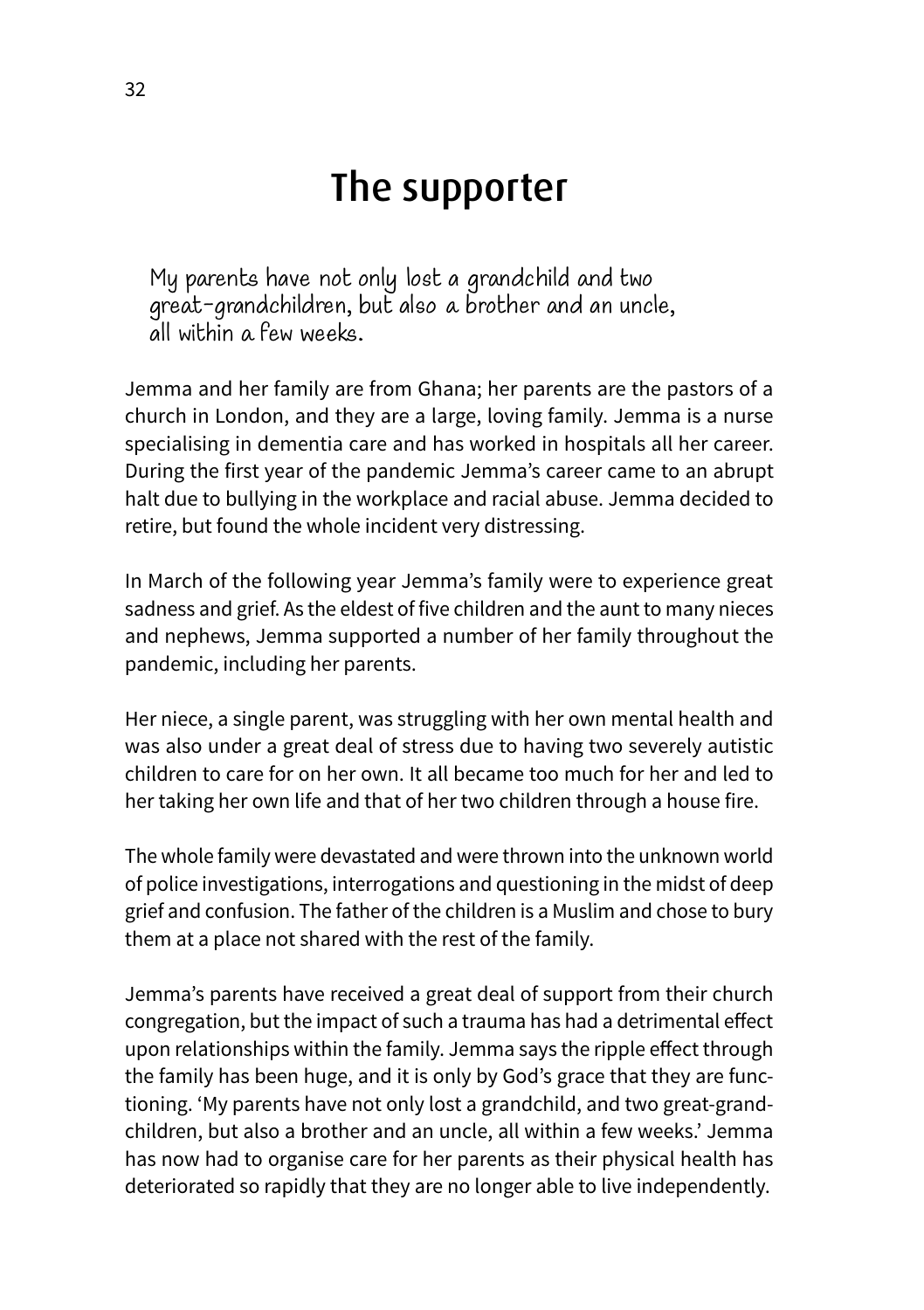### **Grief aspect**

Jemma's story raises so many issues of loss and grief – racial abuse, the loss of her job and the end of her career, mental health issues, caring for disabled children, lack of support, suicide, the criminal process, different religious practices, family breakdown and trauma.

One of the most common responses to this deep traumatic bereavement is to blame God or blame someone else. It is a natural outlet to try to find someone or something to focus on to find reasons for what has no explanation.

Mental health issues have increased exponentially throughout the pandemic and many people 'just about coped', but so often it is the straw that breaks the camel's back. The tiniest thing which seems insignificant will be what tips someone over the edge. For the family or those close to them they will have to process blame, guilt, regret and fear that may lead to them struggling with their own mental health.

The thread that weaves through Jemma's story is both her and her family's strong faith in God and the support of their church community. In these extreme situations of grief, finding a community or a group of people to talk, listen and share with is essential. Another aspect of grief to be aware of is that of delayed grief; if such trauma is not processed it may well be triggered through an incident that happens months or years later. There are layers of loss which will need unpacking, but not necessarily in any sequential order.

### **Reflection**

The Psalms are a book of prayers and poems to God – in trouble, in illness, in persecution and in good times with rejoicing. We can shout and rage at God; he can take it. When the terrible things keep happening and we feel we can't take any more, God is there.

*How long, O Lord? Will you forget me for ever? How long will you hide your face from me? How long must I bear pain in my soul, and have sorrow in my heart all day long?'* PSALM 13:1–2 (NRSV)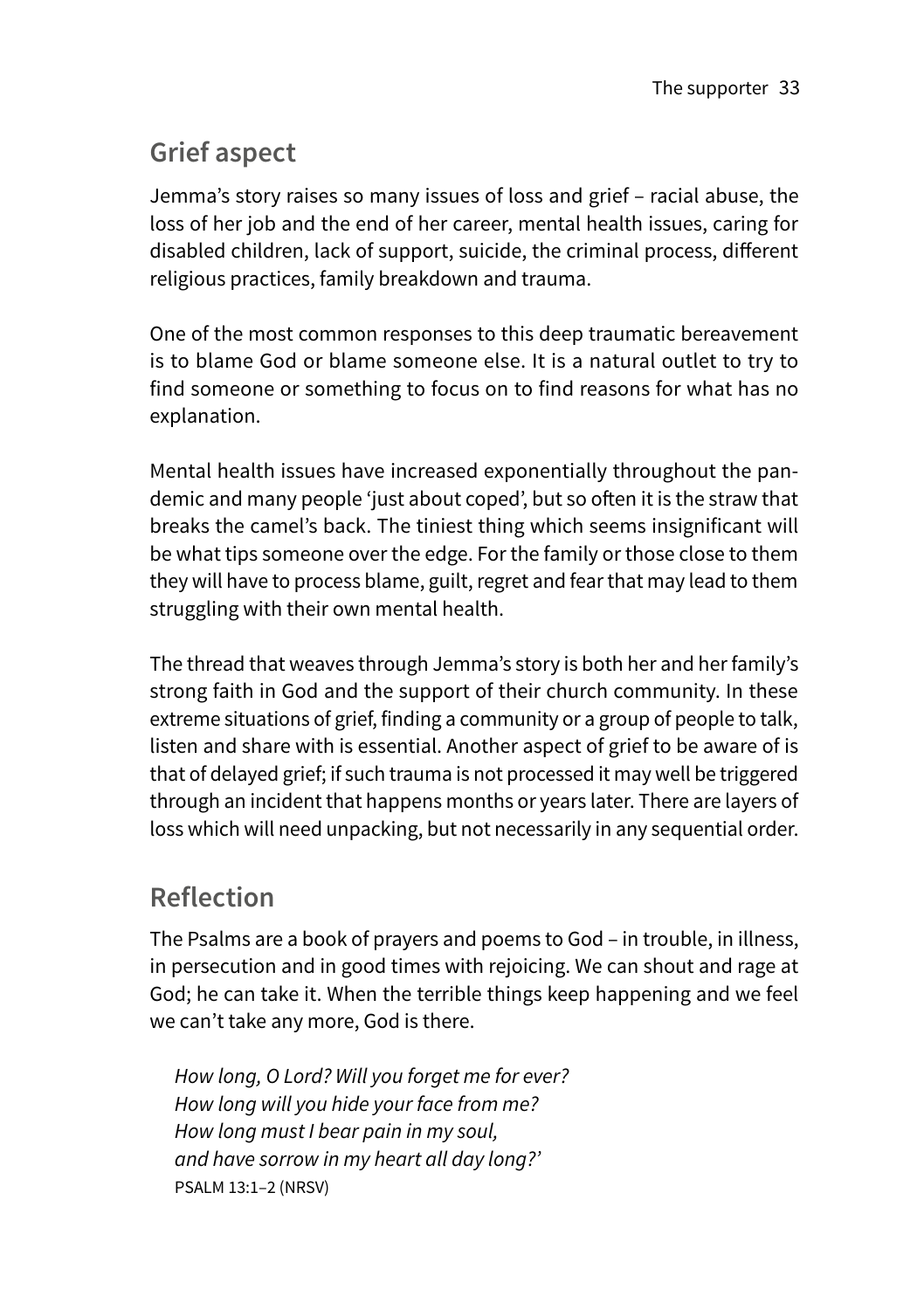The psalm ends with the author acknowledging God's unfailing love and goodness.

### **Prayer**

*O God, when I am surrounded by troubles and I don't know how to go on, help me to continue to trust in your unfailing love. Amen*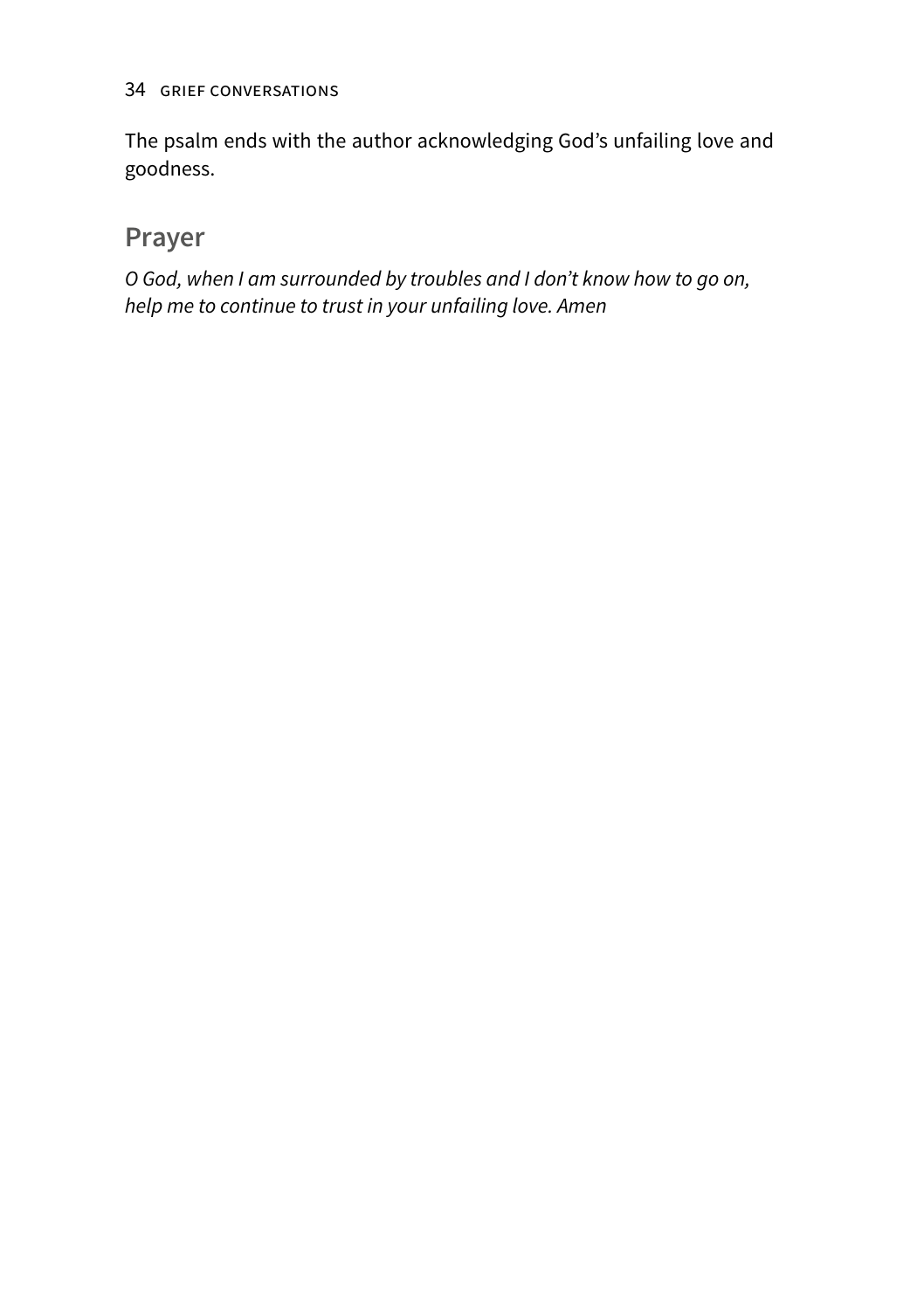# The police officer

For us as police officers it has been such a challenge to remain focused on our work and committed to our job.

When the pandemic began, Lara was living with her grandparents who were extremely vulnerable, and as a police officer, in contact with the public and investigating domestic violence cases, she was very concerned about putting her family at risk. She asked at work for advice about any help available in the situation, but was told to carry on as usual, so at the end of each shift, Lara made sure that she was scrubbed down from head to toe in order to protect her grandparents.

One of the greatest impacts upon Lara and her colleagues was not being seen as a priority for vaccination. The police were on the front line and putting themselves at risk every day; they felt devalued, let down, ignored and could not understand why the vaccine was given to NHS and care workers, but not offered to them. They felt that they were not respected enough to carry out their frontline roles in a protected way.

The police continued to respond to home calls, accidents, road incidents and so on – they were in constant contact with the general public. Lara said, 'There were shortages of PPE at the start, so we had to buy or make our own and we only wore it if we knew that someone was positive. Now we wear paper masks all the time.'

The other big issue was that rest days and off-duty time were cancelled, so every shift was short-staffed due to officers being off sick or isolating. 'One in four of my colleagues were off work at any one time; this had a huge impact upon our workload and increased the stress so much. We earned a lot of money through overtime, but morale was really low. For us as police officers it has been such a challenge to remain focused on our work and committed to our job.'

When lockdown began, things became quieter in some ways – fewer traffic incidents and burglaries – but there was a huge increase in domestic abuse.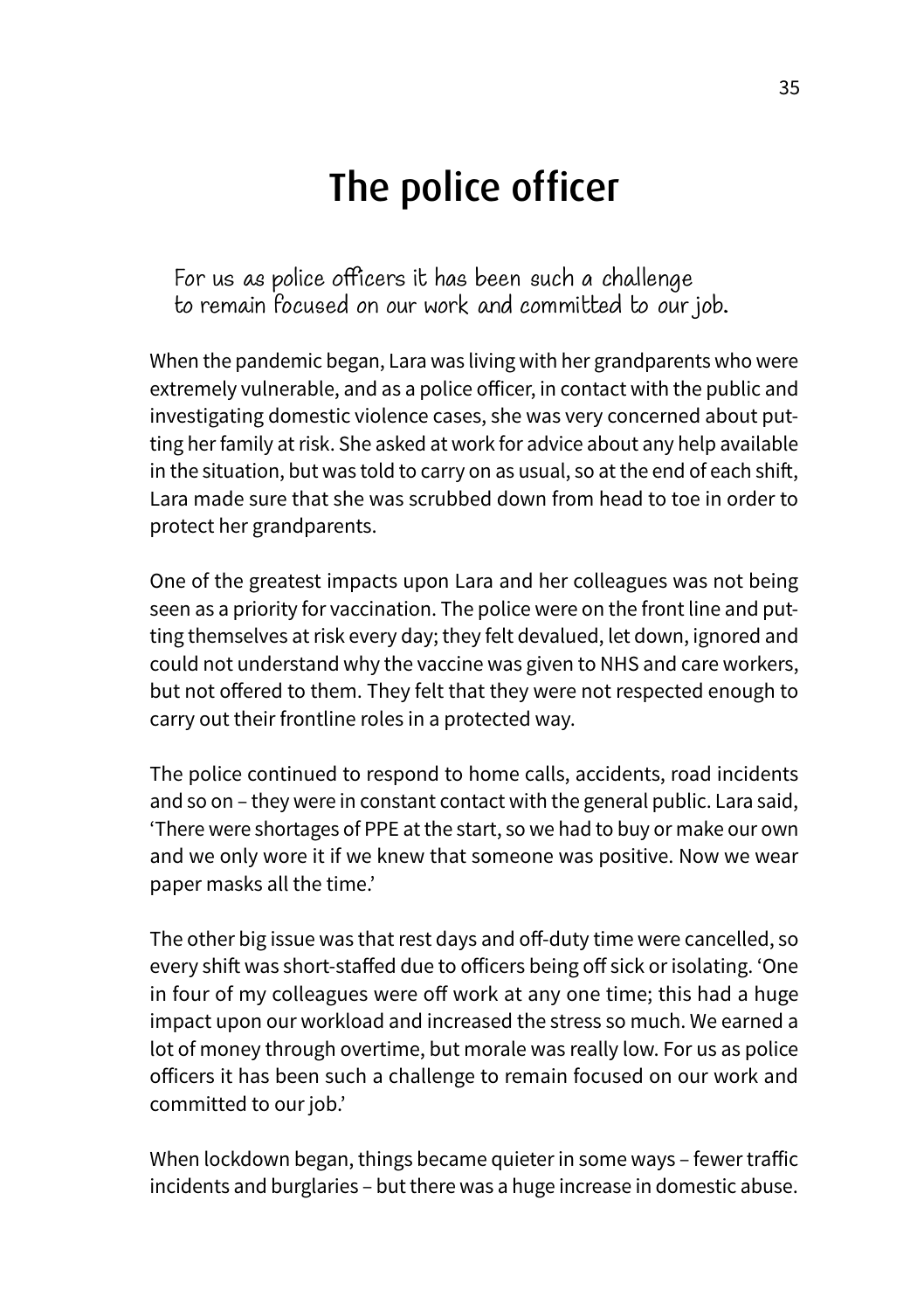# **Grief aspect**

'The study of moral injury began with research and clinical work involving US Army personnel and veterans. Moral injury results from extraordinary, critical life events during which a person fails to prevent or witnesses actions that transgress deeply held moral beliefs and expectations.' **[leb.fbi.gov/articles/featured-articles/moral-injury-in-police-work](http://leb.fbi.gov/articles/featured-articles/moral-injury-in-police-work)**.

Research found that greater exposure to morally injurious events correlated significantly with guilt, frustration, depression, shame and loss of spirituality or a sense of rejection. Having to continue to interact with the public with no protection against Covid-19 affected Lara and her police colleagues and generated feelings of depression, exhaustion and stress.

# **Reflection**

Bishop Richard Jackson, drawing on the original thinking of Kierkegaard, said, 'Life is lived forwards and understood backwards.'

It will be years and years until we unpack all that we have experienced and lived through during this pandemic. People from all walks of life have suffered from moral injury, which is different from experiencing post-traumatic stress syndrome. Moral injury is caused by a situation that has affected your moral judgement that your own conscience disagrees with. Moral injury can manifest itself in similar ways to post-traumatic stress disorder (PTSD), such as anger, depression and addictions, but can also affect people's emotions with feelings of guilt, shame and disappointment, because they failed to act or because of a particular action they took.

Many of our keyworkers will have experienced moral injury and there will need to be specific help and support in the months and years to come, to enable them to process what they have witnessed and lived through. For some it will have changed their commitment to their chosen career or vocation. In the meantime, we in society need to be kind, gentle, thankful and appreciative for all those who went above the call of duty to protect us, care for us and save us during the pandemic, at great expense to themselves.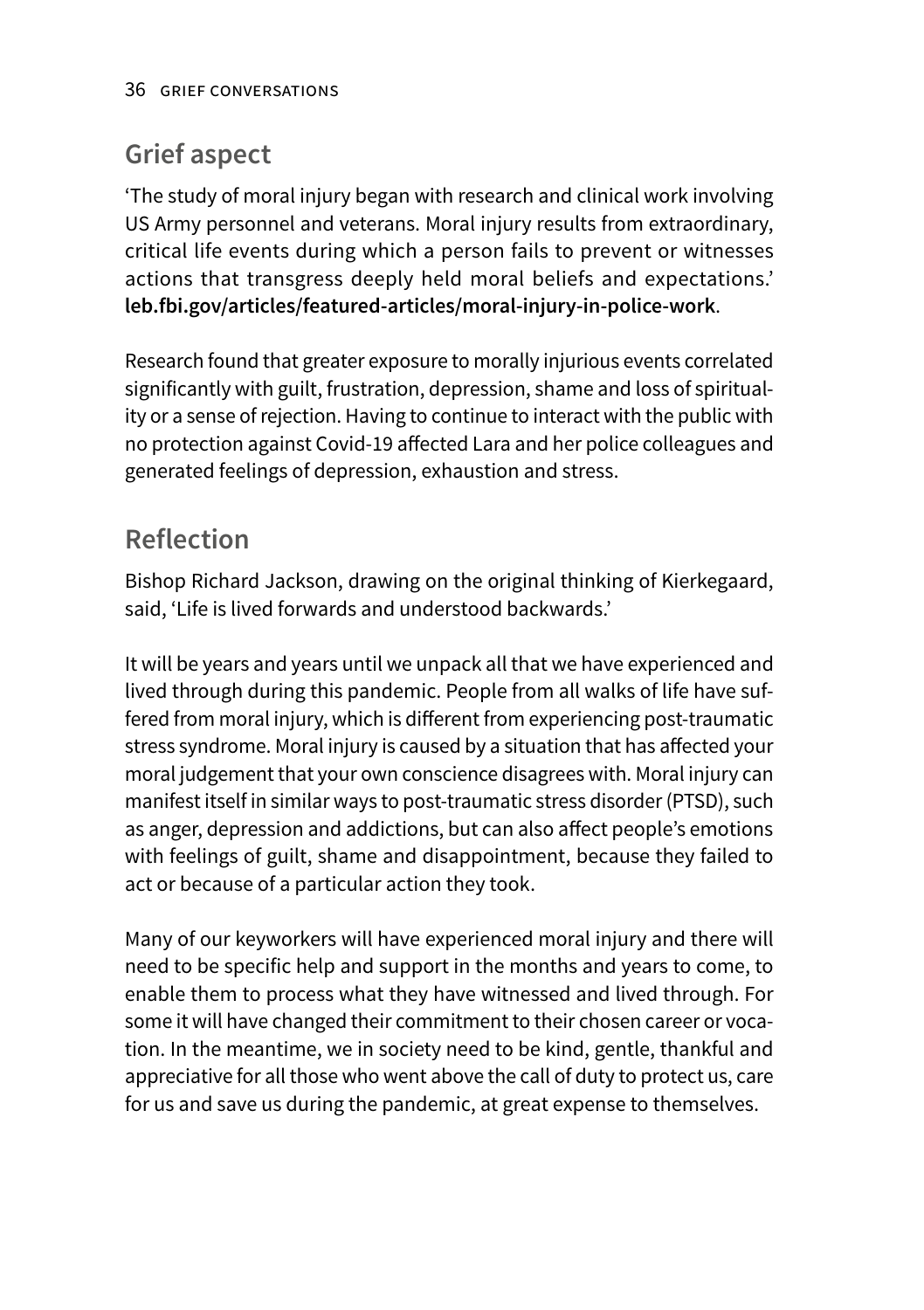### **Prayer**

*O God of justice, thank you for all who work in the police and law enforcement services. We pray that you will keep them safe as they work and give them wisdom and discernment to understand the situations that they have to deal with. Amen*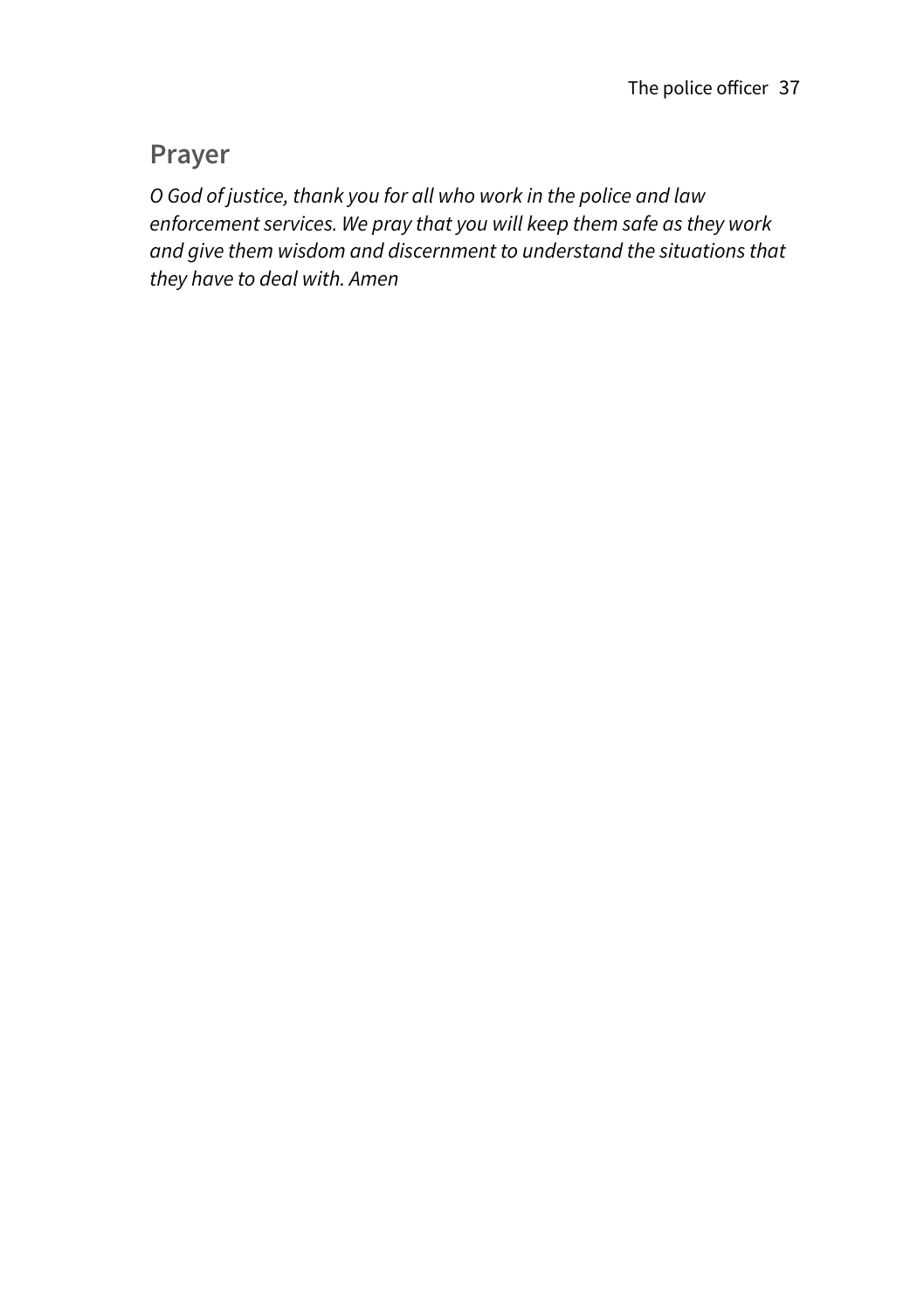# Furlough – the blessing and the cost

I thank God that he spared my life; I believe hundreds of people were praying for me, but the person who suffered the most was my lovely husband.

In March 2020 the government announced a new scheme to support employers by providing funds to enable them to put their staff on 'garden leave'. This was a welcome relief for many businesses, but for employees it had mixed blessings.

As a specialist working for a Christian charity supporting older people, sadly we were not permitted to do any work, either paid or voluntary, for our employer. This was difficult for us as a team because there was so much we could have done to support communities up and down the UK. At the same time my mother was diagnosed as terminally ill. I had the joy and privilege of being able to care for her in her own home for seven months during lockdown until she passed away peacefully in October 2020. We buried my mum on Remembrance Day, but sadly only immediate family and a few close friends were allowed to attend the funeral.

A couple of days later I became very unwell with chest pains and was rushed into hospital and put in the 'Red Zone' (Covid infectious). After examination and treatment, I was discharged, but seven days later I became very unwell. I could not get breath into my lungs. We called 111 for advice and within minutes there was an ambulance crew in our bedroom. I was back again in the 'Red Zone', but this time I was admitted and put on a machine to assist me with my breathing. All I remember from that period of time is looking around the ward I was in and thinking how poorly everyone looked, never knowing that I too was that poorly. Praise God I recovered enough to be discharged home, but I remained unwell for a further twelve weeks, mainly struggling with breathing.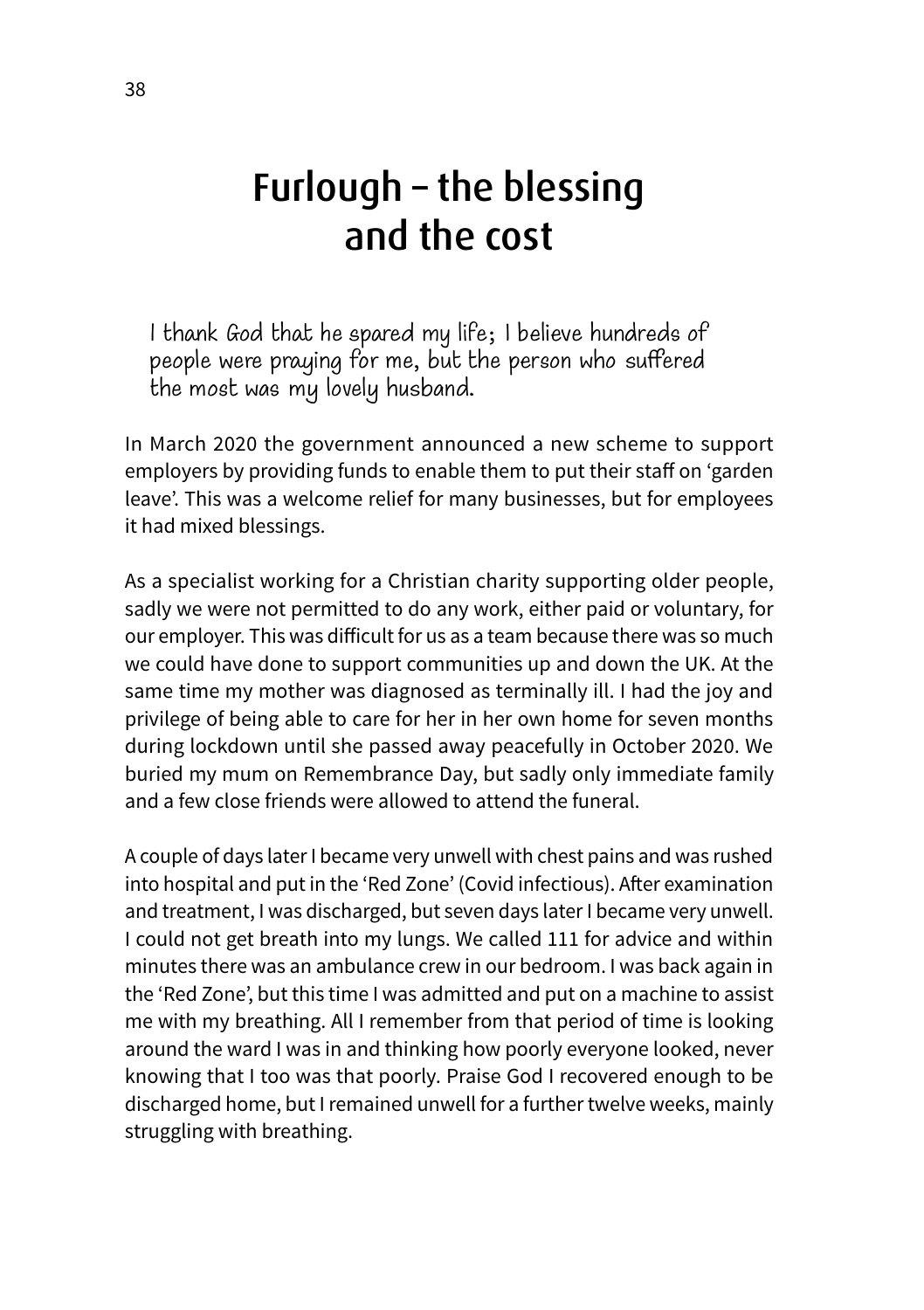I thank God that he spared my life; I believe hundreds of people were praying for me, but the person who suffered the most was my lovely husband. He felt helpless and so far away from me when I was in hospital and then when I came home, he lovingly cared for me. I now have long Covid which has meant that I have had to make changes to my lifestyle. However, God had more in store for me.

A year after having been put on furlough we were given the sad news that our roles with the charity were being made redundant. However, at the same time, the trustees of a charity that I had founded four years previously invited me to take up the part-time role of chief executive.

## **Grief aspect**

Loss comes in all kinds of disguises and should not be belittled. Someone who has lost their job, career, identity, purpose, routine and security can experience just the same grief feelings as someone who has experienced a bereavement. During the pandemic hundreds of thousands of people were thrown into new situations that caused them great anxiety, fear, anger, depression, confusion and exhaustion. Many parents had to juggle homeschooling, home-working and running the home. Many Christian leaders up and down the land were trying to figure out how to support their congregations and fulfil their calling and passion to reach out to the community, meeting people's needs whether spiritual or practical.

Grief also may take a while to manifest itself and issues may come as a surprise when least expected. Christmas is often a time when memories are jolted or emotions triggered through carols or Christmas songs. These are the times to allow yourself to express those feelings. It might be hard to explain to those around you why you are a bit emotional, but it is better to let the feelings out than to suppress them.

## **Reflections**

This contemporary version of a verse in the Bible speaks about the times in our life when we just do not know what to do or say, and how God works all things that happen in our life for good.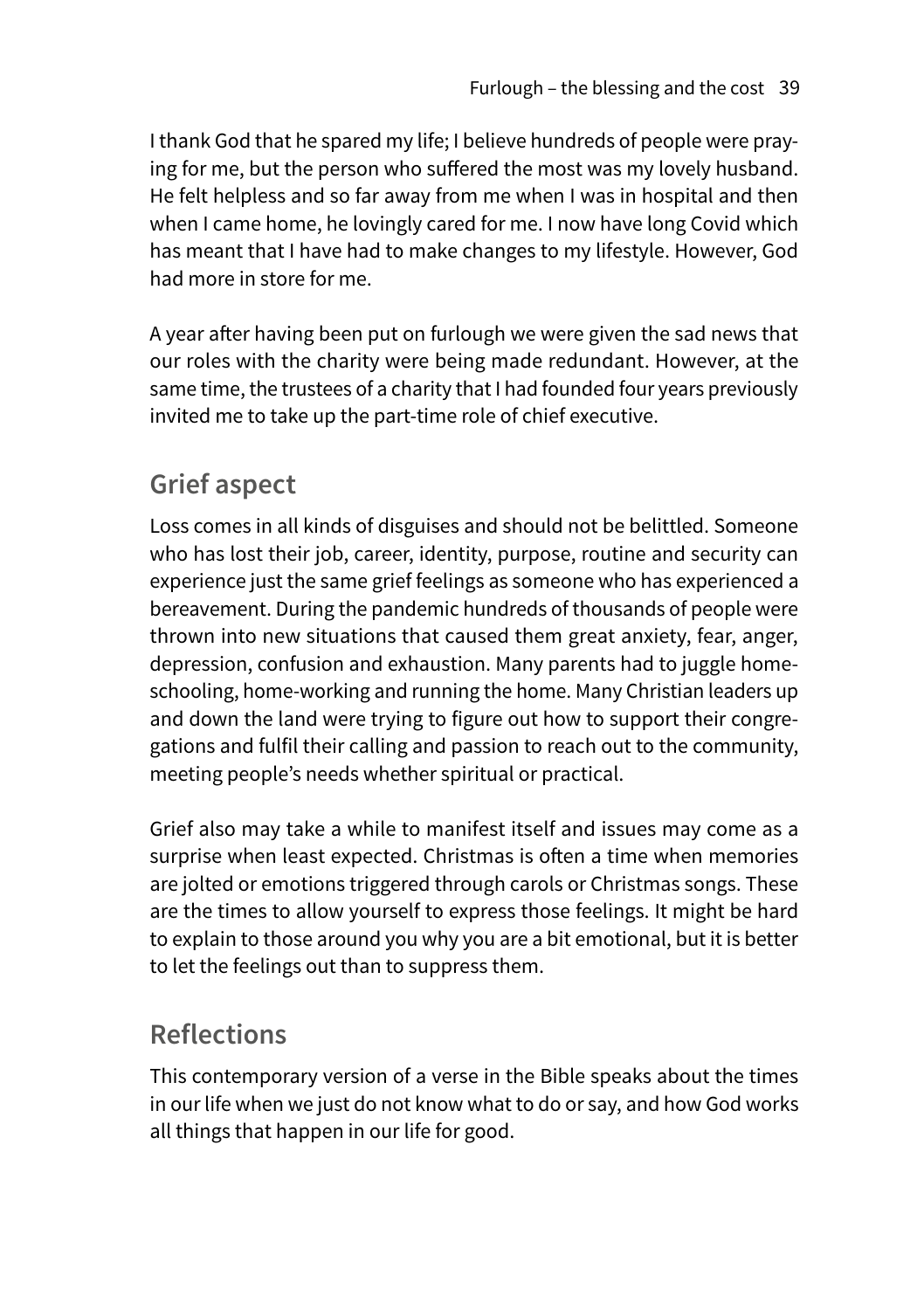*Meanwhile, the moment we get tired in the waiting, God's Spirit is right alongside helping us along. If we don't know how or what to pray, it doesn't matter. He does our praying in and for us, making prayer out of our wordless sighs, our aching groans. He knows us far better than we know ourselves, knows our pregnant condition, and keeps us present before God. That's why we can be so sure that every detail in our lives of love for God is worked into something good.* ROMANS 8:28 (MSG)

#### **Prayer**

Jesus said, 'Pray then in this way:

*Our Father in heaven, hallowed be your name. Your kingdom come. Your will be done, on earth as it is in heaven. Give us this day our daily bread. And forgive us our debts, as we also have forgiven our debtors. And do not bring us to the time of trial, but rescue us from the evil one.'* MATTHEW 6:9–13 (NRSV)

We all have a fear of loss, but we will all suffer loss.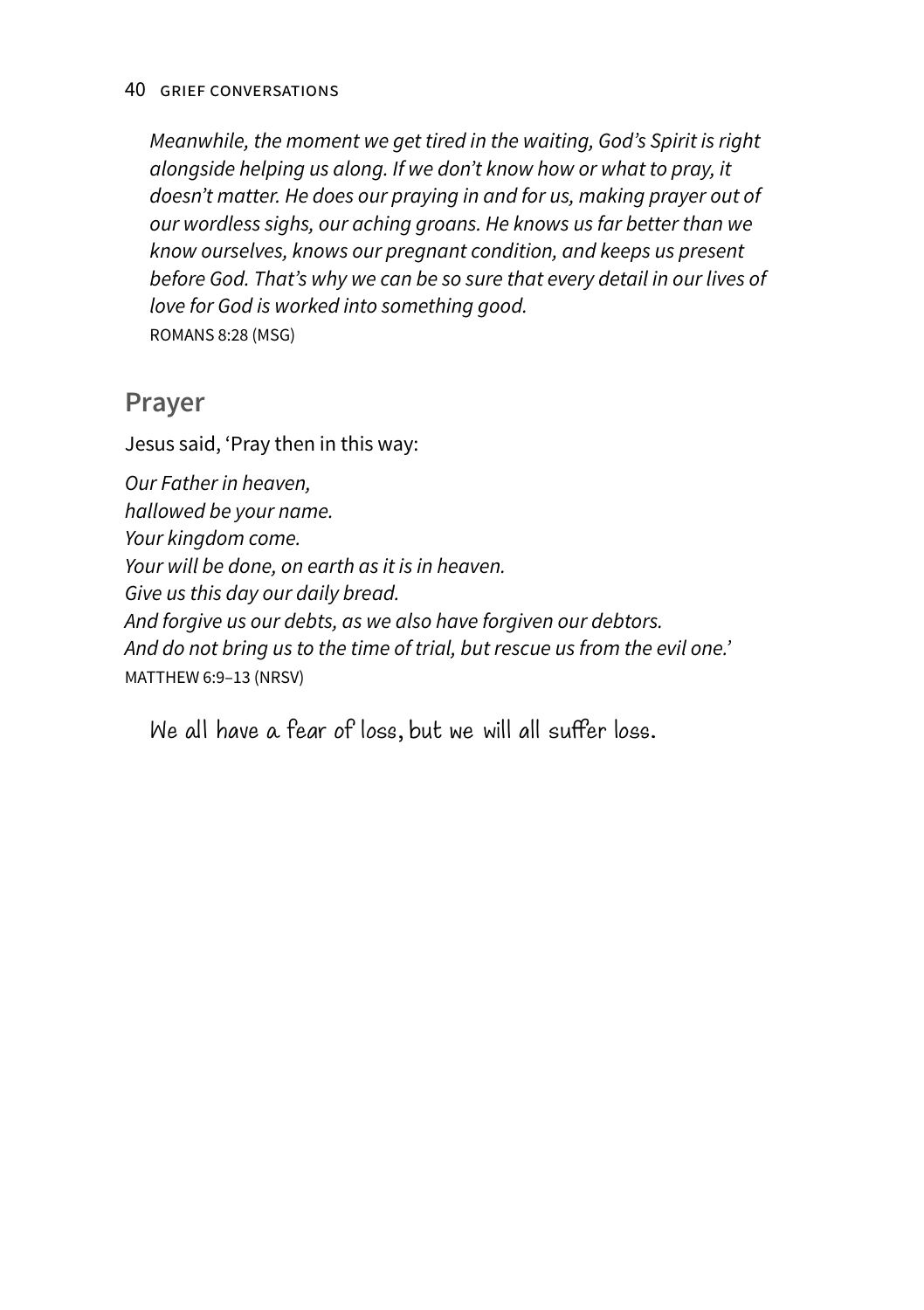# The vicar

It was a very difficult time. Church was closed; I lost who I was. Was I a mum, a wife, a vicar, a neighbour?

Little did I know what God was going to do in my life, especially as I had not even acknowledged he existed for 39 years.

Through a random encounter I found myself on an Alpha Course, which radically changed my life! I found a great church where I was encouraged to grow in my faith and learn more about the Bible, but I always felt there was more. One Sunday I was inspired by a woman preacher who spoke about a calling into ministry, and I knew then that was what I was meant to do. With the support of my family, I went through the process of selection, completed my training and was ordained as a priest in 2017.

My curacy was in a small village parish with three small congregations. Three years later I was delighted to be given my own church in a beautiful location in Derbyshire. My family and I moved into the vicarage and spent a couple of weeks getting settled in; the children found their way to new schools and college. My husband managed to get a transfer with his job which enabled him to commute to work. All had fallen into place.

My first service and sermon in January went really well; I knew I was where I was meant to be. It was an elderly congregation and a number of people in the parish found it really difficult adjusting to a new vicar, especially a woman with a young family. The previous vicar had been at the church for 36 years and was much missed. I knew I had a lot of work to do to win them over, but I was looking forward to visiting them in their homes and getting to know them.

By the end of February, listening to the news, I sensed that we had challenging times ahead. In March the country went into lockdown, and I was desperately trying to find out from the archdeacon and the diocese what we had to do. After a few weeks we were told that the church had to close. All activities, weddings, funerals, christenings were cancelled and no home visits.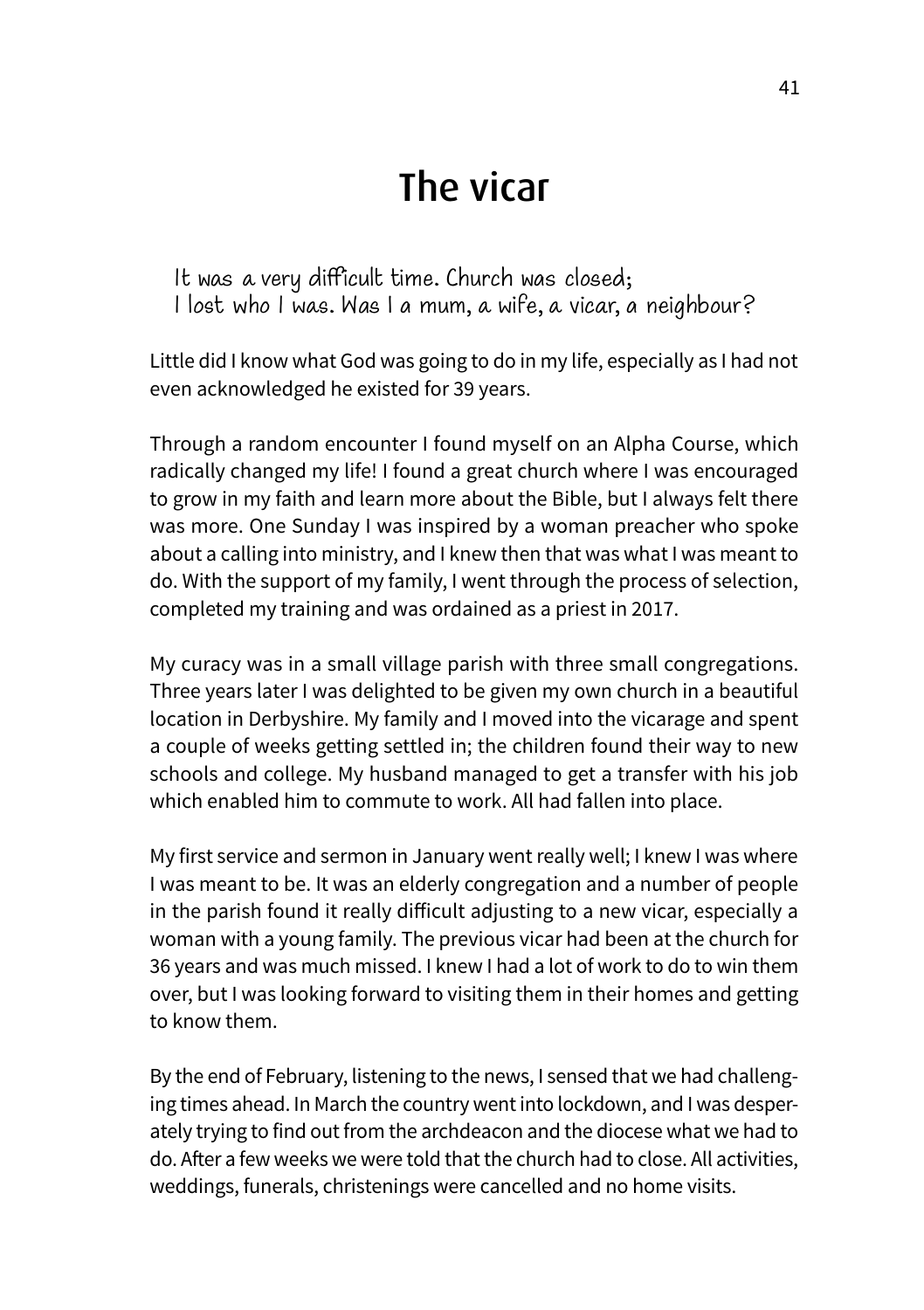Schools and colleges were closed and work was being sent home, so I now needed to home-school my middle child who has dyslexia, as well as my youngest, aged five. My eldest son stayed in his room hanging out with his old mates online because he hadn't yet made friends at his new college. My husband was working from home and using our bedroom as his office. I was now working from home, everyone was trying to find their space, there was nowhere quiet to go and sit and think, let alone pray.

Lockdown brought about huge changes for everyone to adjust to. How was I to meet the needs of all those people in the parish, my family and myself? I had no answers for the constant barrage of questions from my parishioners; it was exhausting. I hadn't had the time before Covid-19 hit to build relationships within the parish and nor did I have the knowledge, experience and technical skills to enable me to meet all the demands of this new situation.

It was a very difficult time. Church was closed; I lost who I was. Was I a mum, a wife, a vicar, a neighbour? They all needed me.

### **Grief aspect**

When the pandemic took off and lockdown was suddenly imposed on the country, everything changed; the new vicar felt ineffective both as the new vicar in the parish and as a mum, having to home-school her children. The changed circumstances and new demands in her parish and at home knocked her confidence and her sense of her own identity.

If your husband or wife dies, are you still married? If your child dies, are you still a mum? When you lose someone close, there are new situations that you have to face and adjust to. You lose one identity, but have a new identity or role forced on you. This new identity requires different skills which you have to cope with in a time of deep distress.

So often it is the unexpected person, someone who you did not know before, or someone who has no expectations of you but sees you as the person you are now; that person comes alongside and hears who you are today and offers to help you with what you need now.

In your place of loss, look out for that person. It may be a neighbour who you have only said 'hello' to; it may be someone who is a widow or widower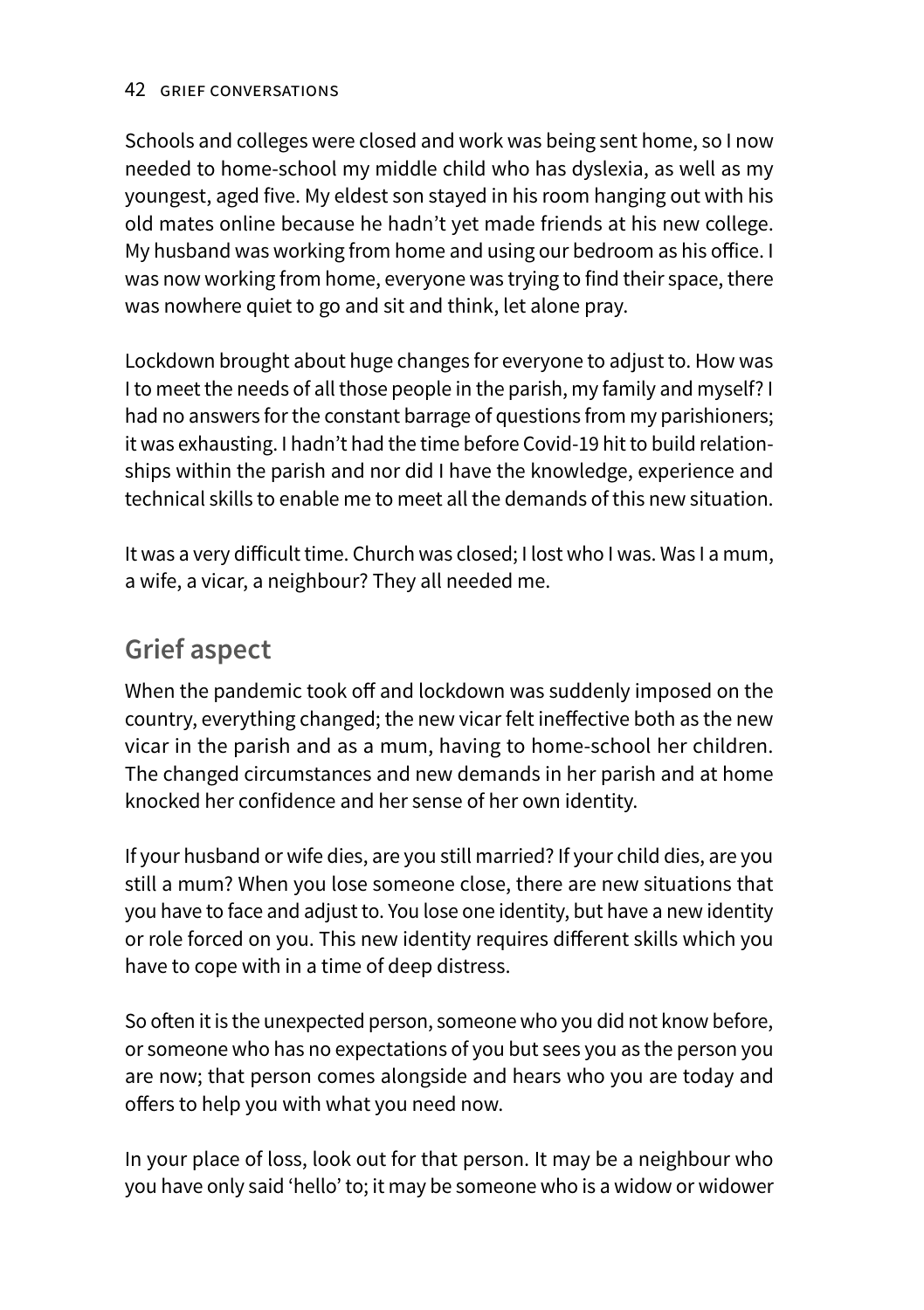who you have never noticed before, but they understand. What is important is that you reach out to someone who you feel safe with, who will support and help you to learn new skills.

## **Reflection**

Often our identity is wrapped up in what we do or where we live, but our identity as Christians is rooted and grounded in Jesus. The Bible tells us we are created and loved by God (Psalm 139), that Jesus died for us (John 3:16) and that we have been blessed with every spiritual blessing (Ephesians 1:3–14). Psalm 23 talks of God, the good shepherd, being with us as we walk through 'the valley of the shadow of death'. During times of change, confusion and self-doubt, we can be sure of the presence of the God who made us and loves us.

#### **Prayer**

*Eternal God, when life events rock our foundations to the core and we don't know how to cope, we call to you, 'Help me, God.' Help us to trust in you and in your presence. Amen*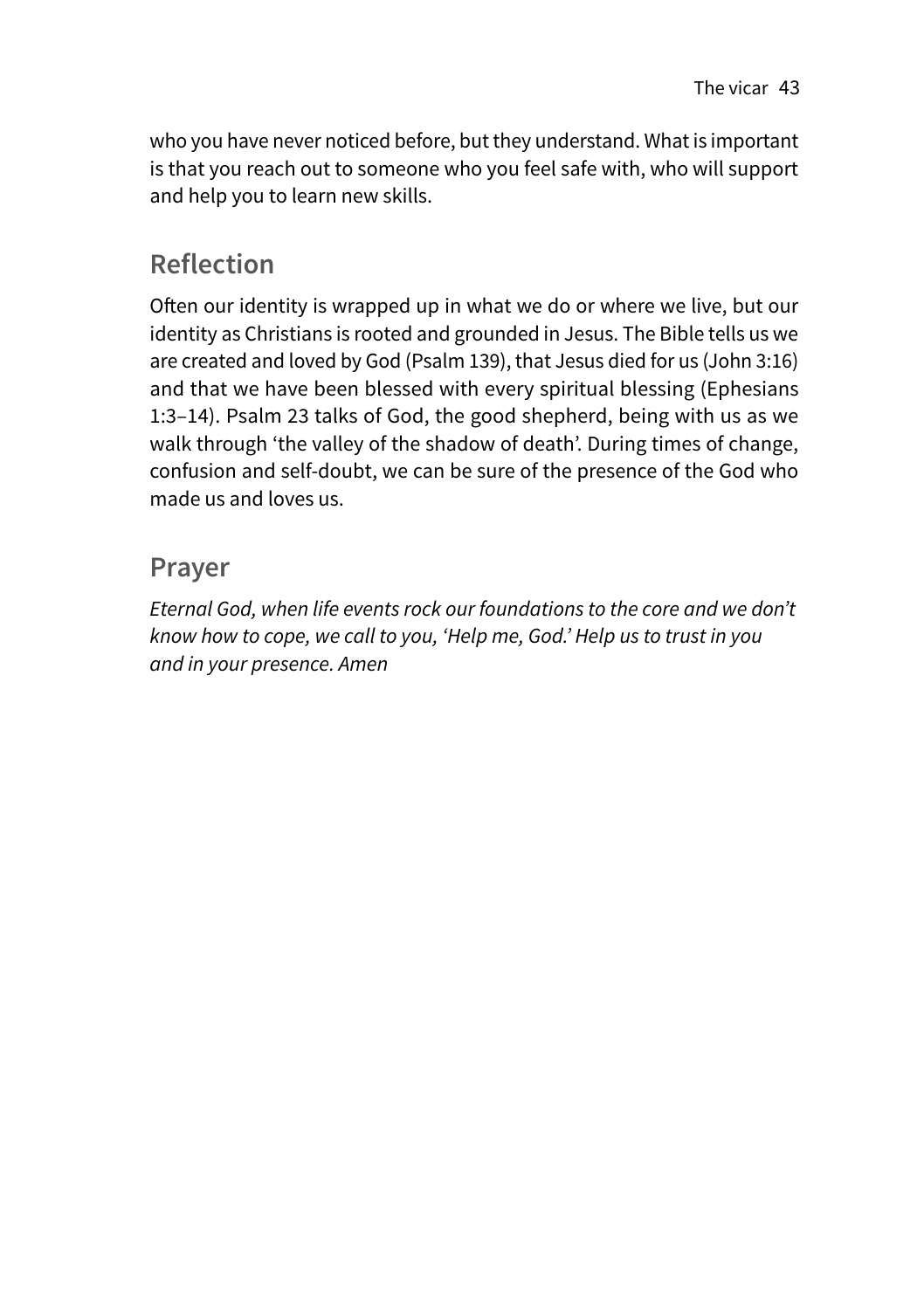# New ways for new days

From the very early days of the pandemic we knew that God was taking us into new pastures, adventures into the unknown and to a place that we would all become richer in our relationships with God and one another.

Kevin Vickers is a pastor of a multicultural church in south London. As a church leader, Kevin knew that during the pandemic they needed to make changes to their church structure in five key areas to be adaptable, effective and sustainable. These five key areas became the foundation pillars that they would seek to do well:

- **1** Pastoral ministry
- **2** Discipleship
- **3** Communication
- **4** Sunday worship
- **5** Evangelism

In order to visit people in their homes, the church introduced 'Pedal Pastors'. Visitors from the church would cycle to people's houses and stand at the garden gate or on doorsteps bringing encouragement and support through scripture and prayer as well as delivering any practical necessities.

During the pandemic, numerous families in the church suffered huge losses, trials and bereavement. Kevin says, 'We believed that God wanted to grow our faith as a church community and that it was to be bigger than following any rules. Often we put ourselves on the frontline, making ourselves vulnerable in order to comfort, care and pastor those in need. We trusted God in his faithfulness, love and power to protect us as we ministered to others. We were not careless or flippant, but responsive.

'Discipling our congregation and those who joined us during the pandemic was paramount. Feeding them with God's word, by providing them with bitesize meaty chunks of scripture in teaching, happened via Facebook as well as Zoom. People loved the fact that they could watch it anytime – day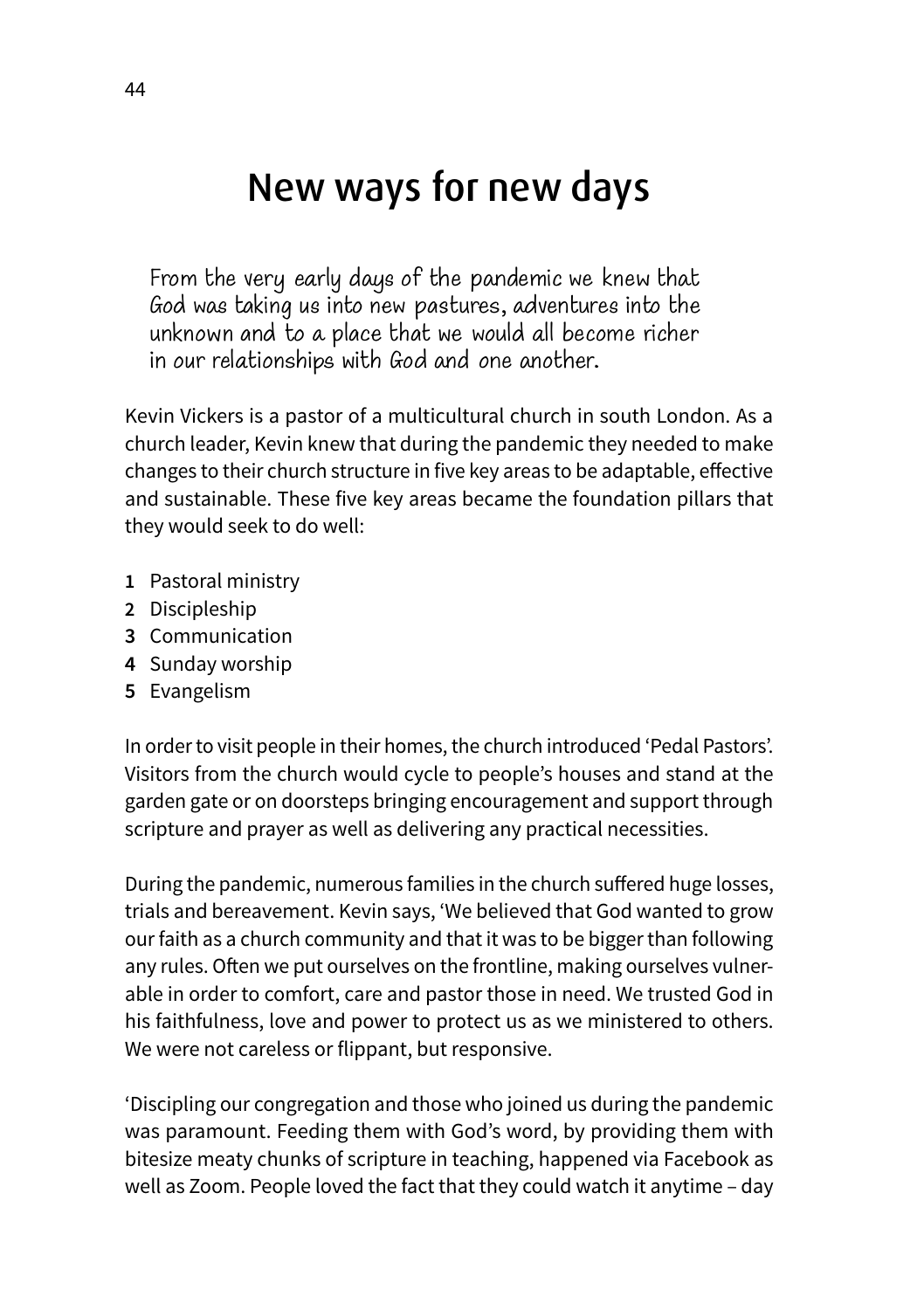or night – and pass it on to their friends and family and discuss the teaching together.'

Learning new ways to communicate was exciting, challenging and fulfilling. 'As a church, we now know one another better than ever we did before. We have shared our stories with each other, met in smaller groups, communicated more frequently, and discovered new spiritual gifts and talents within our congregation. People who we did not know had musical gifts led worship in a small online group; people who had never prayed aloud in church became active prayer leaders.

'Sunday has always been a day when we met to worship God together and this remained a priority. Gathering as a group of people to meet with God, learn together and encourage one another continued week by week, only it got better. Our meetings became richer, more diverse, interactive and inspiring.

'The opportunities to share our faith throughout the pandemic became so much more frequent. We became familiar with online platforms such as Facebook and Zoom and were delighted to see people from all over the world tune in and listen to our services. Our church family grew. As a pastor, I loved the opportunities to meet with wider circles of people to encourage them, teach them and share the good news of Jesus with them.'

Kevin continues, 'As a pastor, I have seen people in my congregation become trophies of faith and grace. They have walked through such challenging situations, but held on to God and their testimony gives God all the glory. One of the things I believe God wants us to do is to keep telling our stories. My role as a leader is to equip the saints, the people in the congregation, for service. It is no longer about what is going on at the front of the church in the service, everyone needs to be participating and involved; we are to be creative in how we *do church*. We are to move away from the "stars" on Sunday, even move away perhaps from having a service. Church has to be different, otherwise we have learnt nothing through this pandemic. We need to be listening to God, to hear what is on his heart.'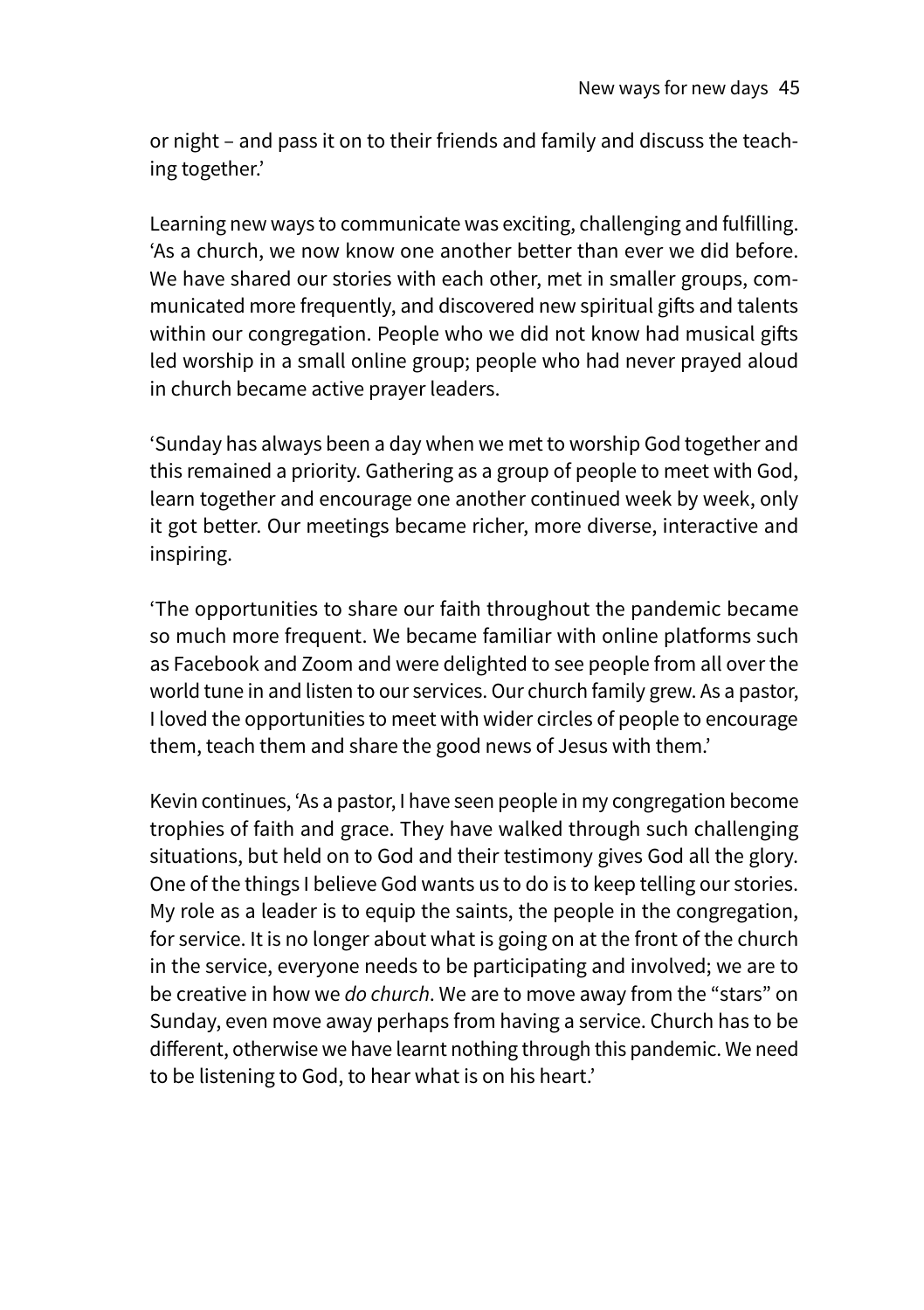# **Grief aspect**

In the Old Testament, when the Israelites left Egypt, they plundered jewellery and clothing from the Egyptians who were desperate to see them go. Many years later, these materials would be used to build the house of God.

What are we plundering from lockdown, from the pandemic? How is God going to use that in years to come? We need a 'tent' mentality, to be light on our feet, ready to move where God is leading.

## **Reflection**

Psalm 30 is a song of thanksgiving for recovery from grave illness.

*I will exalt you, Lord, for you lifted me out of the depths and did not let my enemies gloat over me. Lord my God, I called to you for help, and you healed me. You, Lord, brought me up from the realm of the dead; you spared me from going down to the pit.*

*Sing the praises of the Lord, you his faithful people; praise his holy name. For his anger lasts only a moment, but his favour lasts a lifetime; weeping may stay for the night, but rejoicing comes in the morning.* PSALM 30:1–5

Kevin says, 'One of the biggest things I have learned is to weep with those who weep and rejoice with those who rejoice. We can be alongside those who are weeping and those who are joyful at the same time; we need to be doing it together and be comfortable with it.'

### **Prayer**

*Father God, as you comfort those who mourn, help us draw close to those who are sad and grieving, and bring them your love and peace. Amen*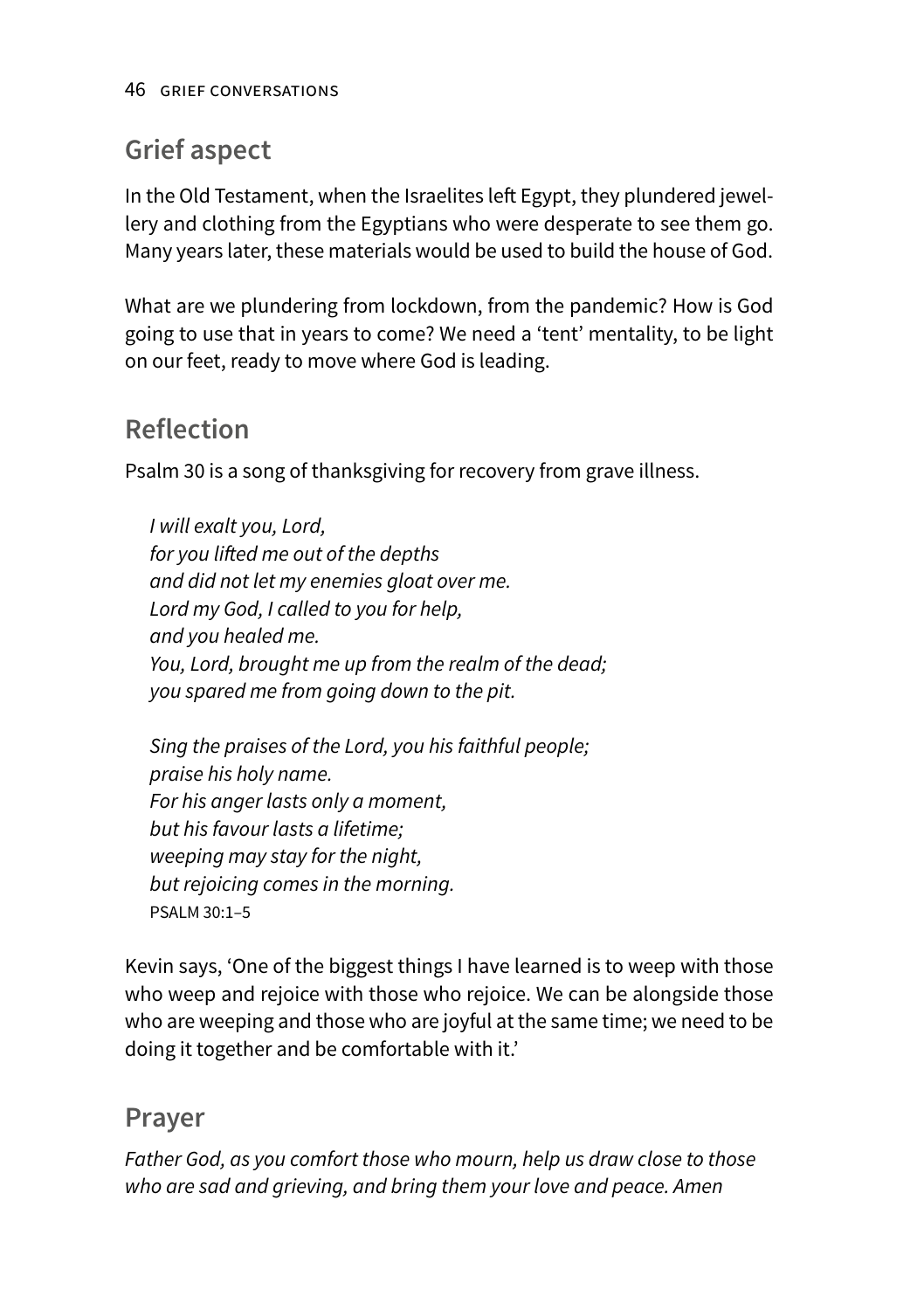# The junior doctor

It is hard to be the bearer of bad news and to take away people's hope.

Felicity is a junior doctor in a busy teaching hospital. In the autumn of 2020, the pandemic was escalating again. There was no national lockdown in place at that time, but there was a huge disparity between the news reports on television and radio, and the actual situation in the hospital, which was filling up fast with sick people.

Elderly patients admitted with Covid-19 deteriorated quickly; even when given 100% oxygen (the maximum amount) they struggled and were not always suitable for an intensive care bed because of their other pre-existing medical conditions.

On a particular weekend afternoon, Felicity was looking after a ward of sick older people; four of them deteriorated very quickly and she had to contact each of the families with the bad news that their relatives were probably not going to live through the night. It is hard to be the bearer of bad news and to take away people's hope. The news for the families was particularly devastating because, having not seen their loved one recently due to lockdown, they had no idea of how ill they had become. It was a terrible shock to hear they were about to die.

Felicity invited the relatives to come in and say goodbye to their loved ones. At that time, the hospital policy was strictly one relative only per patient because of the high risk of the relative themselves catching Covid-19. The relatives had to wear full PPE and isolate at home afterwards. One lady, struggling for breath, on oxygen and not appropriate for a bed in intensive care, wanted to see her husband and her daughter. The nursing team discussed the situation with the doctor; the nursing staff were afraid of the relatives catching Covid-19.

Felicity discussed it with her senior colleague and they decided to allow the lady's husband and her daughter to come in. The relatives of the other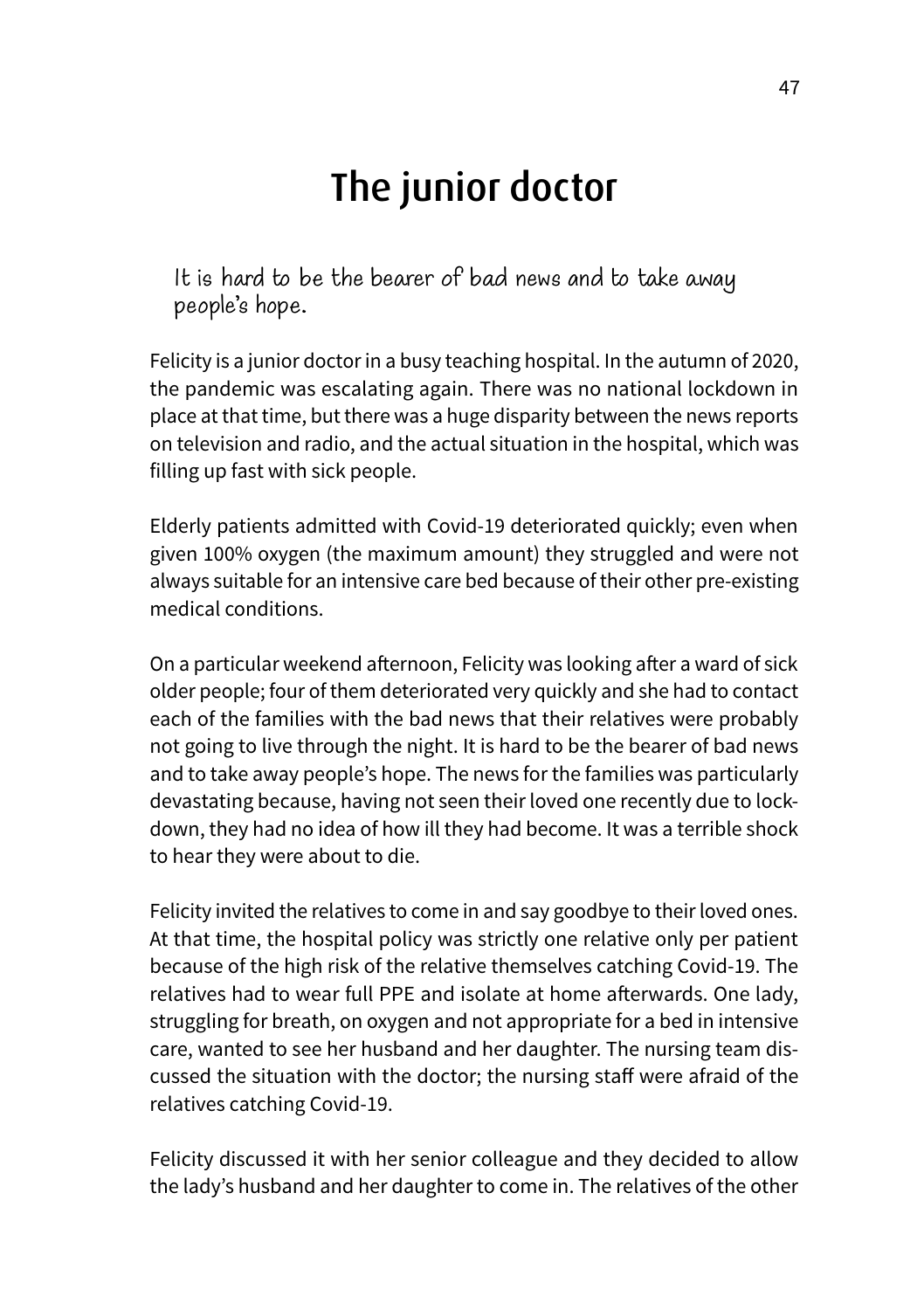patients also came in. Two of the patients were awake and able to say goodbye to their loved ones.

On other occasions, Felicity often phoned relatives on her own or the patient's phone and sat with the dying whose family were unable to come in and see them.

## **Grief aspect**

There are two aspects of grief in this story. One is about compassion and the other is collective grief. We are used to doing things in a certain way, following the rules; if we ignore or bend them, we can get into trouble. What was the right action in that situation on the ward? Was it to follow the rules and reduce the risk of another person catching Covid-19? Or to show compassion and allow the patient to see and say goodbye to her husband and daughter, but also to enable a daughter to give support and comfort to her grieving elderly father? Compassion will always win over rules and often there is a way to do both.

The other aspect is that of collective grief. Sharing our grief is vital for healthy processing, whether in a family or in a team. Felicity carried a huge burden of care for her patients, as all healthcare staff do; she has flashbacks of difficult situations, and like all her colleagues, is exhausted. The ward staff kept their emotions under control while on duty during these difficult weeks and months, but they let their guard down at the end of the shift, often sharing their feelings and their tears over tea and cake in the staff room. Sharing your experience with others who are experiencing the same is healthy and helpful both in the short term and longer term.

## **Reflection**

There are many examples of Jesus bending the rules.

A leper came to him [Jesus], begging him, and kneeling he said to him, 'If you choose, you can make me clean.' Moved with pity, Jesus stretched out his hand and touched the man, and said to him, 'I do choose. Be made clean!' Immediately the leprosy left him, and he was made clean.

MARK 2:40–42 (NRSV)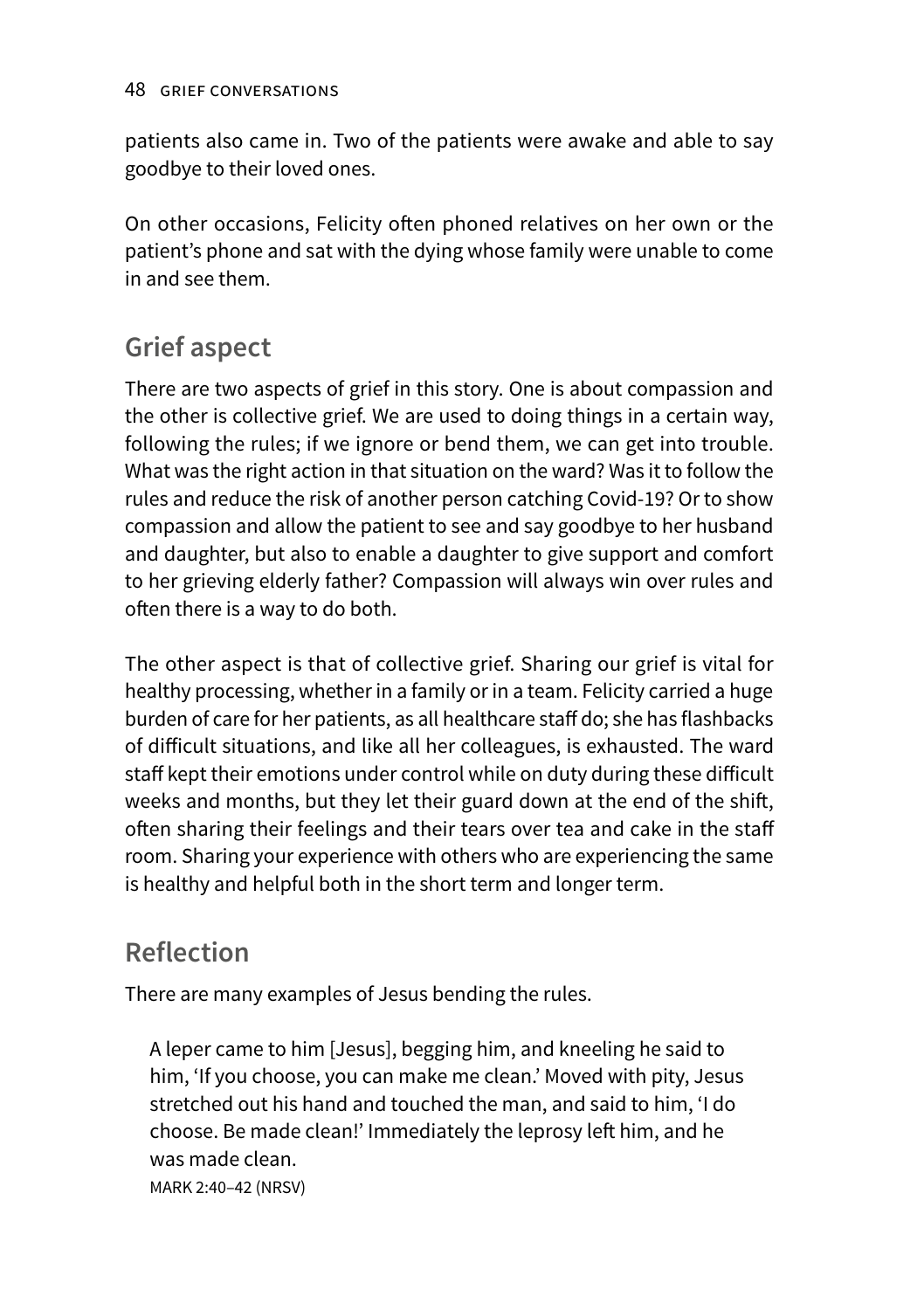Jesus deliberately touched the man – something not done in those days when leprosy was thought to be very contagious and those who had it were shunned and cast out of normal society. But he had compassion on the man, knowing what he was going through, how he had to live in social isolation, without the comfort of human touch. Jesus' compassion was endless. His priority was for the person, not the rule.

#### **Prayer**

*God of compassion, thank you for all who work in our healthcare services, for everything they do to care for their patients. Give them extra reserves of energy, courage and compassion in the face of overwhelming challenges. Amen*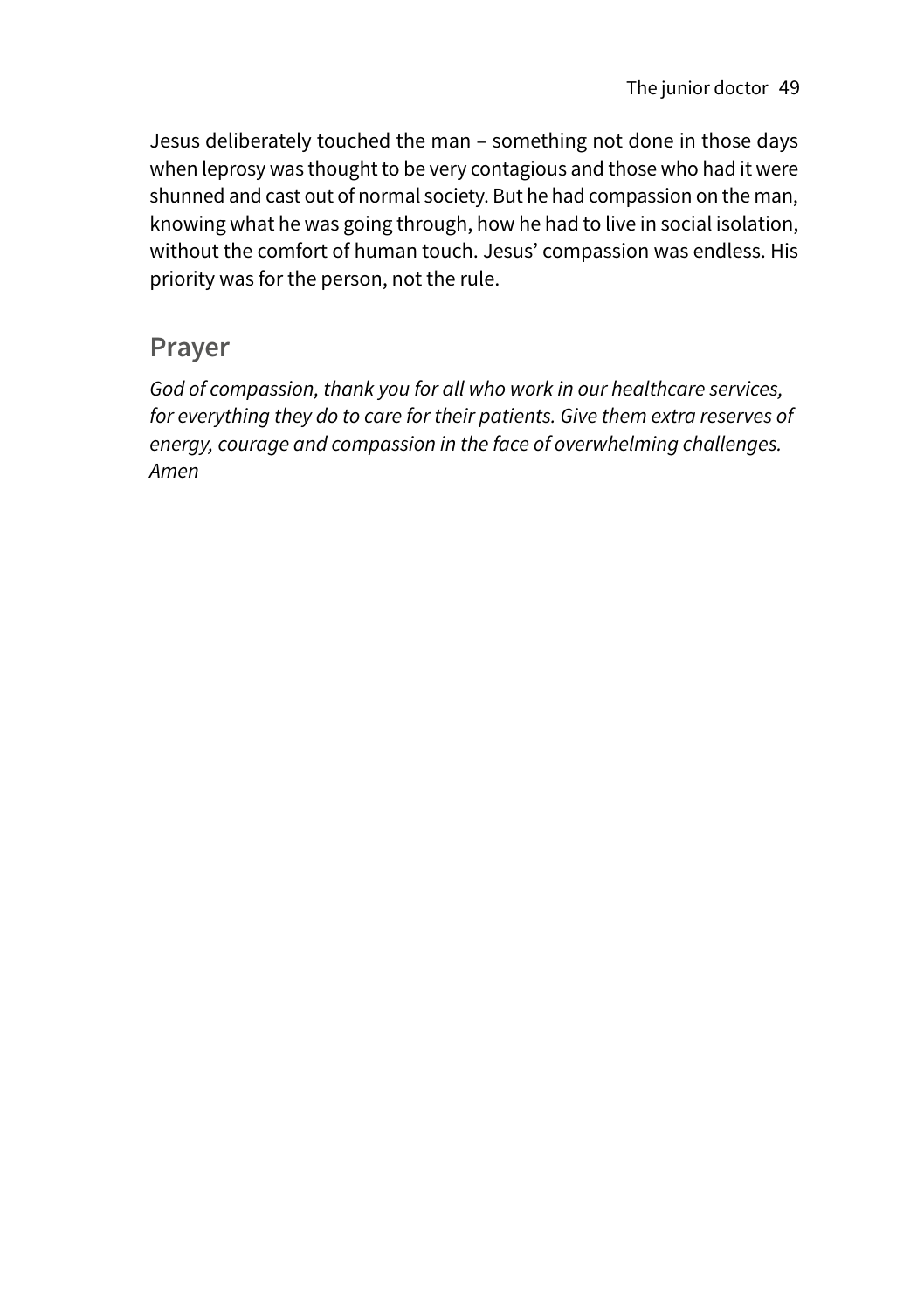# The wife

Life is too short, just do it, live life to the full.

Sue and John were 'second time round-ers'. They met later in life and married, always held hands, wrote each other messages on the kitchen whiteboard, told each other daily they loved each other and were so happy being together.

Shortly after their wedding, John's dad died, then his youngest son was killed in a car accident. This rocked John; he decided that life was too short, so he took early retirement from his job and they moved to a different area, spent time renovating a town house and enjoyed travel to see family. Three years previously they had enjoyed a big trip to New York and Australia visiting family, celebrating his 60th birthday.

In September 2020, having completed a busy two and a half years of renovations on their house and fed up with lockdown, they decided to go to Turkey for a holiday. The resort was clean and quiet and they enjoyed the break. On return, they went into isolation, which was not a hardship as they were enjoying life in their new home.

On 30 September, John started feeling unwell. They drove to get a PCR test and talked to the GP who advised taking vitamin C and D, but John didn't get any better. That night he had a fever and couldn't sleep, and Sue called 111. The next afternoon he walked – unaided – into an ambulance and went to hospital. Tests confirmed that he had Covid-19, but the next day John wasn't responding to oxygen and was quickly transferred to intensive care. Sue had daily telephone conversations with the consultant who said John was critically ill and the situation could go 'either way at any time'.

Sue also came down with Covid-19 and continued to isolate at home, but her condition deteriorated and she was also admitted to hospital and put into isolation on the respiratory ward. While they were both in hospital, they were able to communicate by texting and with video calls. After a few days Sue was well enough to go home.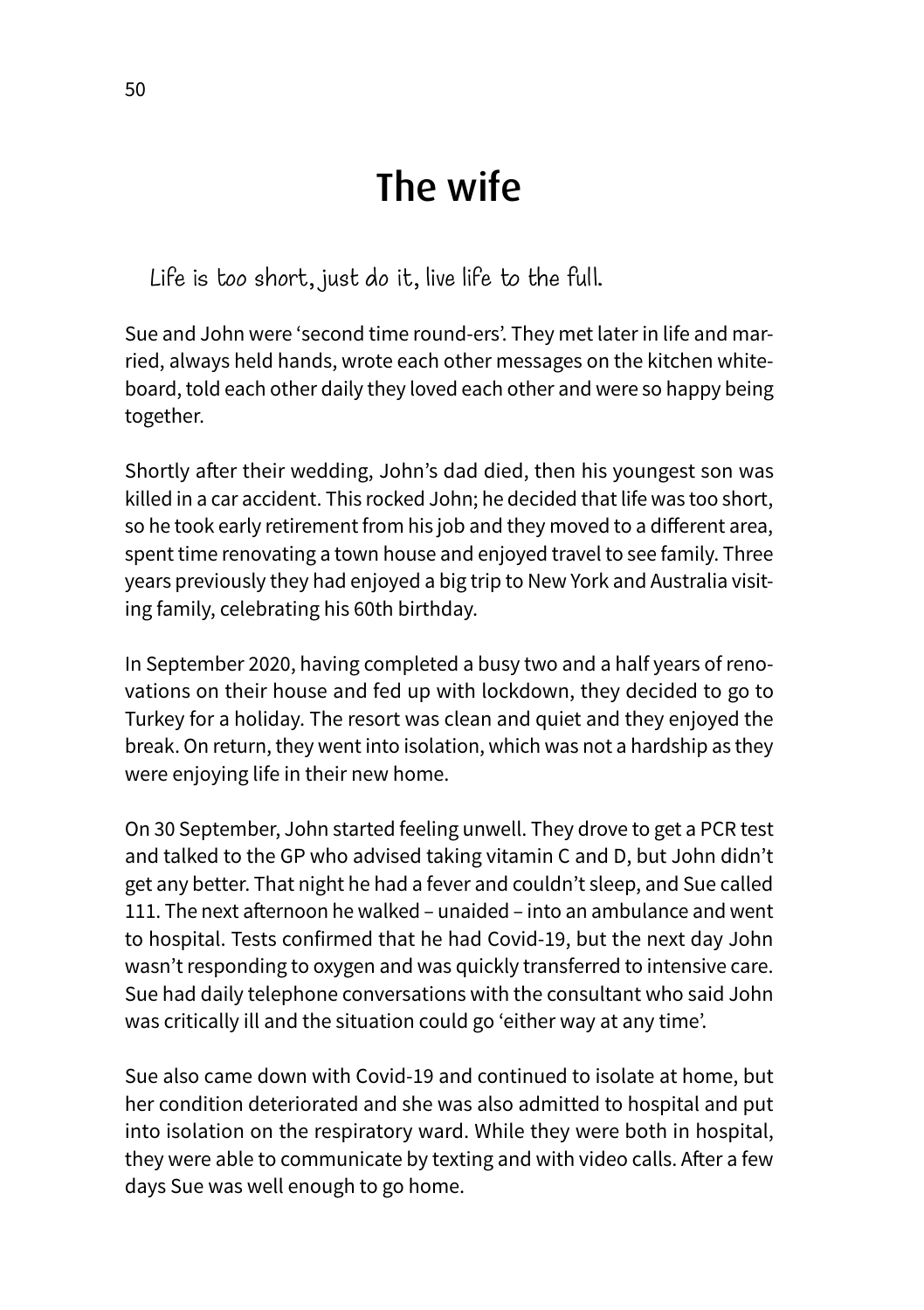One week after he had been admitted to hospital, the doctors decided to put John into an induced coma and on to a ventilator. The situation continued to get worse; John's kidneys started to fail and he was put on dialysis. Then one lung collapsed, though the doctors managed to get it reinflated. Sue had a call at 3.00 am to go into the hospital. John's sons joined her and stayed with him while Sue went home for a while. At 11.30 am they gathered on the ward again; all John's organs were failing now, including his brain. No one could say whether he would be able to recover, or what his condition might be like after all he had been through.

John was only 63, a father and grandfather, a respected colleague from his first career and working as a business coach while studying for a PhD. He would have hated to be dependent, so the decision was made to switch off the ventilator and let him go. It was 20 October.

The funeral had to be organised by phone and only 30 of his close family and friends were able to attend as the country was in lockdown. Thanks to technology they were able to livestream the service from the crematorium, so that family in Australia and colleagues could join in. There were no flowers and no wake, but Sue organised candles in gift bags for everyone, asking people to light a candle that night in memory of John.

### **Grief aspect**

John had so much life still to live, but it was taken away from him and Sue lost her loving husband. John's attitude to life was – 'life is too short, just do it, live it to the full.'

A strange, emotional grief reaction, especially if you are younger, can be jealousy; this can be a stumbling block in your journey of grief. You look around and see others with their loved ones, you become angry when you see couples arguing – why, when they at least have one another? You may find it really difficult to see couples holding hands or expressing any affection towards one another. Joining in any kind of social activity may cause you to feel alone or 'the odd one out'. If you can tell people that you find this hard, hopefully they will understand and try to make it easier for you.

Initially after the funeral, Sue was numb and said, 'The grief gets worse not better, as the permanency of John's death sinks in.' It can take a very long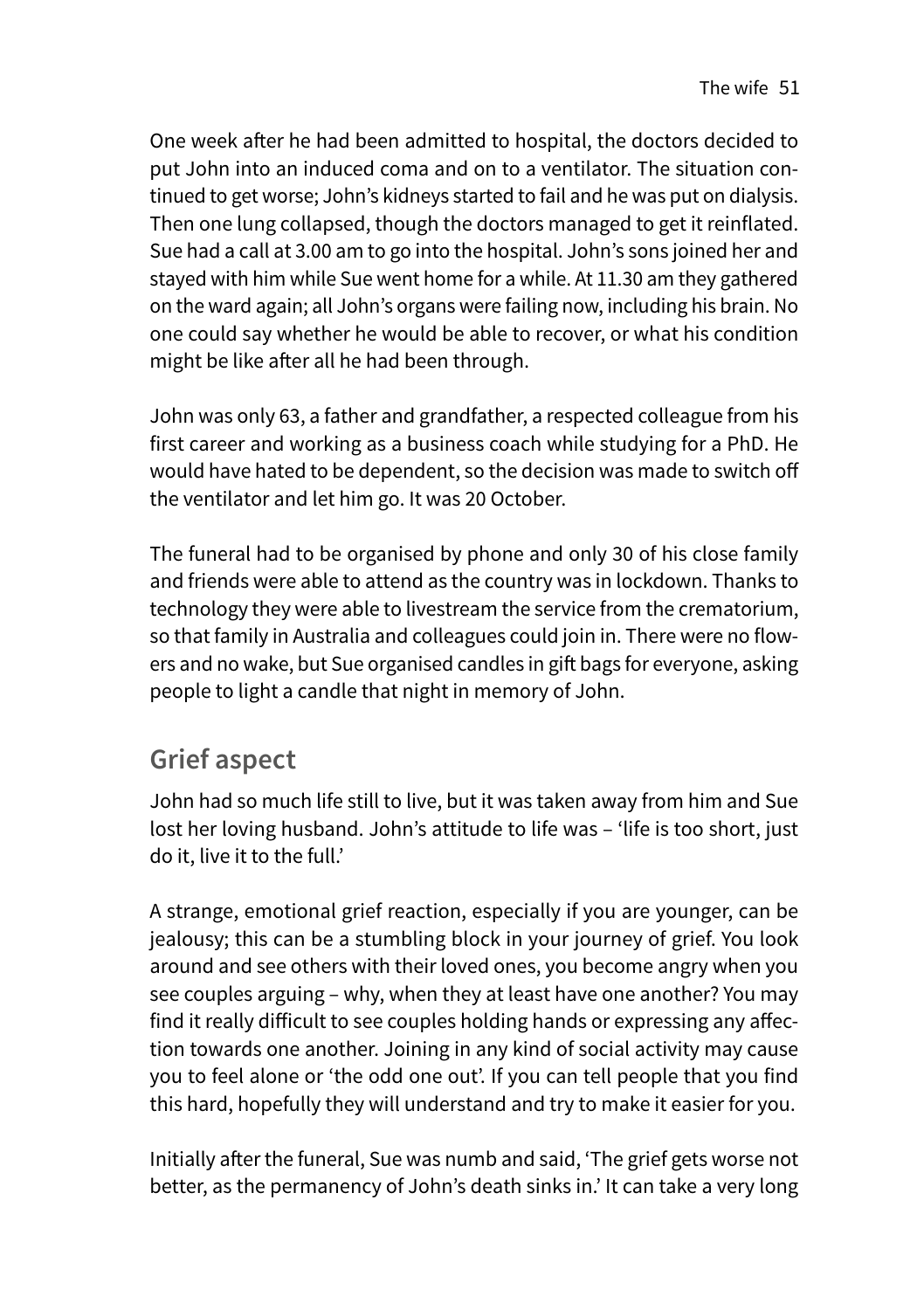time to move through the journey of grief until you get to a place where you are able to start rebuilding yourself and your life.

#### **Reflection**

John's attitude was to 'live life to the full'.

We are not promised a definite number of days of life here on earth and John and Sue were given a second chance at happiness and took it. Whatever our circumstances, we should appreciate those we have around us and don't put off till tomorrow what can be enjoyed today. The pandemic has demonstrated to us that there are no certainties in life, and in moments our lives can change.

#### **Prayer**

We can take nothing for granted.

*Loving God, you made us and delight in us. Give us wisdom and grace to live every day well, by following in Jesus' footsteps, for that is the way to eternal life. Amen*

If you love until it hurts then there can be no more hurt, only more love. Mother Teresa of Calcutta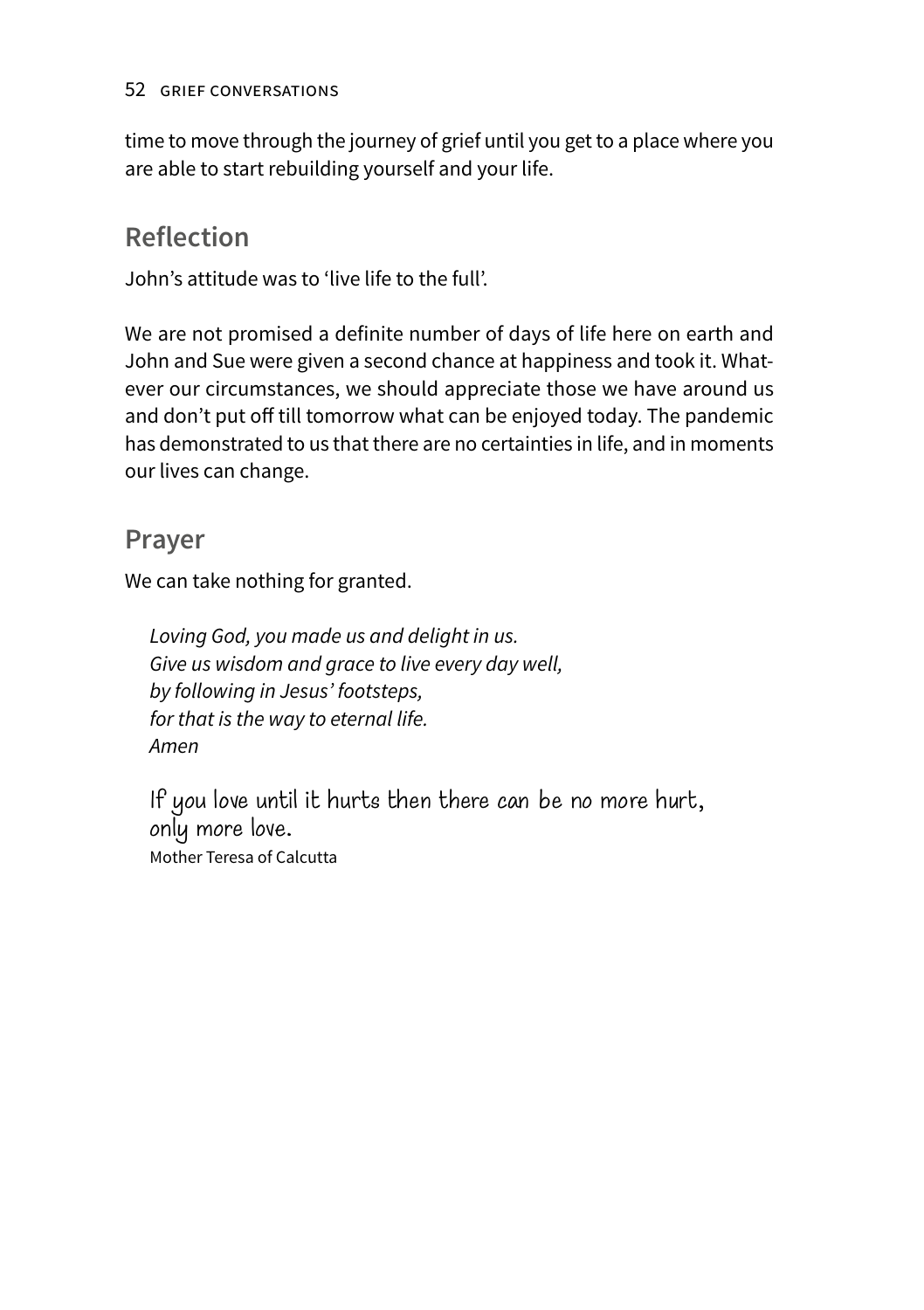# Arranging the funeral

It felt like fighting a war, not fought overseas but rather here in our homes and communities.

I have been a funeral director for almost seven years. We are very aware that the people who come to us are reeling in shock and grief, and we do our very best to support them through the process of arranging the funeral service.

Mrs M died literally just before 'lockdown one'. She was only 66 years old and was a very popular lady in her village. Her husband came to us to organise her funeral in the village church, followed by a cremation. It was going to be a big service with over a hundred people attending.

Two days before the funeral, government restrictions came in limiting the numbers at the service to 30 and we had to break the news to Mr M, who was very upset. He and his sons, one of whom was over from Australia, decided to livestream the service and hired an external company to do this as the church had no facilities for it.

The funeral went ahead with only 30 people present, all socially distanced, but thankfully many others were able to watch the livestreamed service from abroad as well as locally.

One month later, Mr M's mother died. By this time the restrictions on numbers were even tighter and this funeral took place in the crematorium with only six people present.

Not only was Mr M dealing with the loss of his wife and his mother in a short space of time, but he was doing this with virtually none of the 'physical support' that a normal funeral service would provide.

He asked me, 'How can I grieve like this?'

All of us in the company felt very alien with what was going on, adjusting to the changing guidelines, adapting to a new way of facilitating a funeral.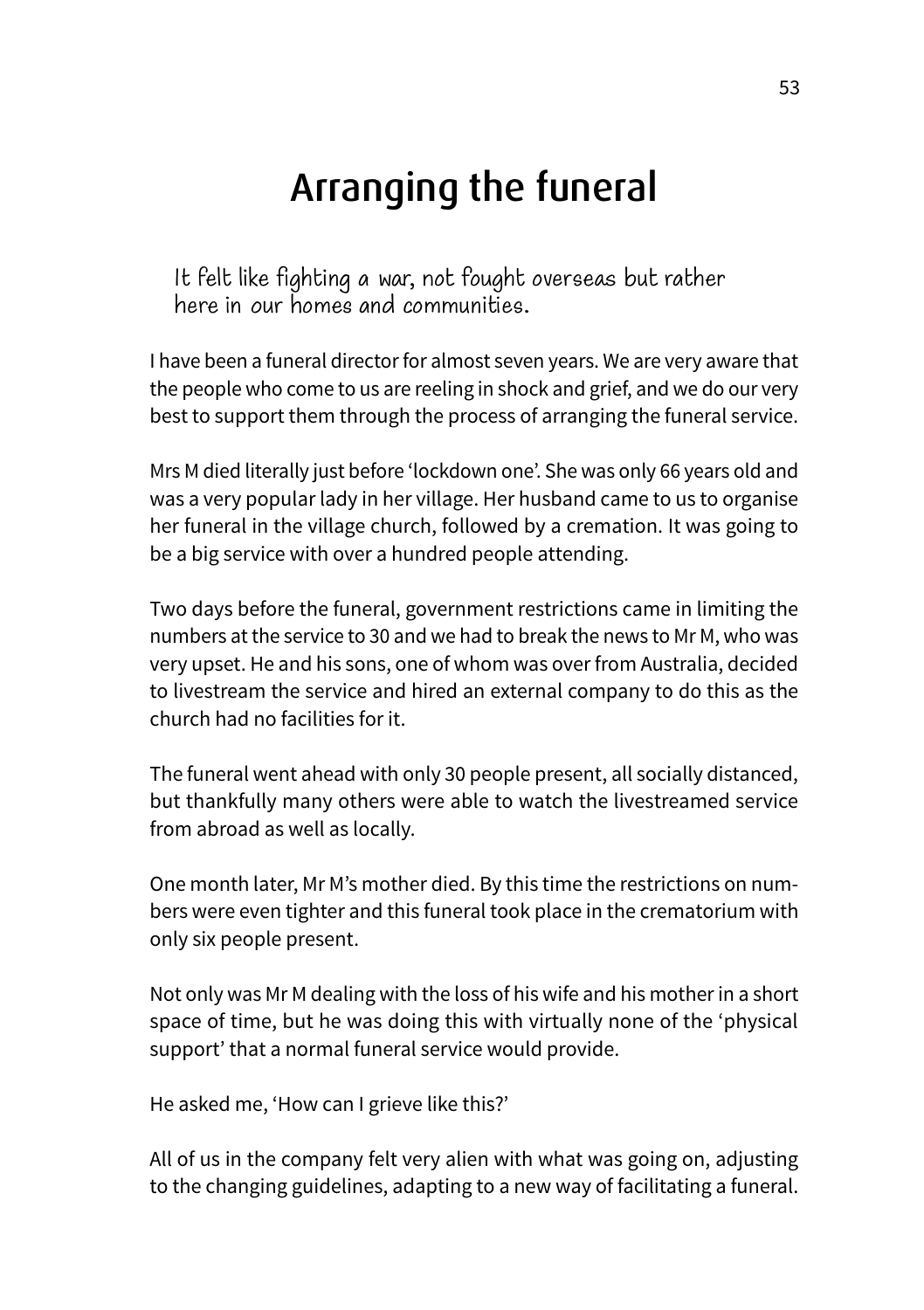Personally, it felt like fighting a war, perhaps it is our generation's war, not fought overseas but rather here in our homes and communities.

Going forward, we cannot think 'everything has gone back to normal' and I'm conscious when arranging a funeral that at a moment's notice everything could change, and we could be restricted again.

## **Reflection**

A funeral is an important stepping stone on the pathway of grief. The public ceremony helps us acknowledge the reality of death, honours the life of the deceased and provides support to those who mourn. But what of those whose loved ones had a shortened funeral service with only six of the family allowed to attend? Plans for a memorial service at a later date, when the restrictions are lifted, may not come to pass as time goes on.

There are other ways and things you can do to help reflect, remember, and celebrate their life. The Church of England website suggests the following:

- Call into a church and if available, light a candle, or find a quiet spot outdoors. Or sit in a quiet place at home and light a candle. You might like to have a photograph of the person who has died, or play a piece of music that connects you with them.
- Read Psalm 23.
- Reflect on your memories what stands out in your memory about the person? What will you always remember about them? What things did you learn through their life and death, including about God?
- Give thanks to God for their life and ask for strength for yourself and those who grieve.

### **Prayer**

A simple reflection to use at home on the day of a funeral you are unable to attend can be found at: **[churchofengland.org/sites/default/files/2020-03/](http://www.churchofengland.org/sites/default/files/2020-03/Funerals%20liturgy%20at%20home%20public.pdf) [Funerals%20liturgy%20at%20home%20public.pdf](http://www.churchofengland.org/sites/default/files/2020-03/Funerals%20liturgy%20at%20home%20public.pdf)**.

*O God, you know the sadness that I and others feel at losing [name], and particularly on this day of their funeral when there is no opportunity to say goodbye.*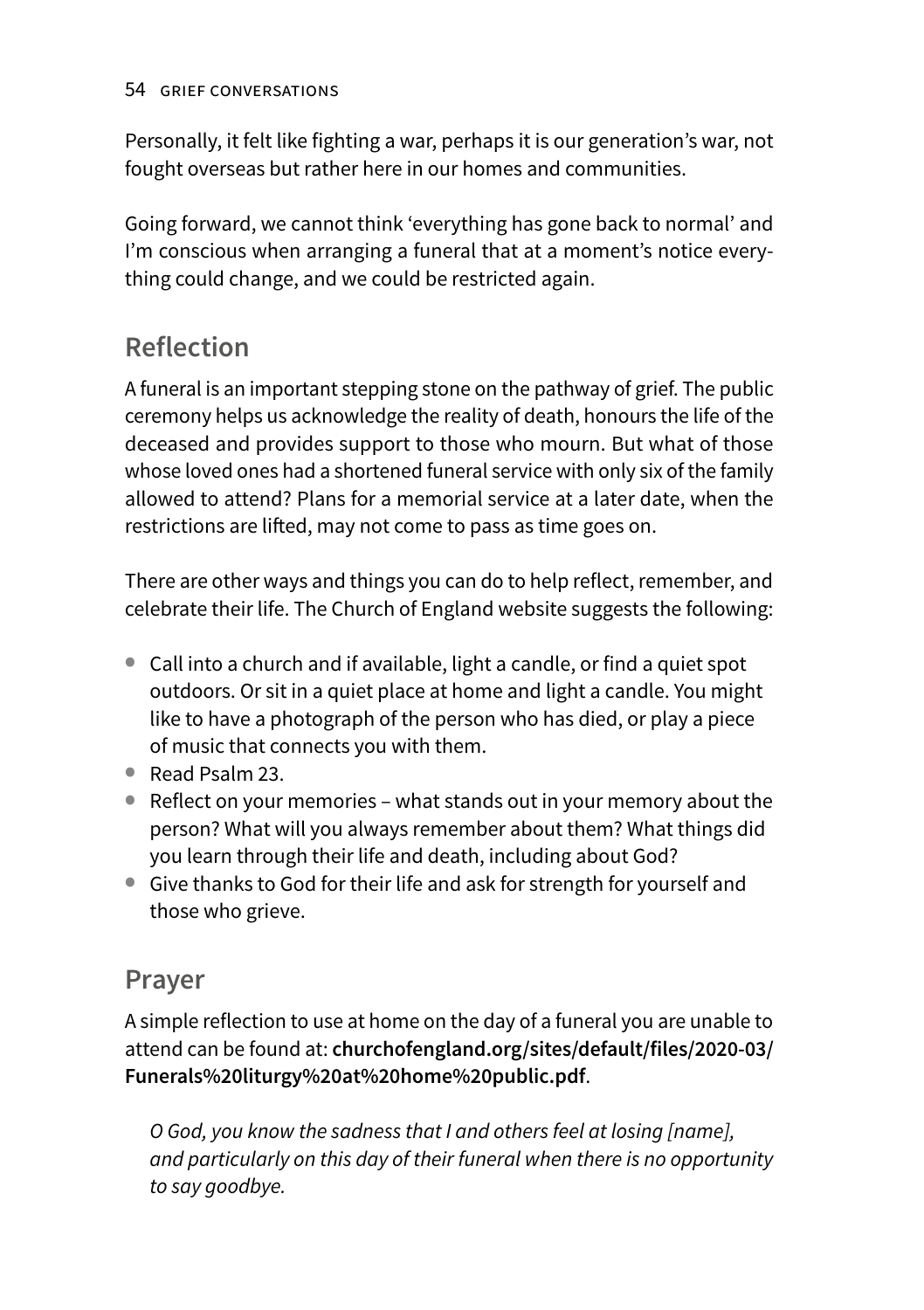*Please be close to all of us who miss them and give us your peace and comfort today, and courage and strength to face the days ahead. Amen*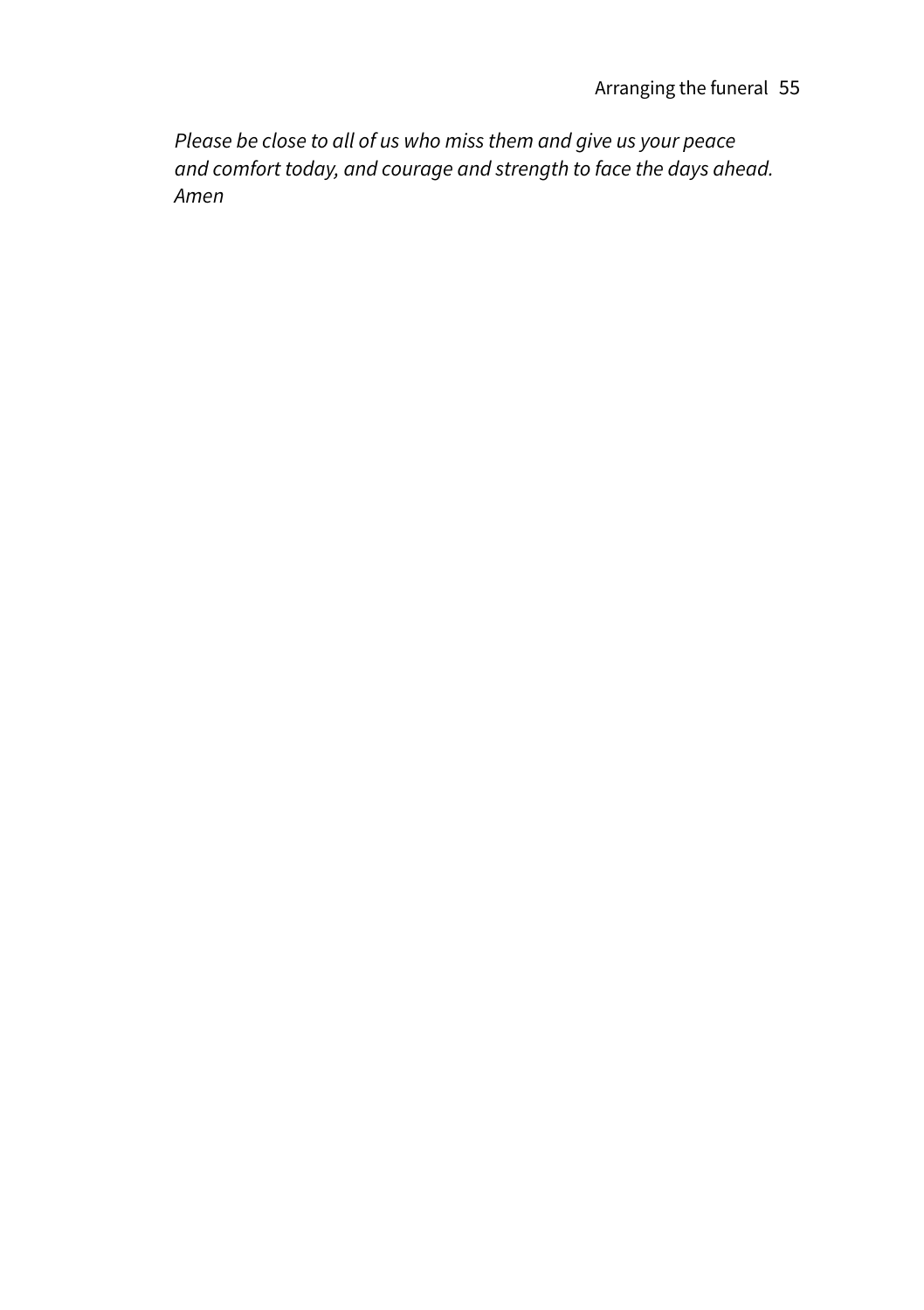# The occupational therapist

God was absolutely with me in those darkest places.

Martin was a newly qualified occupational therapist working in a busy hospital. When Covid-19 struck, he was working on the accident and emergency ward, with instructions to get as many people home as possible.

One day he went in to work and the ward had become, overnight, a holding place for patients who had died. Martin had never seen so many dead bodies. He was asked to clean them and 'bag them up' – he was not trained for this, nor had he had any previous experience.

With other patients, alive but very ill, Martin was asked to care for them in any way he could. This included talking to their families and using an iPad to help them see their relatives before they died. He remembers one very vividly; the patient was a young woman of 32, a wife and mother, who was very ill and not expected to live more than a few hours. Her husband and young children were distraught and said goodbye to her via the iPad.

Different family members reacted in different ways. Some could not wait to see how their loved ones were, some could not bear it. Others only talked on the phone and some were unable to talk at all.

His best and worst day was when he had to care for so many bodies. It was a very dark time. But at one point, the cleaner came by and was singing 'Waymaker' (a Christian song). Martin could not believe his ears; it was as if God had sent an angel! It lifted his spirits and helped him to carry on.

So many people died in that time, most days it was like a war zone, but Martin found that listening to podcasts on his way to work, and to Christian worship music when having to do really difficult tasks alone, helped. He said, 'God was absolutely with me in those darkest places.'

Outside the hospital, there was a 'well-being' van, with a quiet room which staff could use to take some time to recover from situations they were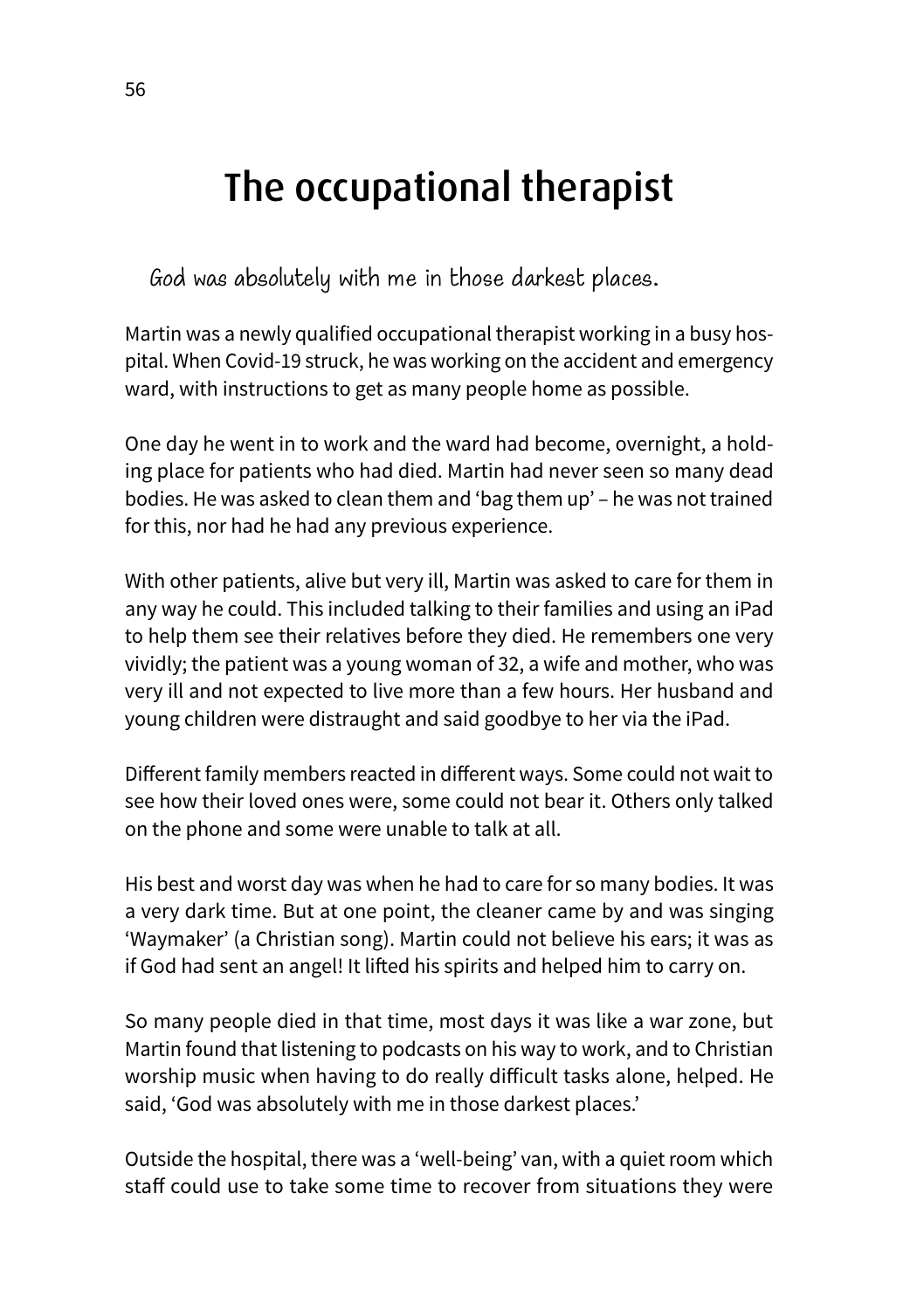experiencing. Martin would also use his travelling time home to process what had happened during the day, before going back to his family.

Among the staff, one of the survival tactics was humour. 'In among such tragedy we would have to laugh with one another. This helped to change the whole atmosphere of the ward, and we then regrouped and carried on with our day.' The staff support for each other was quite extraordinary.

Martin said, 'I was working on the intensive care unit, and we became a very close team. We built close relationships with each other very quickly, which I am not sure I will ever experience again.'

## **Grief aspect**

In grief you will experience a myriad of emotions, a lot of them sad, but sometimes you may experience uncontrollable laughter and joy. Often when families are preparing for the funeral of their loved ones, they will end up looking through family photos and reminiscing. This can bring real joy, laughter and sometimes, hysterics. It may have been years since you have looked at old family holiday snaps or photos of past Christmases together.

Please do not feel guilty in feeling these happy emotions; it is a release of tension and also a healthy way for you to be processing such deep hurt and pain. It is very normal.

Martin experienced trauma, loss, grief, fear and laughter in such difficult circumstances, yet he may find himself and his career the richer for this. In the times of greatest anguish and challenge, we often find the most unexpected blessings because we are not looking for them. How he reacts in situations in the future will be shaped by his experiences during the pandemic, and he will be a strength to others in dark places because of what he has been through. Nothing is wasted.

### **Reflection**

*There is a time for everything, and a season for every activity under the heavens: a time to be born and a time to die, a time to plant and a time to uproot,*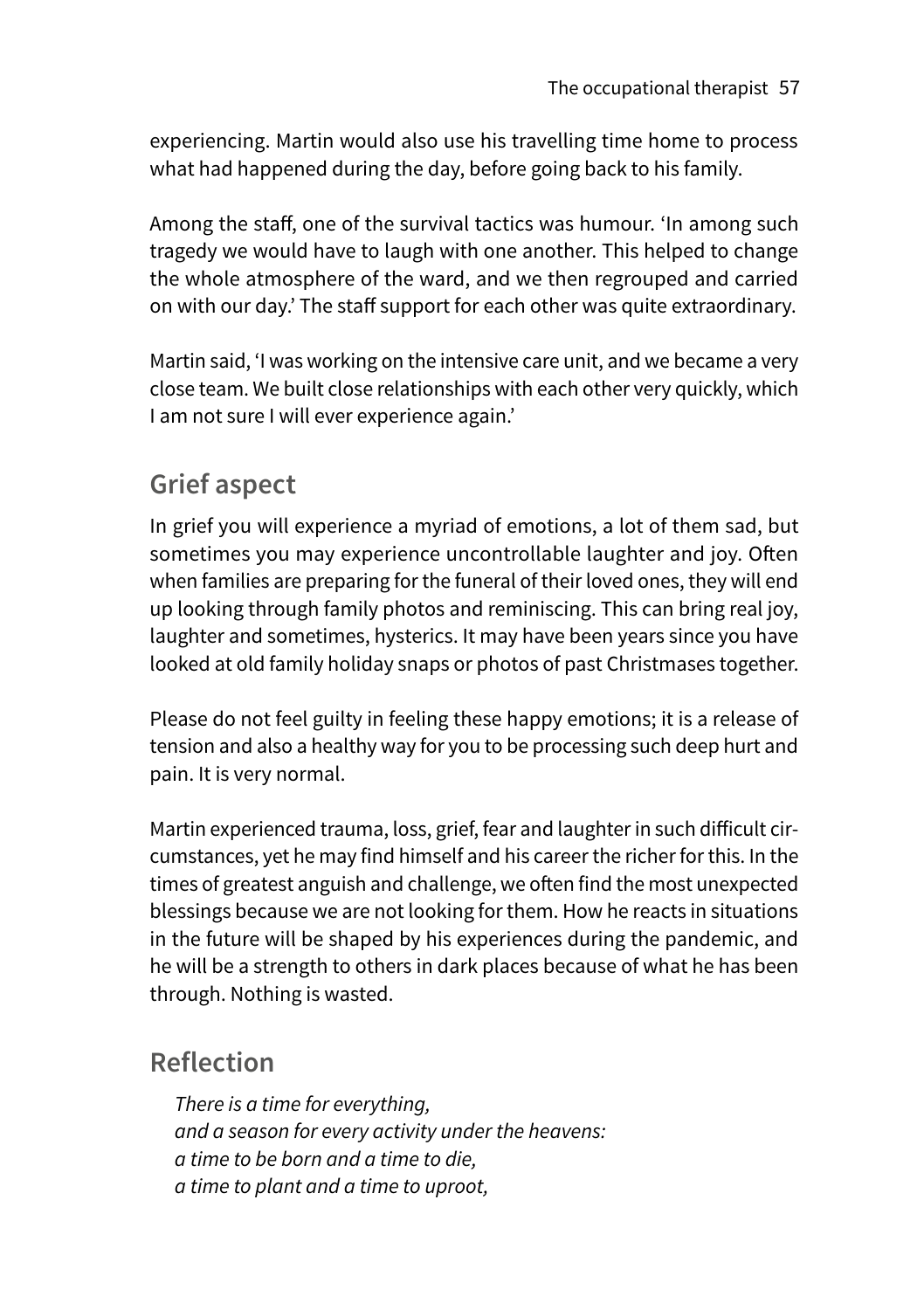*a time to kill and a time to heal, a time to tear down and a time to build, a time to weep and a time to laugh, a time to mourn and a time to dance, a time to scatter stones and a time to gather them, a time to embrace and a time to refrain from embracing, a time to search and a time to give up, a time to keep and a time to throw away, a time to tear and a time to mend, a time to be silent and a time to speak, a time to love and a time to hate, a time for war and a time for peace.* ECCLESIASTES 3:1–8

#### **Prayer**

*Thank you, Jesus, that you are the light of the world; you shine as light in the darkness and the darkness has not overcome you. We pray for those walking in darkness at the moment; please be with them and guide them into a place of safety and peace. Amen* 

Life does not cease to be funny when someone dies any more than it ceases to be serious when someone laughs. George Bernard Shaw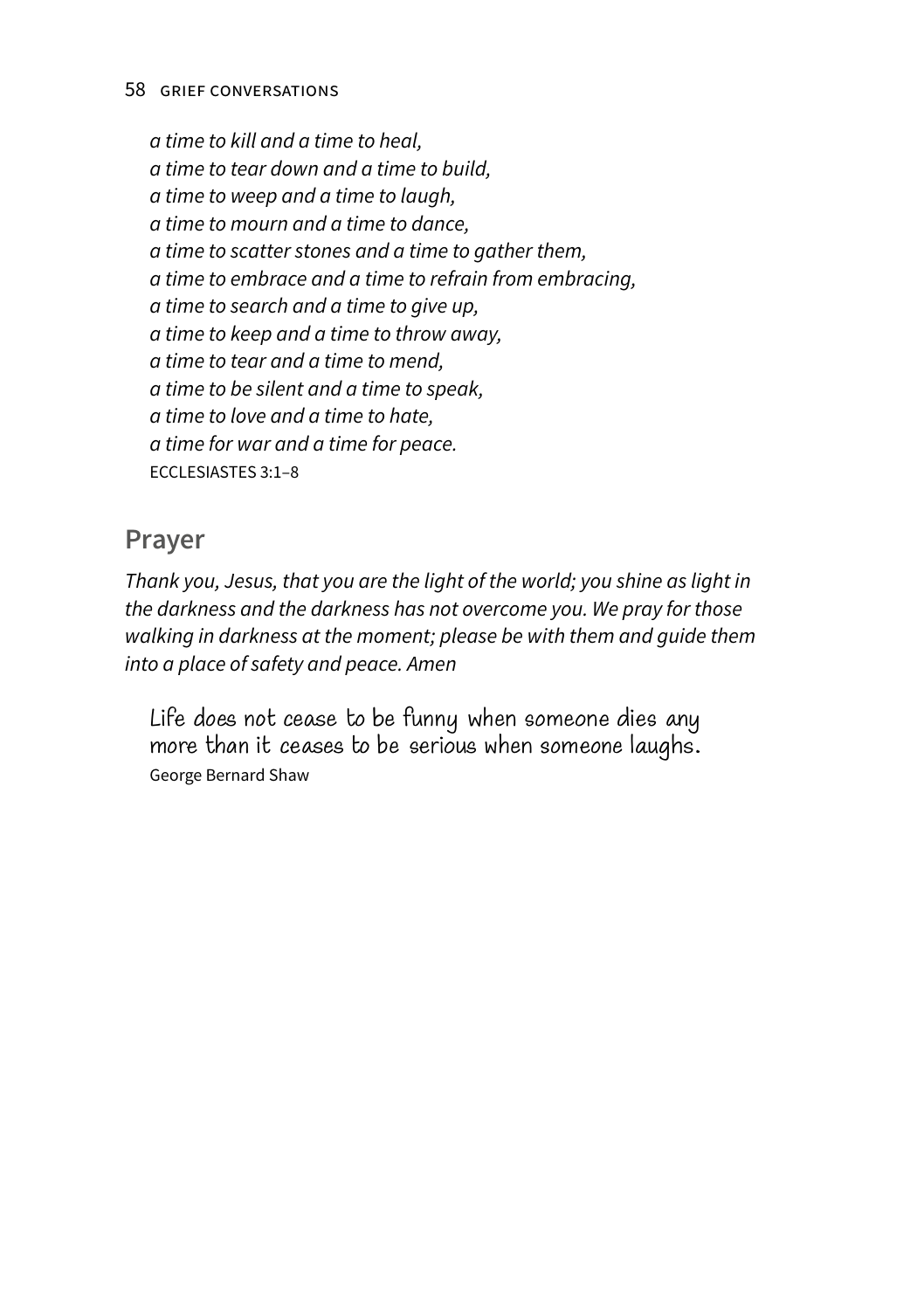# The daughter

Sam and I have lost both our parents, an aunt and a cousin to Covid-19. I cannot describe the emptiness in our lives; we drag ourselves through each day.

In January 2020 Helen's aunt, Betty, who lived with Helen's parents, became very unwell. She was a fit and active 75-year-old who loved playing bridge. Betty thought it was just a cold, but then she developed a persistent cough and breathlessness; they called the ambulance when Betty got worse and she was taken into hospital. Helen's dad followed in the car and at that time they were cautious about people visiting, but it was not prevented; he left the hospital at 7.00 pm and then they received a call at 2.00 am to say that Betty had deteriorated rapidly and had died. Aunty Betty was death number one.

Two weeks later Helen's dad was fighting for breath; he had been a smoker and they thought he had a chest infection or pneumonia. He was admitted to hospital in February and after four days he was put on a ventilator to help his breathing. Helen's mum was able to visit him, but the staff were insisting that she wear a gown and mask; he had three days on a ventilator and then passed away. Dad was death number two.

Helen's mum, distraught having lost her sister-in-law and now her husband, had caught a terrible cold. Helen went to stay with her for a few days. 'The house was so empty without Dad and Aunty Betty; Mum could not stop crying. We had arranged Aunty Betty's funeral and then Dad died so we decided to do them together as they were brother and sister. The day before the funeral my mum collapsed; we called the ambulance and she was taken to hospital. I thought it was grief and the weight of all that had happened. I was not allowed to go with her, so I went and waited outside, hoping I could go and sit with her. It was chaos at the hospital, like a war zone, ambulances and people everywhere. Mum died 16 hours after she arrived at the hospital, and I never saw her again.' Mum was death number three.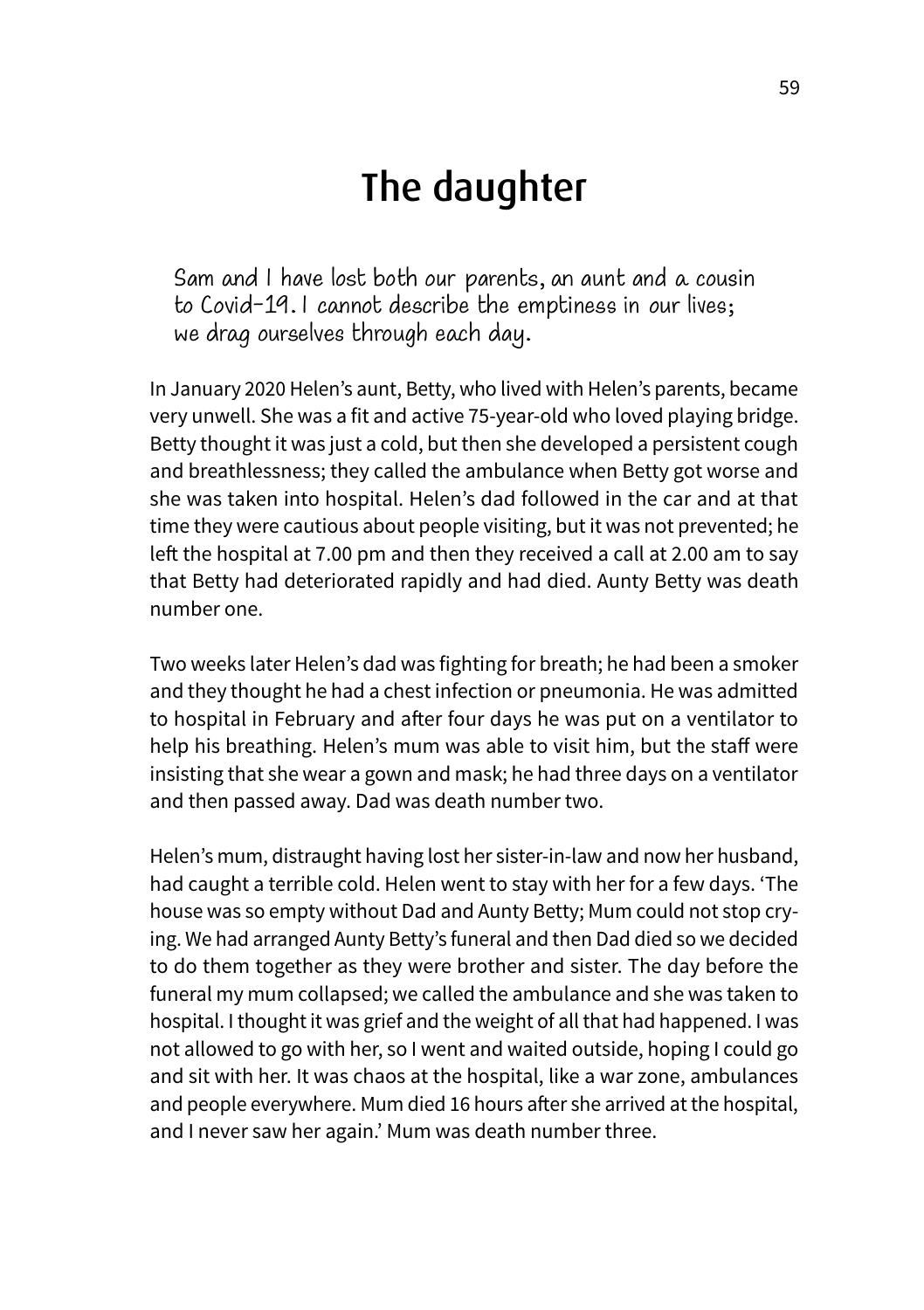'I cancelled the funeral because now we had three to bury. The rules for funeral services then changed, so I ended up having a very small cremation service for my aunt Betty, my mum and my dad. It was the hardest day of my life. April and May went by in a fog. I don't remember anything of what was happening in the outside world, I just remember wandering around my parents' house wondering what to do with all the stuff. My cousin Nick, Aunty Betty's son, called and said he hadn't been well. Two days later my other cousin called to say Nick had died.' Nick was death number four.

'My husband Sam was adopted when he was twelve after his parents died in a car crash. He adored his adoptive parents, Arthur and Jane, who lived in Cambridge, three hours' drive away. They rang to say they were not feeling well. Sam was in turmoil as to what to do; we were now in lockdown, so unnecessary travel was forbidden. He decided to break the curfew believing this was a necessary journey. He was so glad he did; he was able to spend three days with Arthur and Jane before they died.' Arthur was death number five, Jane was death number six.

Helen says, 'Sam and I have lost both sets of parents, an aunt and a cousin to Covid-19. I cannot describe the emptiness in our lives; we drag ourselves through each day.'

## **Grief aspect**

For Helen, it has been a tsunami of death and she is completely overwhelmed by it. 'So much loss: it would be so much easier if I also died. I am sure wherever I am going it will be less painful than living.'

Getting through multiple bereavements takes longer and requires more support from community, friends and family as well as possibly needing professional help to acknowledge and adjust to the losses. The pain is unbearable, all-consuming. It can be tempting to try and numb the pain, by being busy, over-working, or use of alcohol or substance misuse. This only delays the grief process and is not helpful.

The time frame for managing daily life after such losses is yours: do not allow anyone to put pressure on you to 'get up and move on'. You do not want to repeat this time if you can help it, so just take whatever time you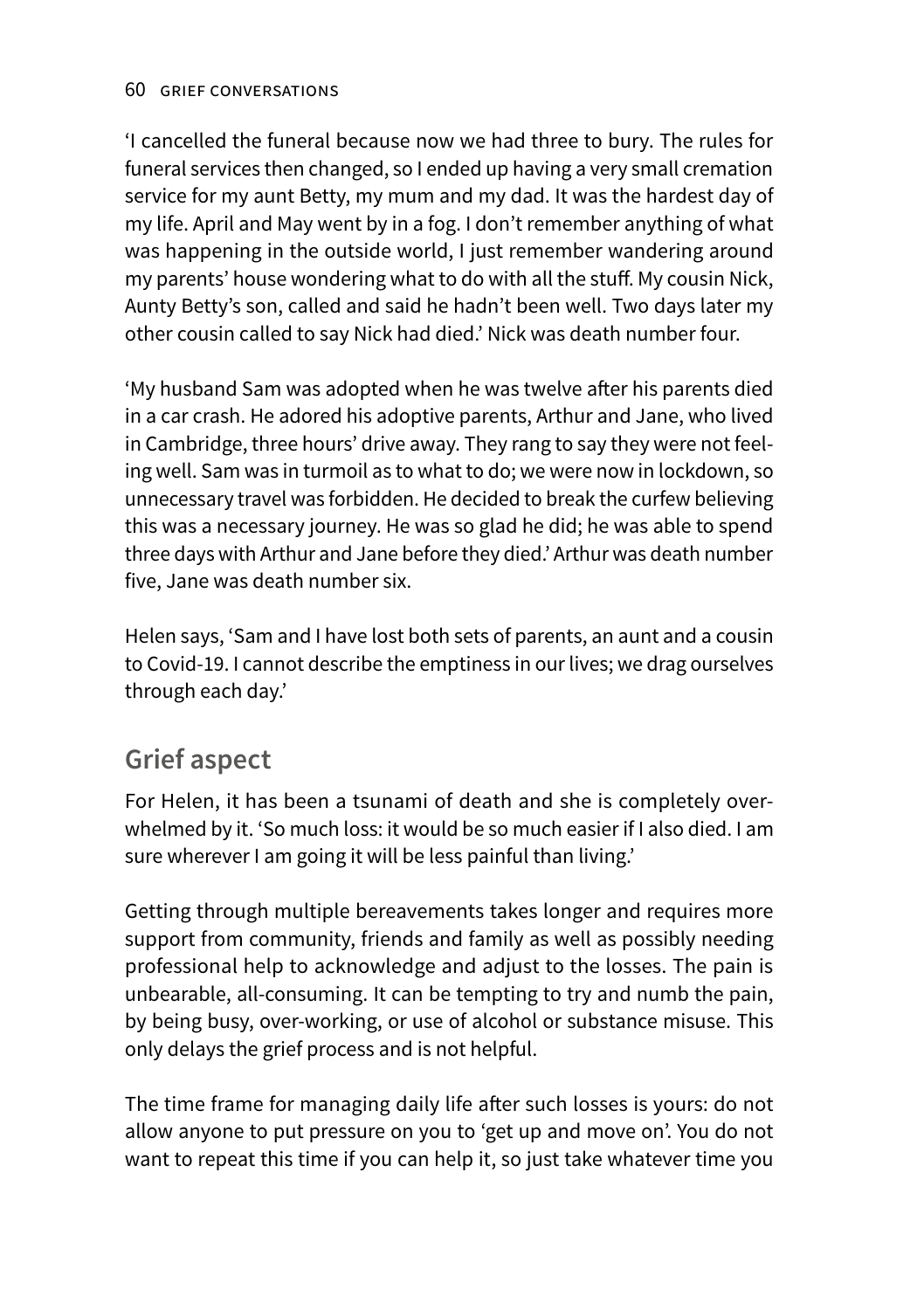need. This period will not last forever, but it is an important stage of grief to go through.

When you are grieving, there will be days where you just cannot do anything. You cannot get out of bed, have a shower or eat because it is just too difficult. Allow yourself to cry, howl, scream, be silent, alone, smelly and hungry. IT'S OKAY.

When you have so much pain going on in your body, head and heart, you need to conserve all your energy just to keep your body functioning.

### **Reflection**

The Jewish people have a tradition of *shiva*, which is a period of seven days of mourning starting immediately after the funeral; this is a time when the bereaved person stays indoors and just sits. Meals are provided by family and friends, the person is not expected to wash or dress and visitors come and listen and talk about the loved ones who have died. The period can last for a month, but what is important is the 'time out' for the person to grieve and the support they receive from family, friends and the community.

Whatever religious practice you follow, or none, you need time to grieve, time to allow others to support you and time to reflect.

#### **Prayer**

*Jesus, thank you that when we are overwhelmed with grief and pain, and cannot take another step, you carry us. Help us to rest in you. We ask for your peace to surround us and comfort us. Amen*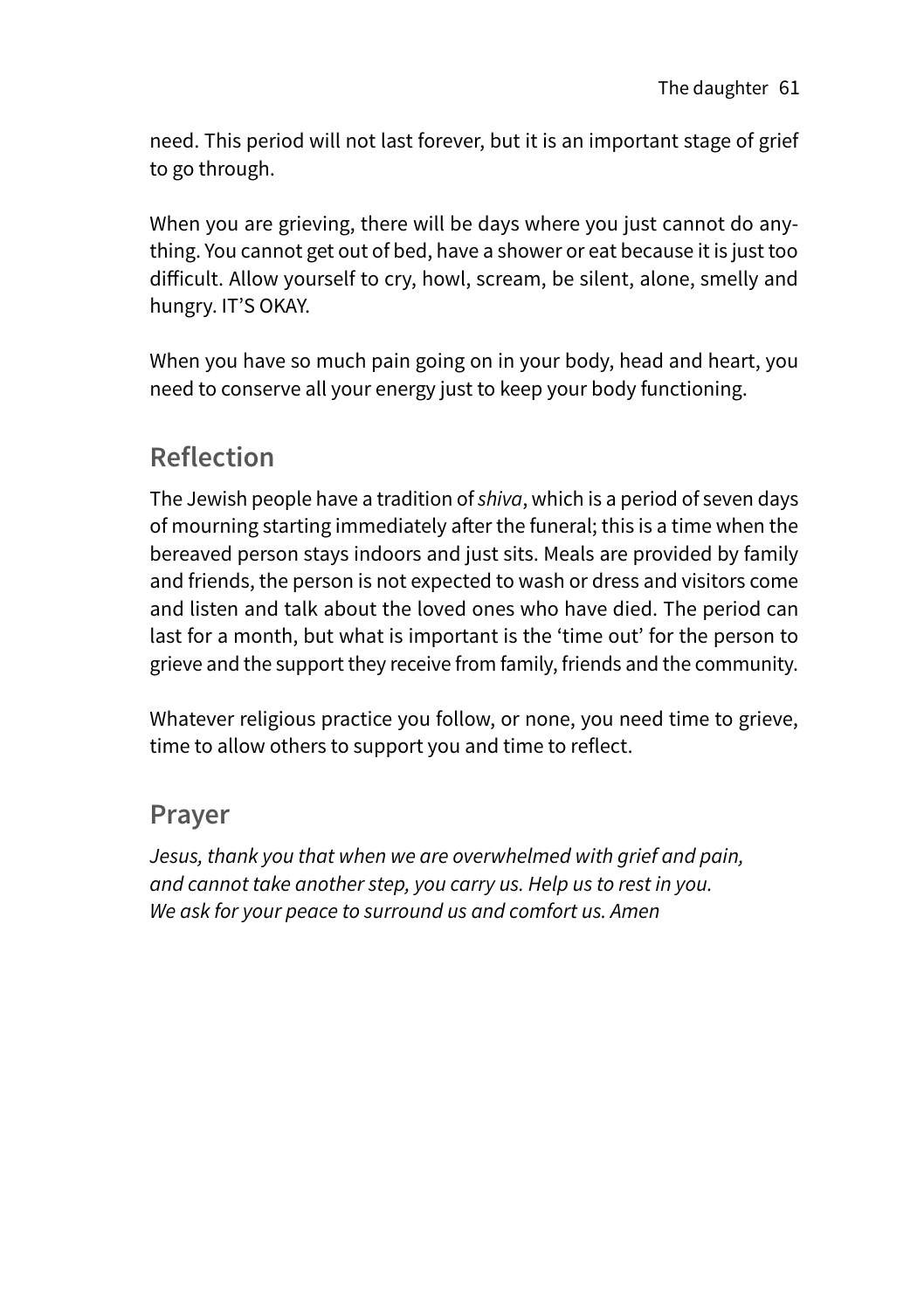# The bridge

A funeral is like a bridge which those who mourn cross over on the journey of grief.

When my father died in January 2020, we were not yet into the first lockdown. He had left us precise instructions on how he wanted his funeral to take place, which we had discussed with him, and so it was very easy to organise. Led by one son-in-law who was a clergyman, carried in by his grandsons and the other son-in-law, with his chosen hymns, readings and readers, in the church he had attended since he moved to the area twenty years before. The bell ringers rang him in and tolled him out, his grandsons gave a moving tribute to 'Pa' which had us alternately in fits of laughter and tears, and the church was full of his friends, neighbours, family and the care staff who had looked after him so lovingly for his last two years. My sister gave her tribute acknowledging Dad's health struggles and triumphs over a long life of 96 years. The only time we strayed from his wishes was to finish the service and leave his coffin in its place in church, while we all went into the adjacent hall for a 'good tea'. This enabled everyone to enjoy refreshments and conversation, and for anyone who wished to, to go and have a quiet goodbye with Dad in church. After a suitable time, we gathered to see him carried out of church and our family followed him to the crematorium for a private committal.

Remembering that service has been a great comfort to me in the months since. I often re-read the words of the tributes – it was a service that was uplifting, celebratory and hopeful in equal measure. It has helped me and the rest of the family grieve for him.

Contrast that with the funeral of another family member several months later in lockdown, organised following her wishes. Twelve of us, children and grandchildren only, separated from each other by the seating plan in the chapel. No singing, no tributes, no thankfulness for a life well lived. A short reading, prayers, commendation, committal and then it was over. The thing that 'rescued us' and helped us begin to grieve was enjoying socially distanced coffee and homemade flapjacks in the lovely grounds of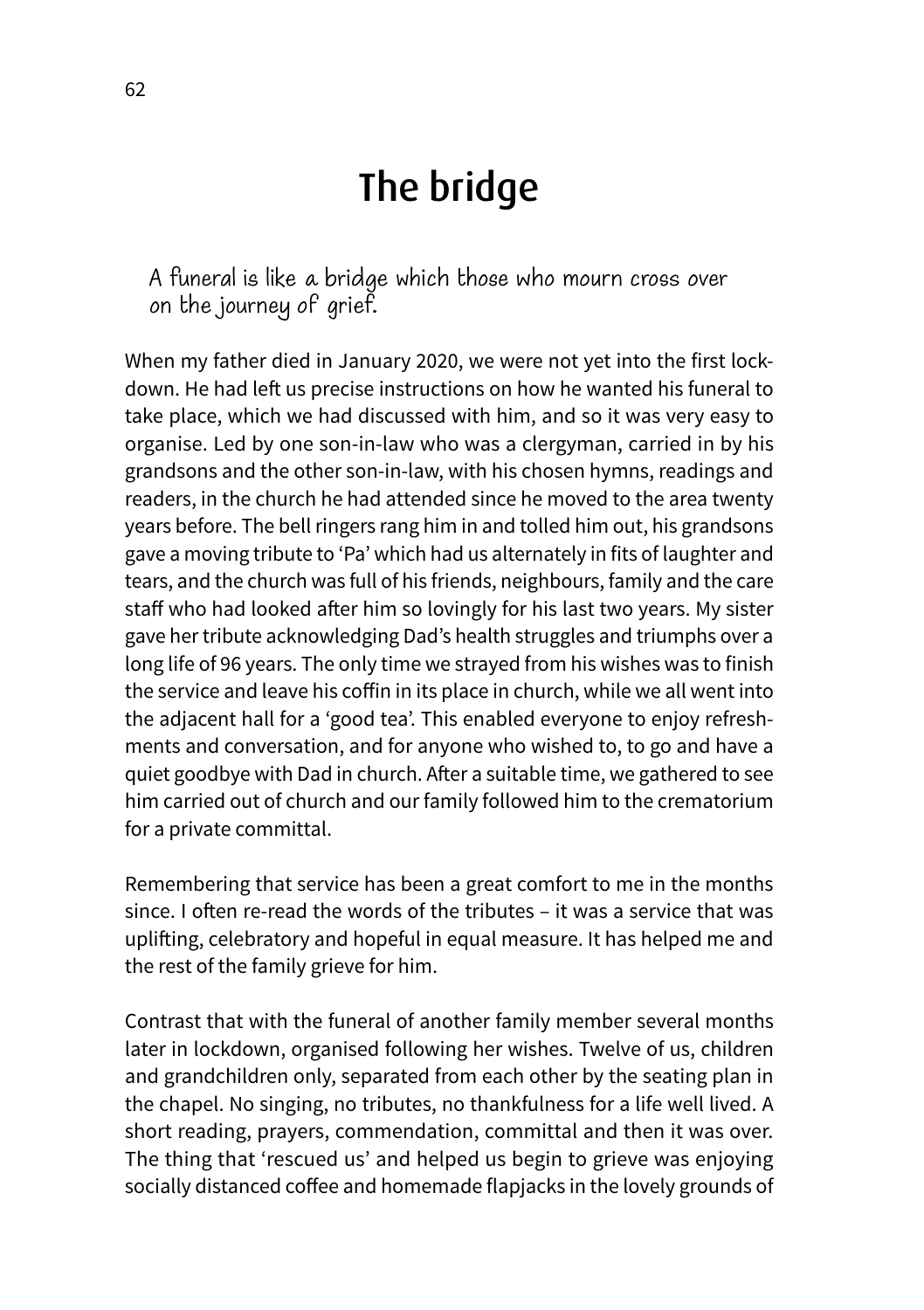the crematorium in the sunshine, while her two-year-old great-grandson ran around between us.

## **Reflection**

Death is an ending and it needs a ritual or acknowledgement of that person's life in order to enable the living to grieve and move on. In *New Journeys Now Begin: Learning the path of grief and loss* (Wild Goose Publications, 2006), Tom Gordon says that a funeral is like a bridge which those who mourn cross over on the journey of grief. If the service is a good one, the bridge is strong and firm and helps the healing process. If there was no opportunity for a good goodbye, the bridge is shaky or even missing, and the bereaved may not be able to start that healing process.

This is where an experienced minister can guide and help in offering suggestions to put together a service that reflects the person's life, all underpinned by the Christian hope and promise that death is not the ultimate end. The words – tributes, memories, prayers, commendation and committal – celebrate and remember the person made in God's image loved by God himself and offer comfort and support for those left behind.

#### **Prayer**

*Thank you, Lord, for those who help us after a loved one's death, and particularly for funeral directors and all who take such care to get the service and arrangements right. We pray especially for those who have to say goodbye to their loved ones in times of restriction without the support of family and friends. Amen*

The other side of loss  $-$  having a life that honours your loved one. This will bring you peace.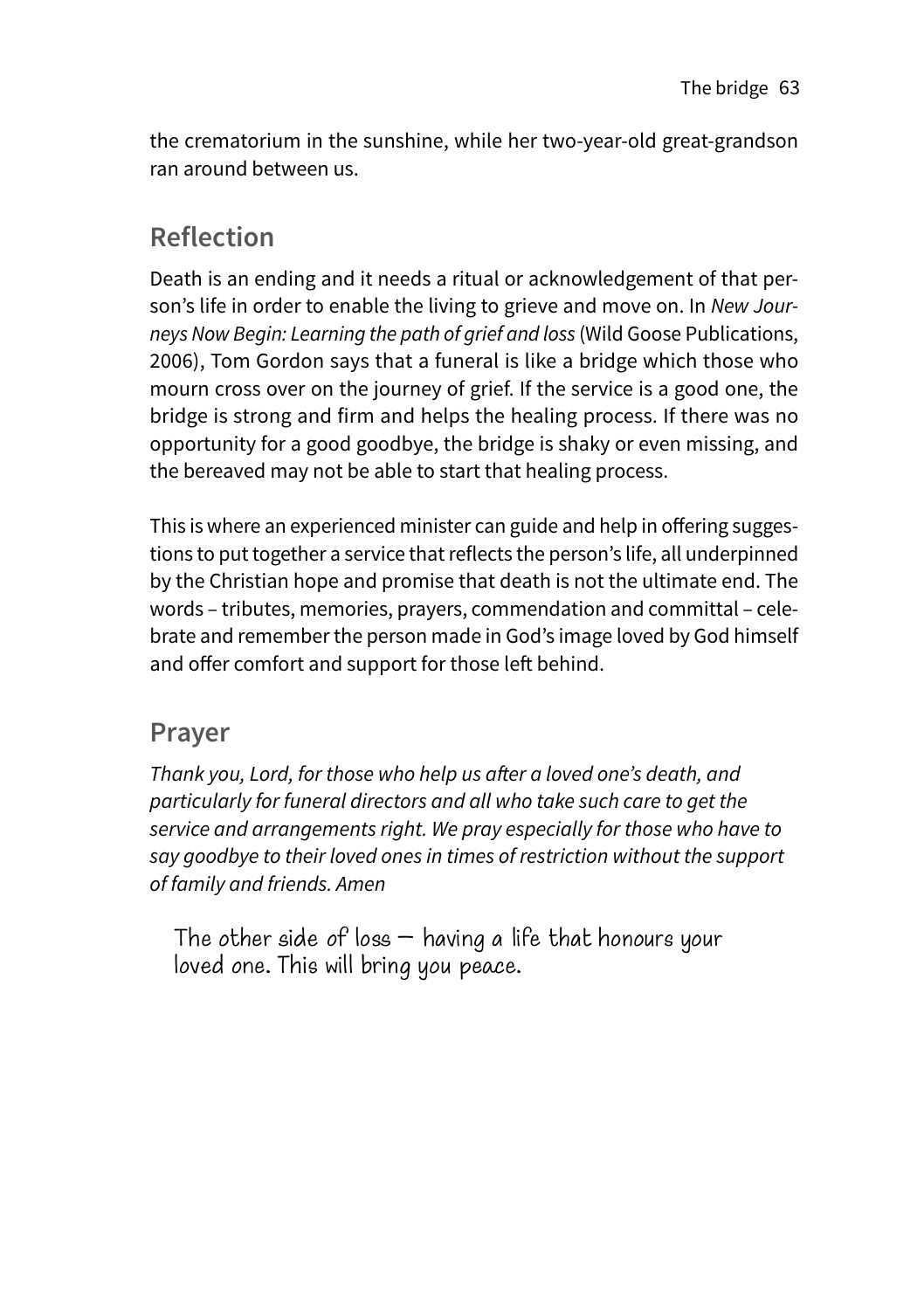# The doctors

What I now realise is that it's not me who's broken. The system is broken.

**The following message was written by a doctor and posted on Facebook in desperation:**

57,000 positive Covid cases (in the UK) in one day! And that's just the people who ARE getting tested. Our hospital alone needs 40 more intensive care beds within the next 48 hours to cope with the tsunami of critically unwell patients entering the hospital with Covid. We already have over 100 intensive care patients and hundreds of Covid patients on the wards. It's already too late; the government should have locked down properly months ago, as the public have clearly not taken the warnings seriously and this is why we are in this heart-breaking, exhausting situation now. If the general public continue to disregard the advice healthcare staff are imploring you to heed, then it is on YOUR HEAD that there will not be enough doctors/nurses/hospital beds/ventilators/oxygen for you, your parent, your granny, your husband, wife, daughter, son, neighbour, friend for when they come to hospital, despite our absolute intentions to want to help everyone. We are stretched beyond our limits now and we are told the peak of cases is still a week away. Take a minute to think about that before going to visit that relative or friend of yours today or throwing a house party.

#### **An article posted on Facebook by a GP in August 2021:**

From this month, I will no longer be working as a GP within the NHS. In fact, I will no longer be a practising doctor. I've decided, due to the confines of the system, that working in general practice isn't sustainable for me. My decision is discombobulating, disorientating and uncomfortable, the pandemic has definitely played a role in my choice. Life slowed down, but life at work sped up. We worked in new unfamiliar ways, which, while they may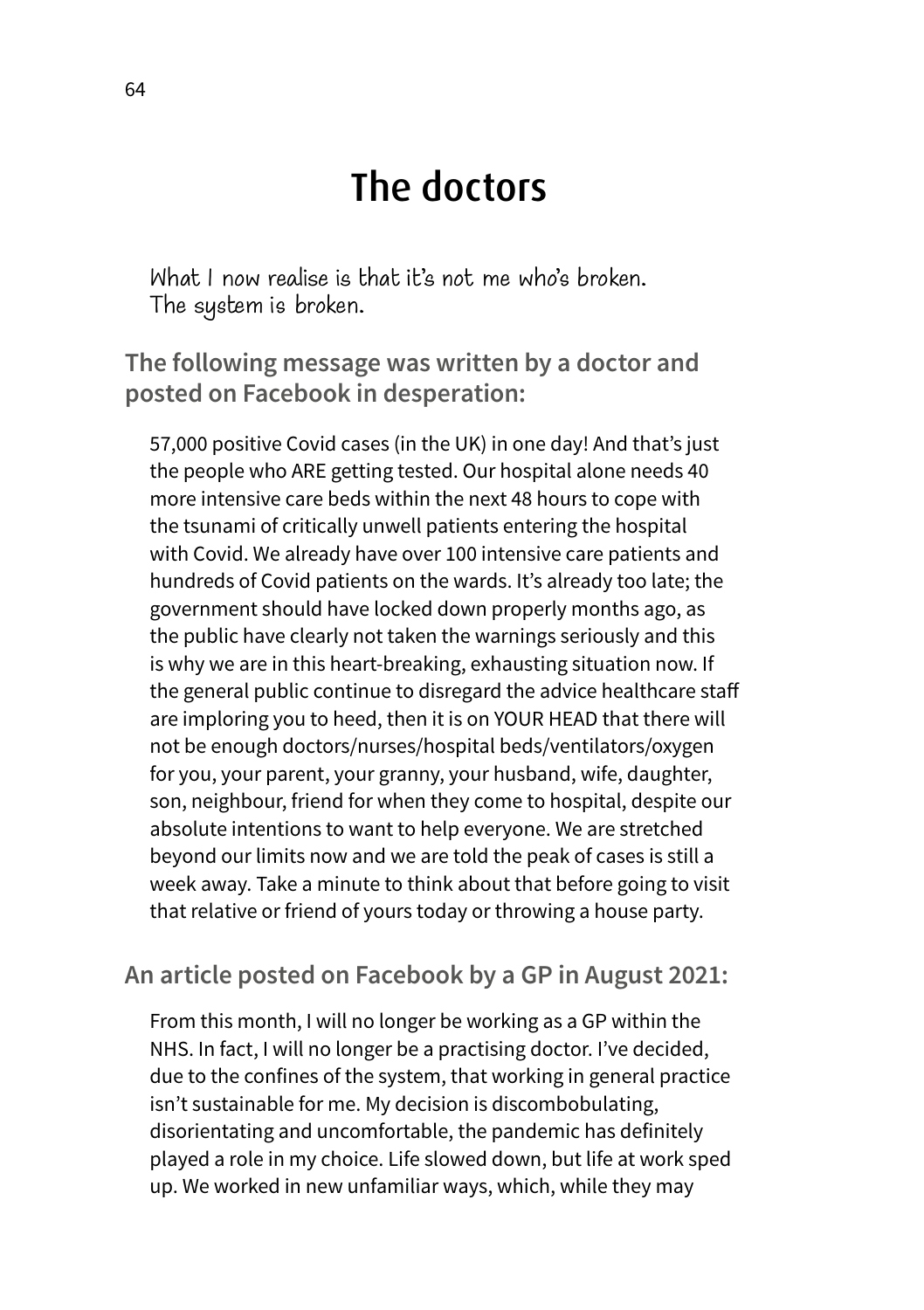be necessary, have put up barriers between us and our patients. Sadly, the current NHS system doesn't support clinicians to deliver a high standard of compassionate patient-focused care without sacrificing themselves along the way. The workload demands placed on individuals are unsustainable and unreasonable. What I now realise (with great relief because I believed it for a long time) is that it's not me who's broken. The system is broken. I believe the current system is unsustainable and I can only hope for better in the future for my colleagues who continue the good fight. Something needs to change to prevent a mass exodus from the system. Those with power to make change need to act now to protect the most valuable asset the NHS has – its workforce.

## **Grief aspect**

Anger and injustice are common elements of grief and it is quite normal to experience them. For our healthcare workers, anger may arise from the impossible positions they were put in while dealing with their own exhaustion, fatigue, stress, anxiety and tension while trying to do very difficult, demanding and responsible jobs.

Anger can be directed at so many different people; in the pandemic it has often been the government, senior management, the general public and/ or God. Due to such heightened emotions and situations, it is important to acknowledge the anger because persistent anger can be destructive.

Many of our health workers will continue to suffer from the trauma inflicted upon them during the pandemic. Health workers are trained to save lives; it is a vocation not a job. Yet day after day, week after week and month after month they faced decisions of who should get treatment, who should get a ventilator, who had the chance of possibly living or dying today.

# **Reflection**

Jesus lived his life here on earth loving those who lived lives contrary to what he modelled and taught. He healed the sick, fed the hungry, sat with the dying. He also got angry, especially when people were hard-hearted, didn't listen and oppressed or abused their fellow human beings. On one occasion he turned over the tables of merchants in the temple at Jerusalem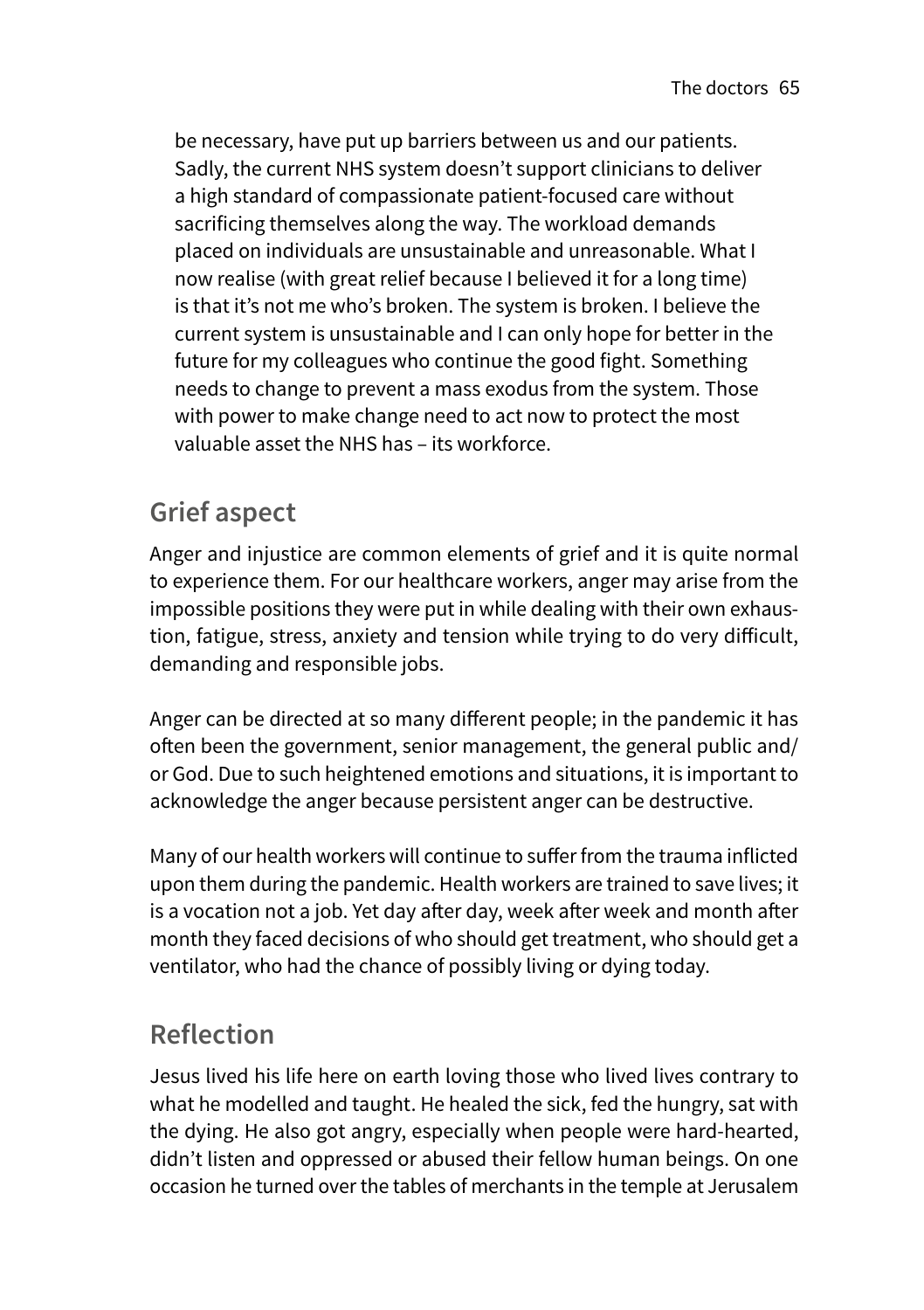who were selling birds for sacrificial offerings at hugely inflated prices which especially affected poor people coming to worship (Matthew 21:12–13).

#### **Prayer**

*Loving God, we pray for all who are exhausted by the long hours they are working and the decisions they have to make daily. We pray that you will give them renewed strength for each day, and times of relaxation and refreshment to restore them. Amen*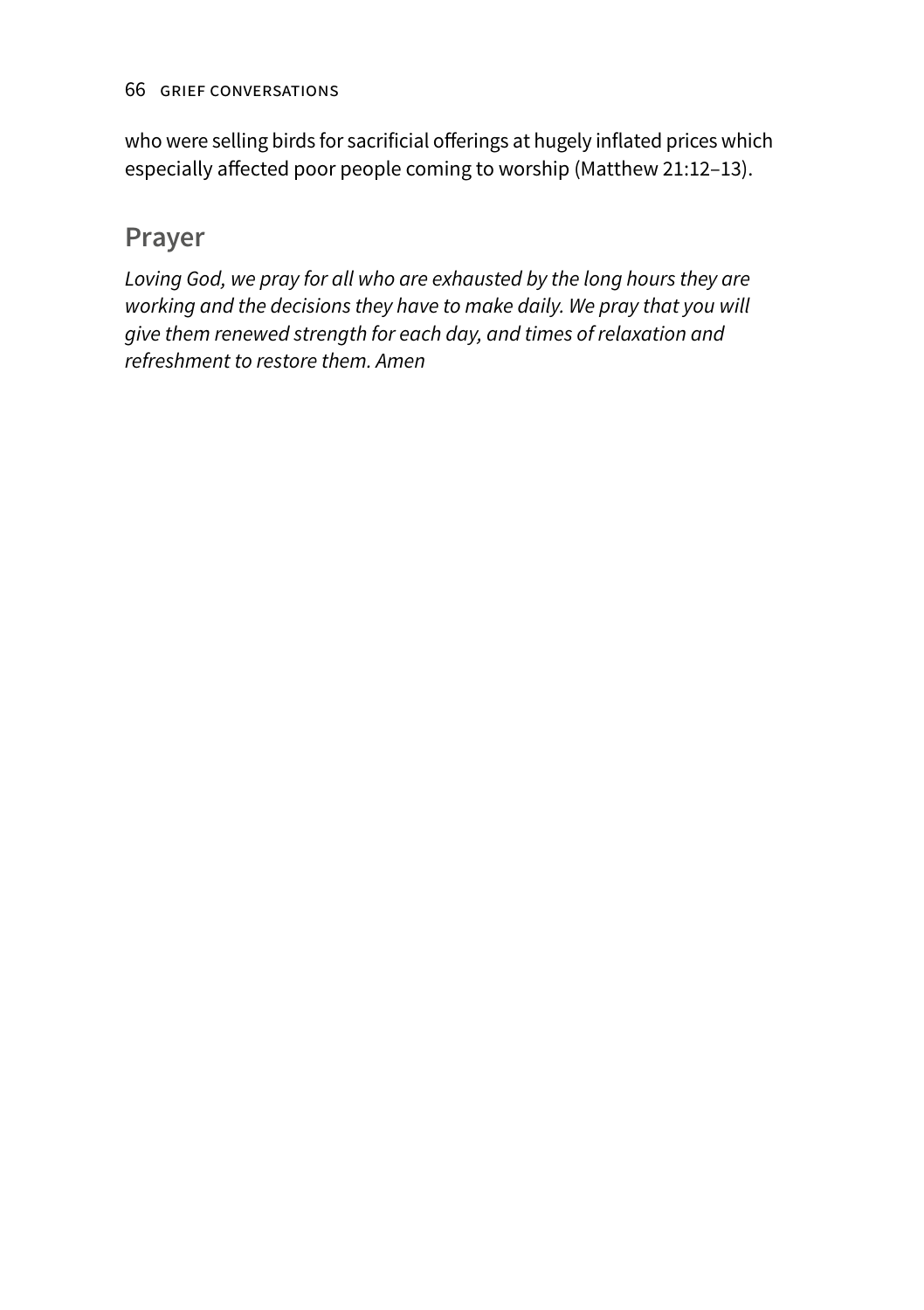# The mum

The suicide rates at university are shocking and even though you have become a part of those statistics you still question why and how did this happen?

Debbie is a mum of four children; it was all she ever wanted to be. She had Scott, then Charlotte came along soon after. Debbie was very happy and then discovered she was expecting twins – four little ones under three! Life was chaotic for years, but the children grew up, went to nursery, then school. Each of the children had their own personalities, and they were all loved.

In 2018 Scott went off to university and settled in really well. The family missed having him around because he was the entertainer and the leader of the pack. In 2019 Charlotte went off to study nursing; she was always the 'mother figure', caring and looking after everyone. The house was so quiet and the rest of the family missed the older two very much. The twins could not wait to go away to university, but couldn't decide whether to go to the same place or different cities.

In 2020 lockdown happened, so Scott and Charlotte moved back home and Debbie's husband began working from home too. Suddenly life was chaotic again: everyone wanted their space, their access to the internet, their privacy to work, chat, play. Tensions were high and everyone was frayed around the edges.

The twins were still determined to go away to university even in these times of great uncertainty. They had decided to go to separate universities, but it was a very different experience from usual. Due to Covid, the students were confined to their rooms, Fresher's Week was cancelled and they couldn't go out to meet and make friends. Matt was in a flat with other lads and they made the best of it, but Molly struggled from the beginning. She was the quietest of all Debbie's children, but she was a determined young woman. Molly frequently said she wanted to come home; she called her mum most days and pleaded with her to come and get her. Debbie and her husband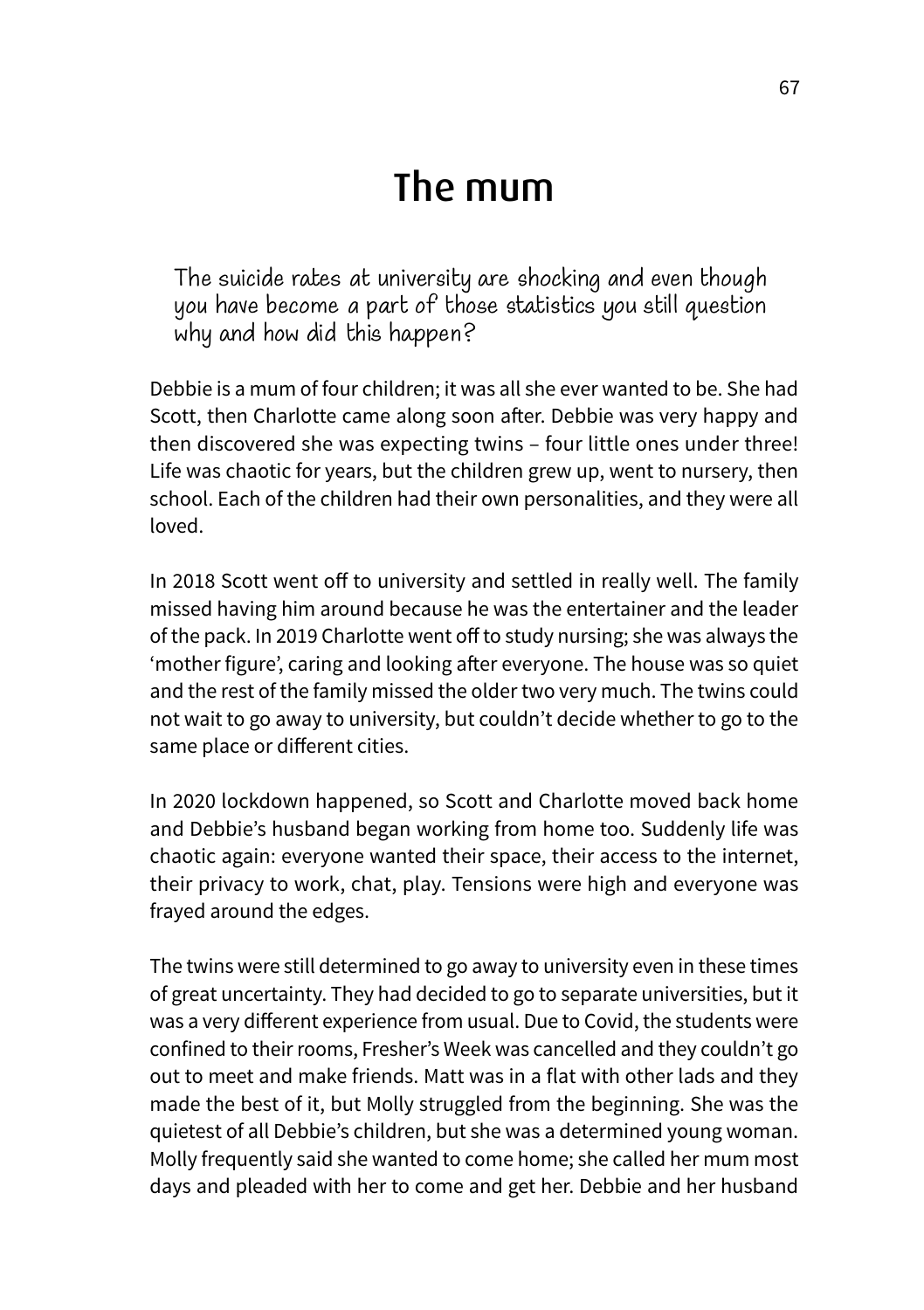were really concerned and discussed what to do at great length with friends who also had teenage children away at university. They all agreed that it was a difficult time for most kids leaving home for the first time, but advised encouraging Molly to stay. Lockdown at that time only allowed essential travel, so Debbie used that as the main reason not to go and pick Molly up, explaining that they did not want to break the rules and the end of term was only a few weeks away. They assured Molly that they would come and pick her up at the end of term. On 26 October Debbie had a phone call from the university to say Molly had been found dead in her room.

The suicide rates at university are shocking and even though you have become a part of those statistics you still question why and how did this happen? The pandemic exacerbated (more than we will probably ever know) the loneliness and isolation for these young people who had left home for the first time. To be confined to one room with no friends or family around, not to be able to go out to get fresh air, was like being in a prison.

### **Grief aspect**

When you have experienced the loss of a child, you just do not know how you will get through each day; many parents experience feelings of suicide themselves because of the deep pain they are suffering. The combination of shock, trauma and grief creates utter turmoil with a range of emotions – shock, disbelief, numbness, distraction, sorrow, despair, rejection, abandonment, failure, guilt, regret, shame, anger, rage, hatred, anxiety, fear, paralysis, sleeplessness, relief and self-destructive thoughts and feelings. Many of these emotions will not last a long time, but it is possible you may experience them all at one stage or another on your grief journey. The grief of suicide will stay with you forever.

'Why did it happen?' is a significant part of this grief journey. We want answers or an explanation; this is often in search of comfort. You may go over and over again in detail the things that happened, punishing yourself with regrets. 'If only I had...', 'what if...', 'it's my fault...', 'what were they thinking?'

This is all normal and understandable because we can never make sense of losing someone to suicide, especially if they are fit and healthy teenagers. The grief you will be experiencing will change you and your life for ever.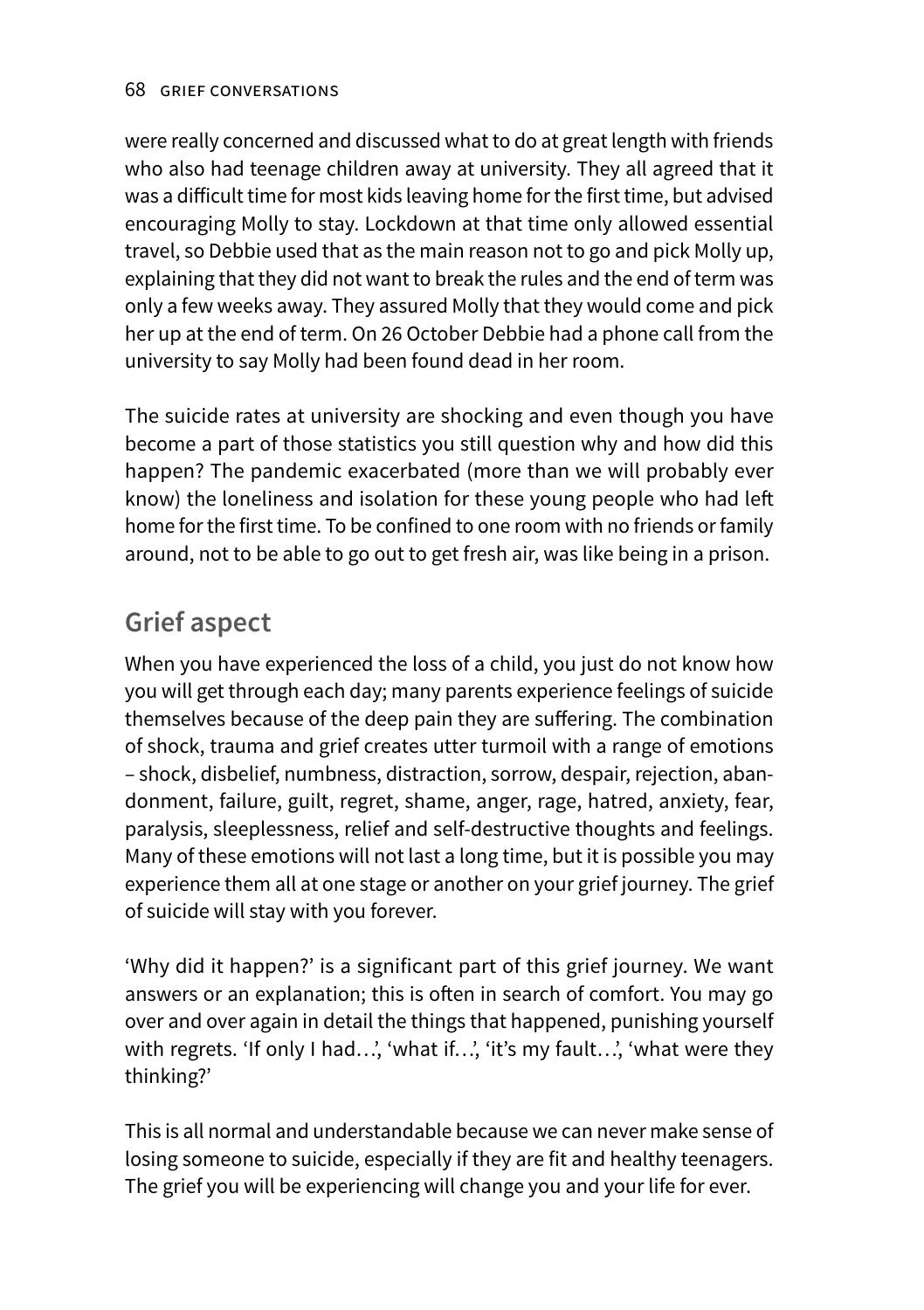If you have experienced this kind of loss, we want to encourage you to seek specialist help, to talk to experienced people to help you through this traumatic event. There are many organisations who can support you and your family through the hardest of days. Please see the resources page for more information.

### **Reflection**

God promises to be close to the broken-hearted; he knows what we are going through. Psalm 56 says:

*You keep track of all my sorrows. You have collected all my tears in your bottle. You have recorded each one in your book.* PSALM 56:8 (NLT)

On your journey of grief, there will come a day when there will be no more tears, when you notice that the sun is shining, and you begin to feel that life might be worth living again.

Hold on to the promise of God that he will be with you in the darkest times, as Psalm 23 tells us:

*Even when I walk through the darkest valley, I will not be afraid, for you are close beside me. Your rod and your staff protect and comfort me.* PSALM 23:4 (NLT)

#### **Prayer**

*God of all mercy and comfort, you know how it hurts to lose a child. Please be close to those who grieve for a son or daughter and support them in their pain. Amen*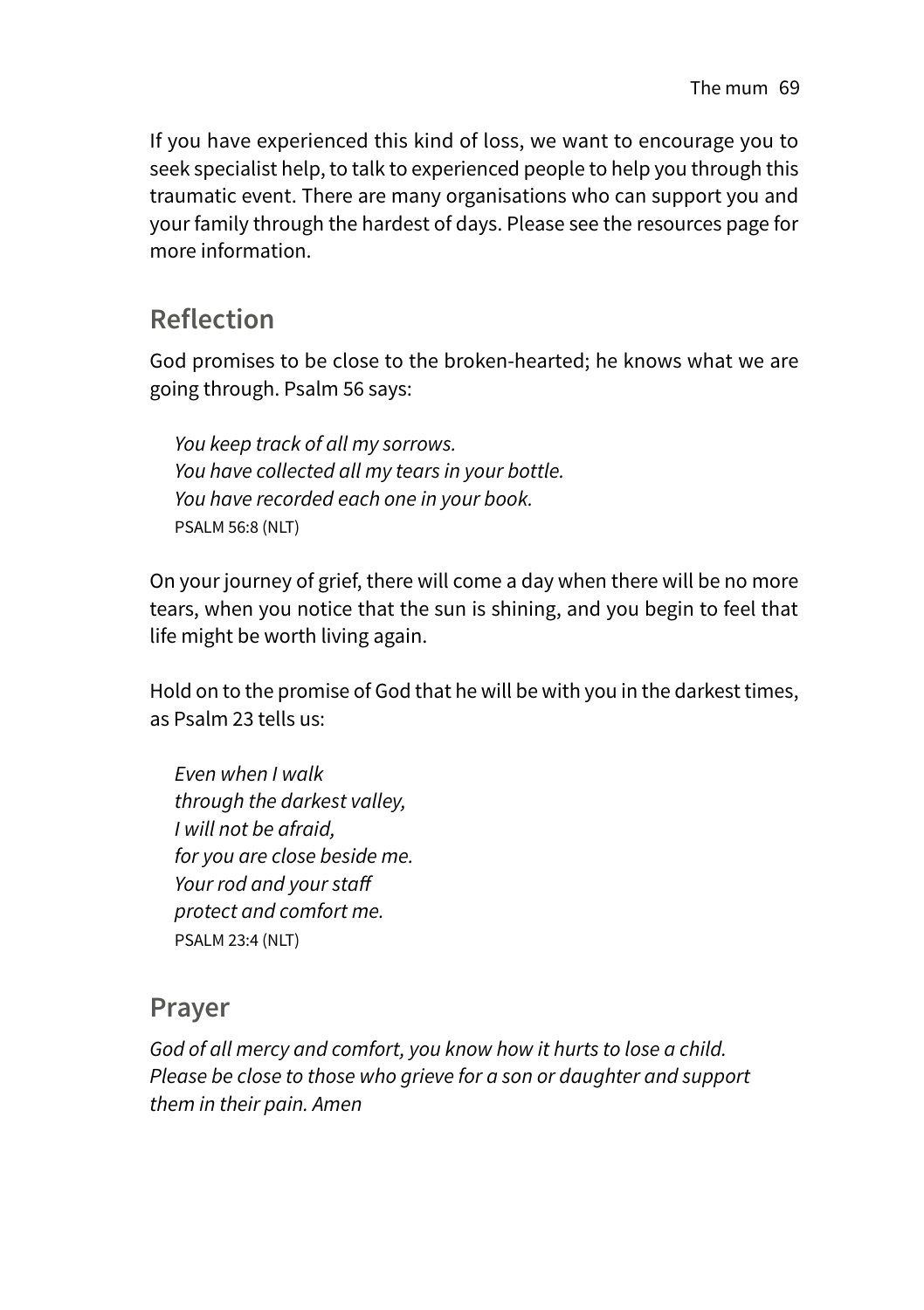# The outsider

What do I do now? I am lost, a foreigner in the UK.

We came to the UK 13 years ago because we could not find any work in Romania and we wanted to give our unborn child the hope of a new life. In the next seven years we both got our UK passports, our two children were born and we both found jobs working in the care home sector.

Early in 2020, in both of the care homes that we worked in, we had residents who were dying and at first we did not realise why, but then discovered that they had Covid-19.

Everything changed; the care homes where we worked went from being lovely, friendly, fun, family atmospheres to being like a prison. Our residents had to stay in their rooms, and there was an immediate stop to all activities and social groups. Our lounges were empty and the dining room was never used.

Many of the care team became unwell during the next weeks and months, so we were asked to do extra shifts. We also had our two children to look after and had to teach them at home. It was such a difficult time; we lost so many of our dear residents who were like family. Work was difficult and exhausting, it took ages changing all our PPE for each resident and each task. We ran out of PPE many times and had to find our own in order to protect ourselves.

We were hugely relieved to get through 2020 and most of 2021 and our children were so excited when they could go back to school.

In September 2021 my husband came home with a really bad cold, so I sent him to bed to rest. In the middle of the night he could not get his breath and an ambulance crew took him to hospital. I could not go with him because there was no one to look after the children. I called the hospital in the morning to see how he was, only to find out that he was in a coma. The nurse told me that he was very poorly and invited me in to sit with him. I arranged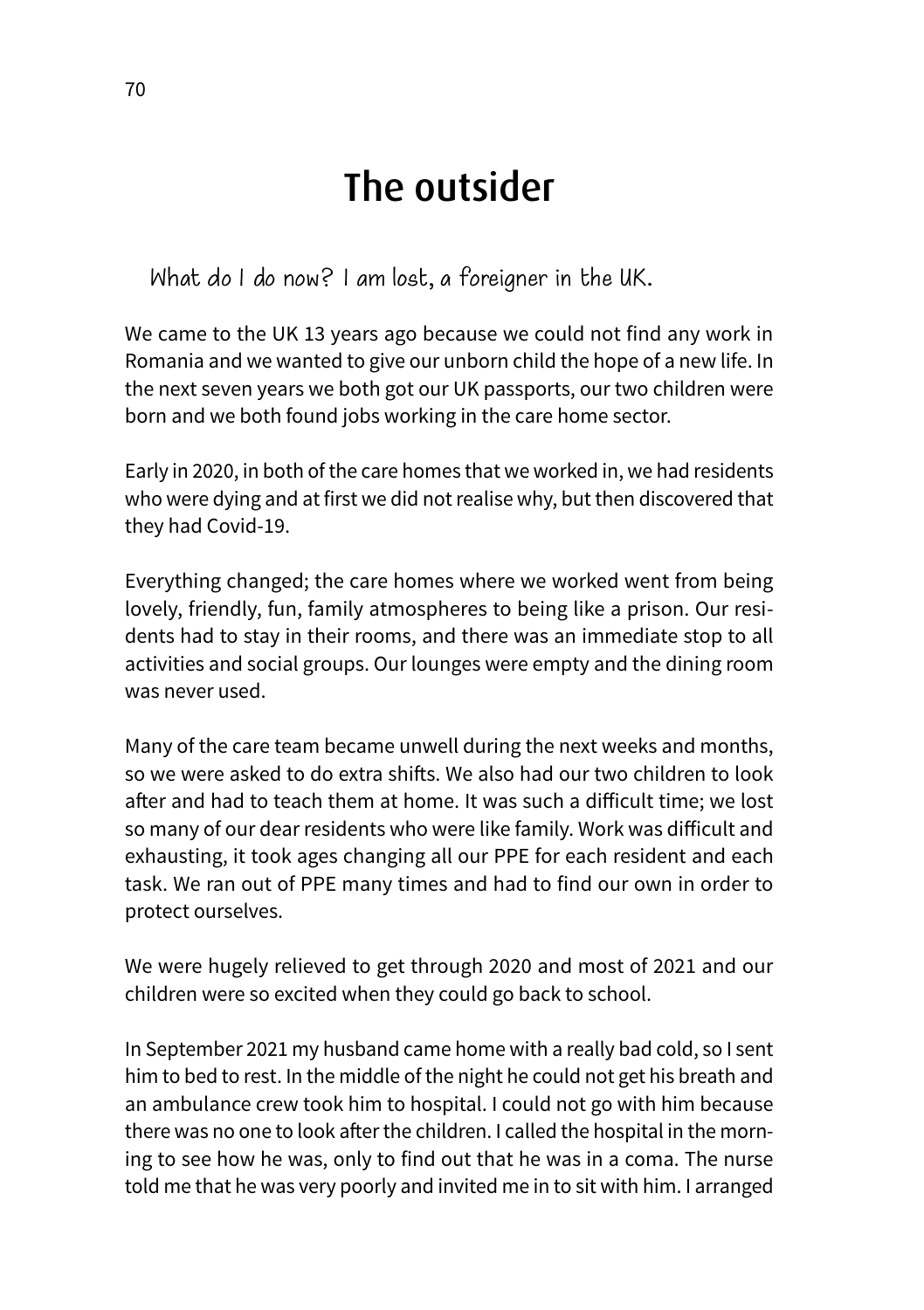childcare and went into the hospital at 10.25 am; my husband was on a machine helping him to breathe, but he was not awake. I held his hand and talked to him, and he did squeeze my hand at one point. The doctor came and spoke to me and said, 'I am really sorry, but your husband may not pull through, you can stay as long as you need to.' At 3.10 pm my precious husband died. He was 37 years old.

We had lived through the worst and cared for so many people who had died, yet just when we thought we were safe and through it, I lost the love of my life.

What do I do now? I am lost, a foreigner in the UK. I have sent my husband's body home to Romania to be buried and had a small service here with eight people who knew him. But what now?

## **Grief aspect**

Corianne, having lost her husband with whom she has shared her life and worked so hard, is suddenly plunged into the dark hole of loneliness, in a foreign land without the support of her wider family. She is now having to face the hardest questions and situations in life alone; questions about a funeral, money, the future.

If you are in a similar situation, you will know that you do not have the answers. All sorts of situations arise – birthdays, celebrations, maintenance issues in the home, changing the car, a holiday – so many situations that would have been faced together, now have to be decided alone.

During this period of time you may feel that you want to make big changes – move house, go on a holiday, sell everything and start again, embark on a new relationship. This is not uncommon and often will come from a place of wanting to numb or dull the pain of loss.

It is generally advised not to make any big decisions when you are in the early stages of grief. Allow time to be the decider. Talk your decisions through with family and friends to get their views, but please do not do anything in haste. In grief you can be emotionally, physically, psychologically, spiritually and cognitively weak, so decisions made while grieving may be regretted later.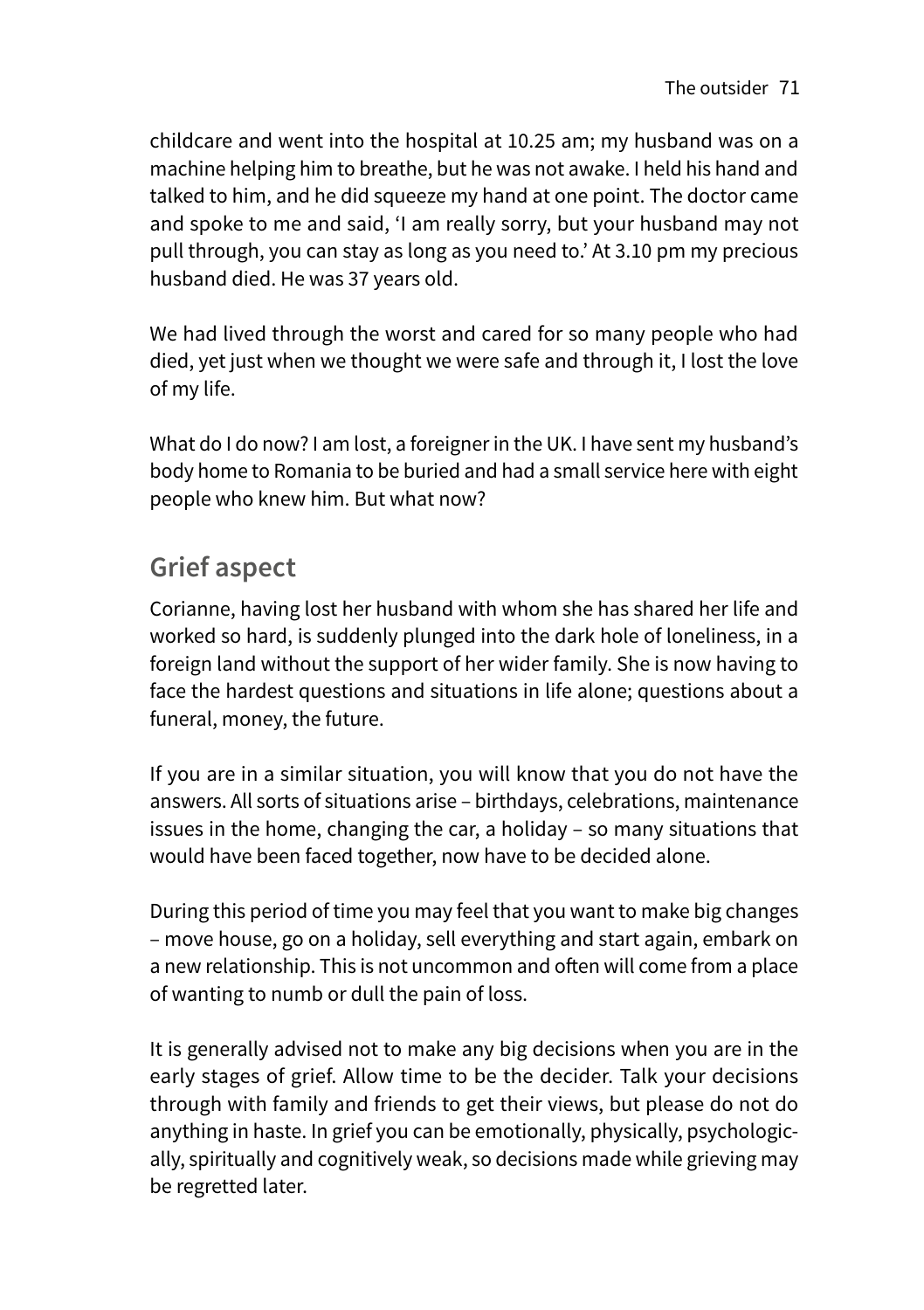#### 72 grief conversations

You are vulnerable and it can be a time when you can be taken advantage of, fall prey to scams, or be encouraged to do things you would not normally do.

### **Reflection**

In the Bible, the book of Ruth tells the story of Naomi and her husband and sons who moved to a different country to find food and work. Initially life was good, but then Ruth's husband and both her sons died. She decided to go back home and one daughter-in-law, Ruth, faithfully stayed with her, helping and supporting her.

Take time to reflect on the people in your life who you know will be alongside you. Ask God to bless those relationships and protect them.

#### **Prayer**

*Heavenly Father, we pray for all who have no one to turn to in their sorrow and distress, especially those who are not living in their home country. We pray that you will bring alongside them people who will love, care for and befriend them. Amen* 

In community our fears and anger are transformed by God's unconditional love, in community God's compassion becomes present in the midst of a broken world. Henri Nouwen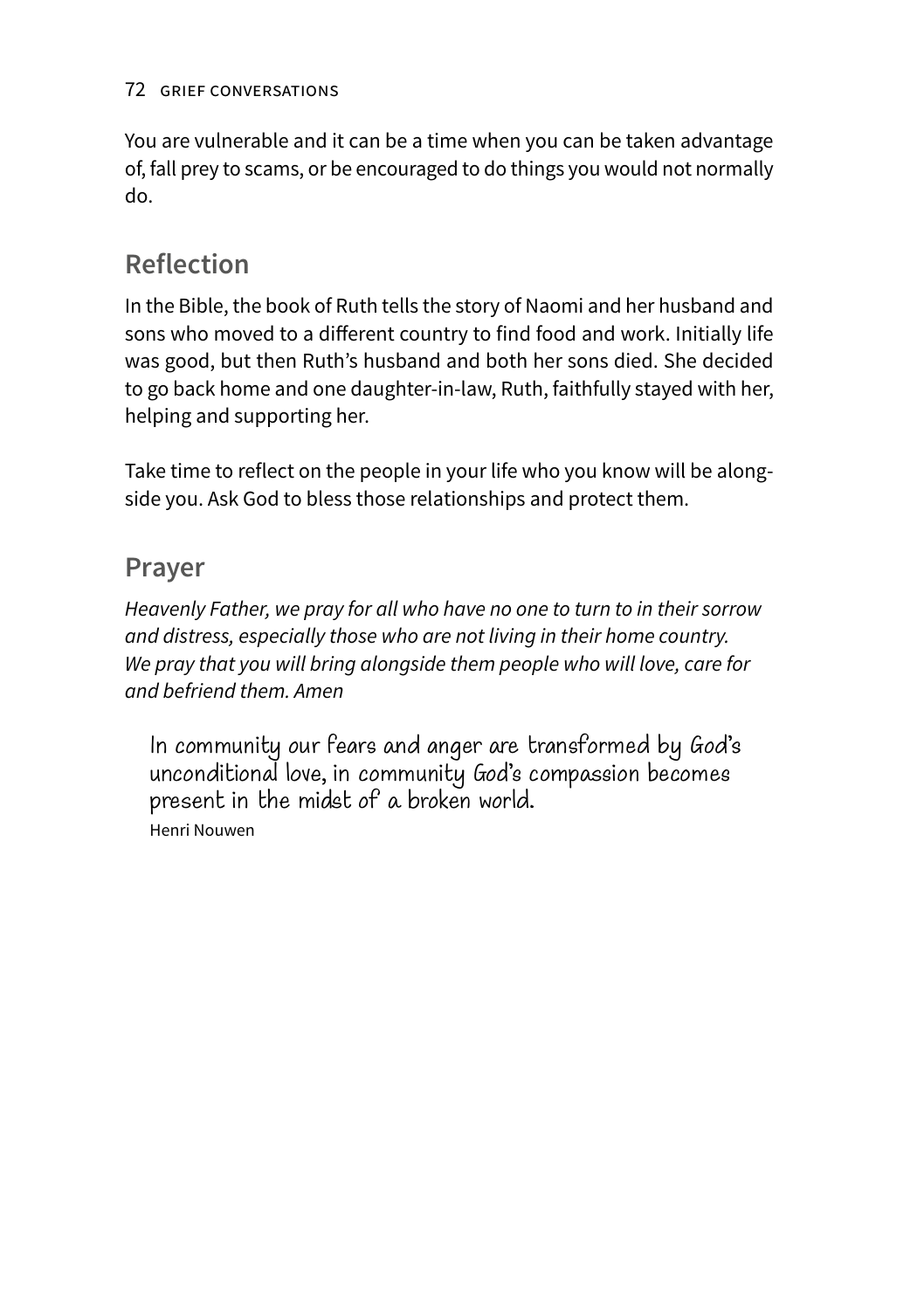# Peace and acceptance

All things must come to an end, but love is eternal.

When I don't want something to end, I often recall Peter the disciple on the Mount of Transfiguration who wanted to make three dwellings for the dazzling Jesus before him, with Moses and Elijah. He wanted to capture the moment, it seems, so they would be together always.

Life brings us many moments or seasons we never want to end and people we never want to leave us, but endings and partings are an inevitable part of life. Earlier in the summer, our family gathered for my sister's youngest son's wedding. This was the third date, a year after Covid lockdown and 18 months after the deaths of our beloved dad, 'Pa', and my brother-in-law's mother, 'Grannie'. The marriage service was in a pretty little church, which I had the joy of taking, and the reception was held in the same venue where my eldest nephew and his wife had married ten years earlier. Then, both Pa and Grannie had been younger, well and able to join in the celebrations. We were all aware of the spaces that they left. How they would have loved to be present!

Yet they were. Without consulting, a number of us had brought something of significance with us. I had a photo of Mum and Dad on the front of my service book, the groom was wearing the cufflinks given to Pa by our mum on their wedding day 60 years earlier and had one of my dad's old diaries slipped into his jacket pocket. Grannie's daughter was wearing her mum's ring. My sister was wearing Pa's old watch and her eldest son Pa's fake Rolex!

At the reception we laughed (and cried!) as we discovered the collection of little treasures we each carried and marvelled at how in their different ways they connected us to our much loved and missed older family.

### **Reflection**

Grief is like an unwelcome stranger and something we'd like to shut out. Yet, if we face grief, acknowledge it and notice what it has to teach us, then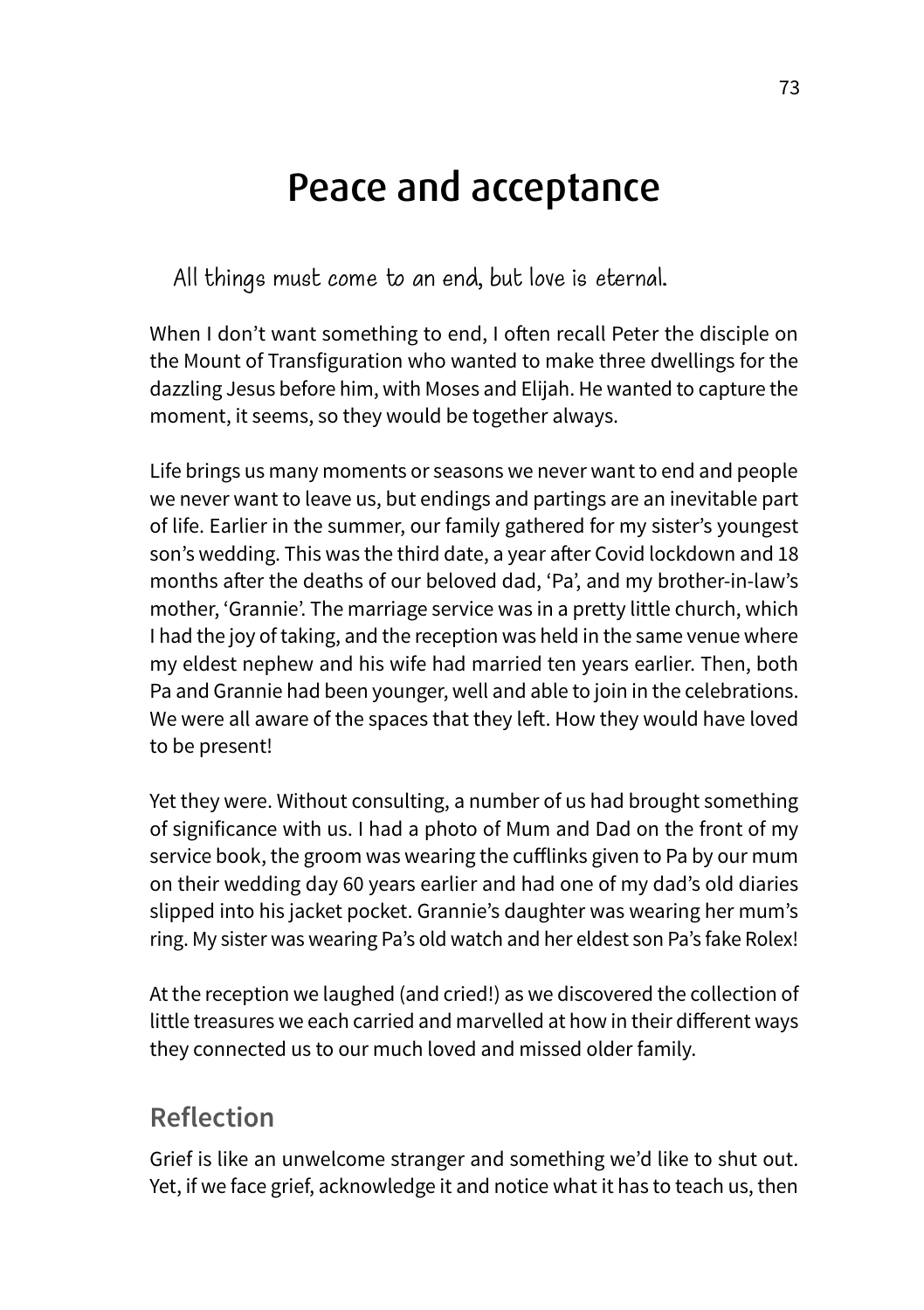#### 74 grief conversations

we may find we can savour the life we once shared and find new ways to remember our loved ones. All things must come to an end, but love is eternal.

Perhaps this poem will resonate with you as it did with me.

#### *Into the hour*

*I have come into the hour of a white healing. Grief's surgery is over and I wear The scar of my remorse and of my feeling.*

*I have come into a sudden sunlit hour When ghosts are scared to corners. I have come into the time when grief begins to flower*

*Into a new love. It had filled my room Long before I recognised it. Now I speak its name. Grief finds its good way home.*

*The apple-blossom's handsome on the bough And paradise spreads round. I touch its grass. I want to celebrate but don't know how.*

*I need not speak, though everyone I pass Stares at me kindly. I would put my hand Into their hands. Now I have lost my loss*

*In some way I may later understand. I hear the singing of the summer grass. And love, I find, has no considered end,*

*Nor is it subject to the wilderness Which follows death. I am not a traitor to A person or a memory. I trace*

*Behind that love another which is running Around, ahead. I need not ask its meaning.*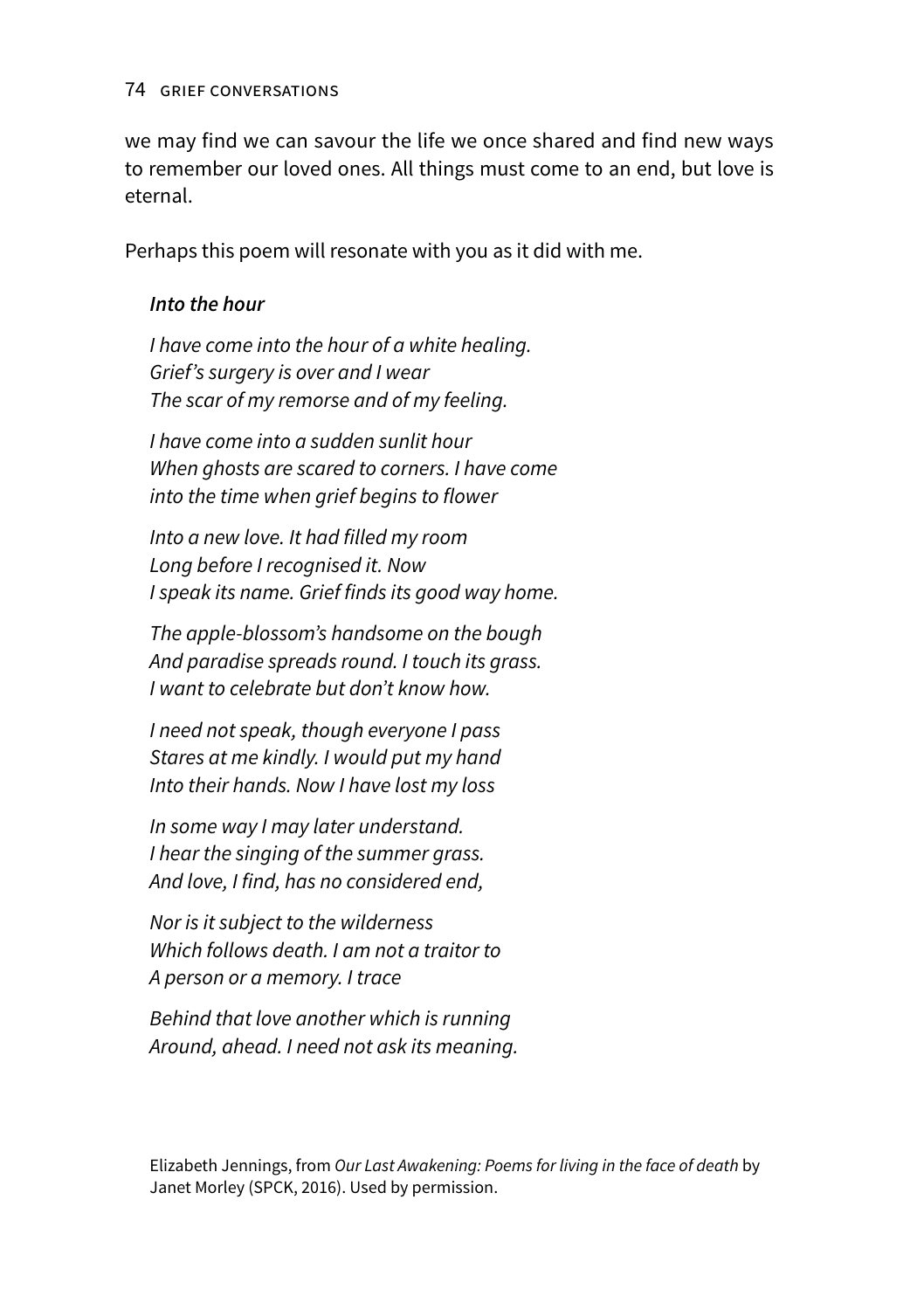#### **Prayer**

*Thank you, God, for walking with us through the dark wilderness of grief and sadness and bringing us into the sunshine of healing. Amen* 

A journey of a thousand miles begins with a single step. Lao Tzu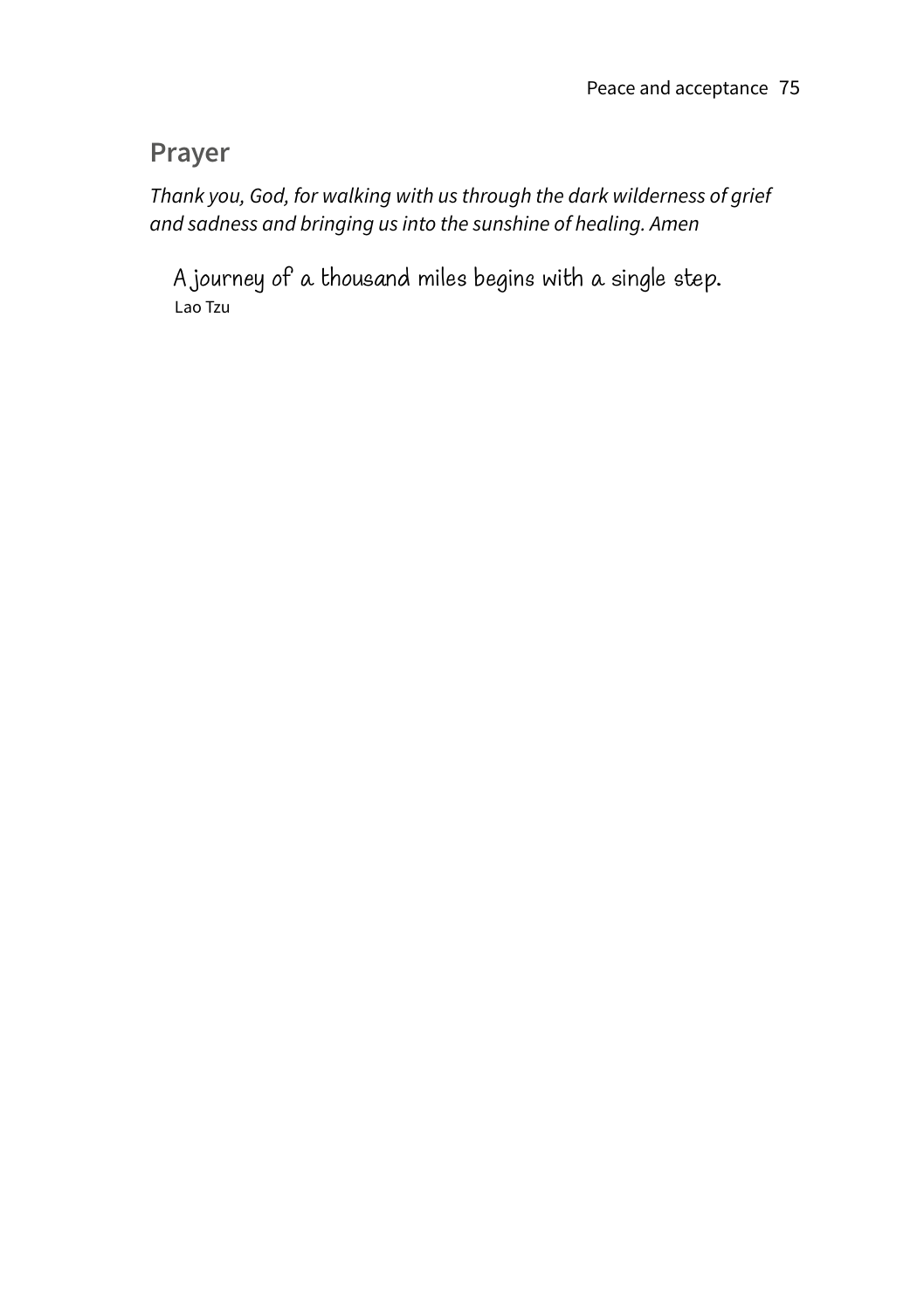# Guidelines for listeners

## **Preparation of venue**

Ensure the place where you are meeting is easily accessible and on a bus route or with parking facilities nearby. It should be warm, welcoming and comfortable. Place the chairs where you are sitting in a position so that you can face the person and be able to have eye contact. Make sure you will be able to hear one another well.

Have a box of tissues near at hand and a glass of water.

## **Preparation of yourself**

Put the things going on in your own life out of your mind, turn your phone off, put aside paper, iPad, pen and relax. Be aware of your body language – avoid crossed arms or legs, be sure to show you are engaged and listening.

## **Stop, look, listen**

Stop talking. Look at their body language and posture (non-verbal language) and listen to their tone of voice. Let them talk, do not interrupt or talk over them. Let them finish what they are saying even if there are emotional pauses.

### **Pay attention**

Focus on what is being said. If necessary, when they have finished talking, repeat back to them what you have heard. Nod your head, smile and encourage them to continue talking.

## **Be non-judgemental**

Do not give your personal opinion or comment on their feelings. Keep an open mind and respect their views and opinions.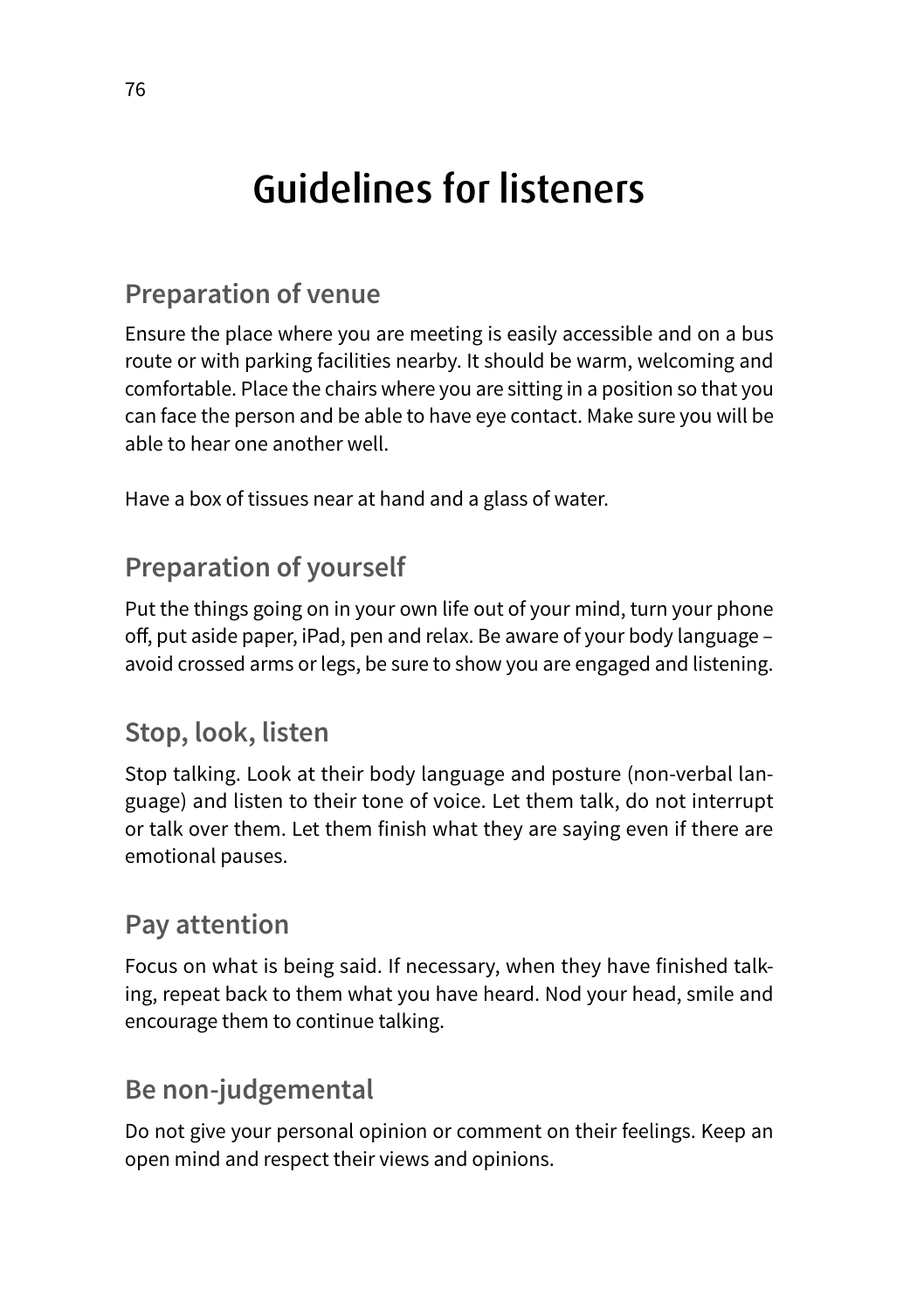### **Patience**

Silence and long pauses may be necessary for a person to think and process what they want to say. Give them the time and space to do so without interrupting their thinking time.

## **Hold back**

Don't rush to give your answers or response; often giving someone the opportunity to talk enables them to come to their own solutions.

## **Reflection**

Ask questions to show you have listened and heard correctly, then ask open questions – how did that make you feel? What happened next?

### **Response**

Sum up what you believe they have shared with you. Respond in the singular i.e. speak from your heart – do not use phrases like 'everyone says', or 'we all'.

### **Remember**

Reassure the person that all that is shared is confidential, unless it is a safeguarding issue.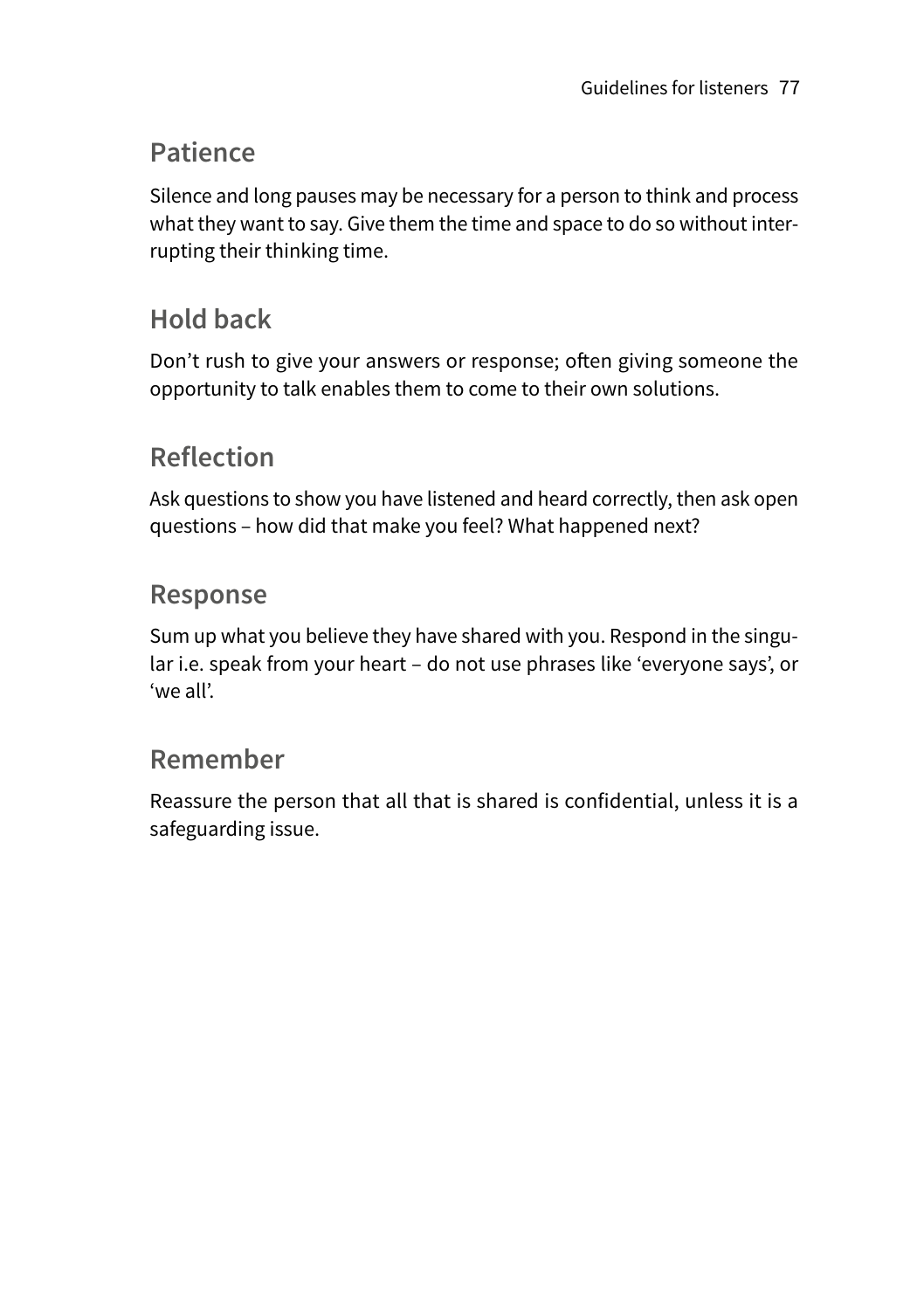# Dos and don'ts with people who are grieving

For those of us who are around people who are going through loss, grief and heartache, here are a few dos and don'ts:

#### **Do**

- Do leave a simple meal that can be eaten or put in the fridge
- Do leave a note with your number saying 'call if you want me to listen'
- Do listen
- Do, when you have listened, listen more
- Do listen more again: let them talk about their loved one whenever and however much they want to
- Do be tender your friend is in terrible pain
- Do give a hug (if appropriate)
- Do share your favourite memory of their loved one

#### **Don't**

- Don't try to give answers
- Don't tell them what they should be doing or feeling
- Don't expect them to help you in your grief
- Don't say you understand what they are going through because you don't – grief is unique
- Don't avoid them
- Don't try to fix the loss
- Don't put a time limit on grieving
- Don't expect them to make any decisions about what you can do

#### **Do say**

- I am so sorry to hear about your loss
- I don't know what to say
- I don't know how you feel, but I am here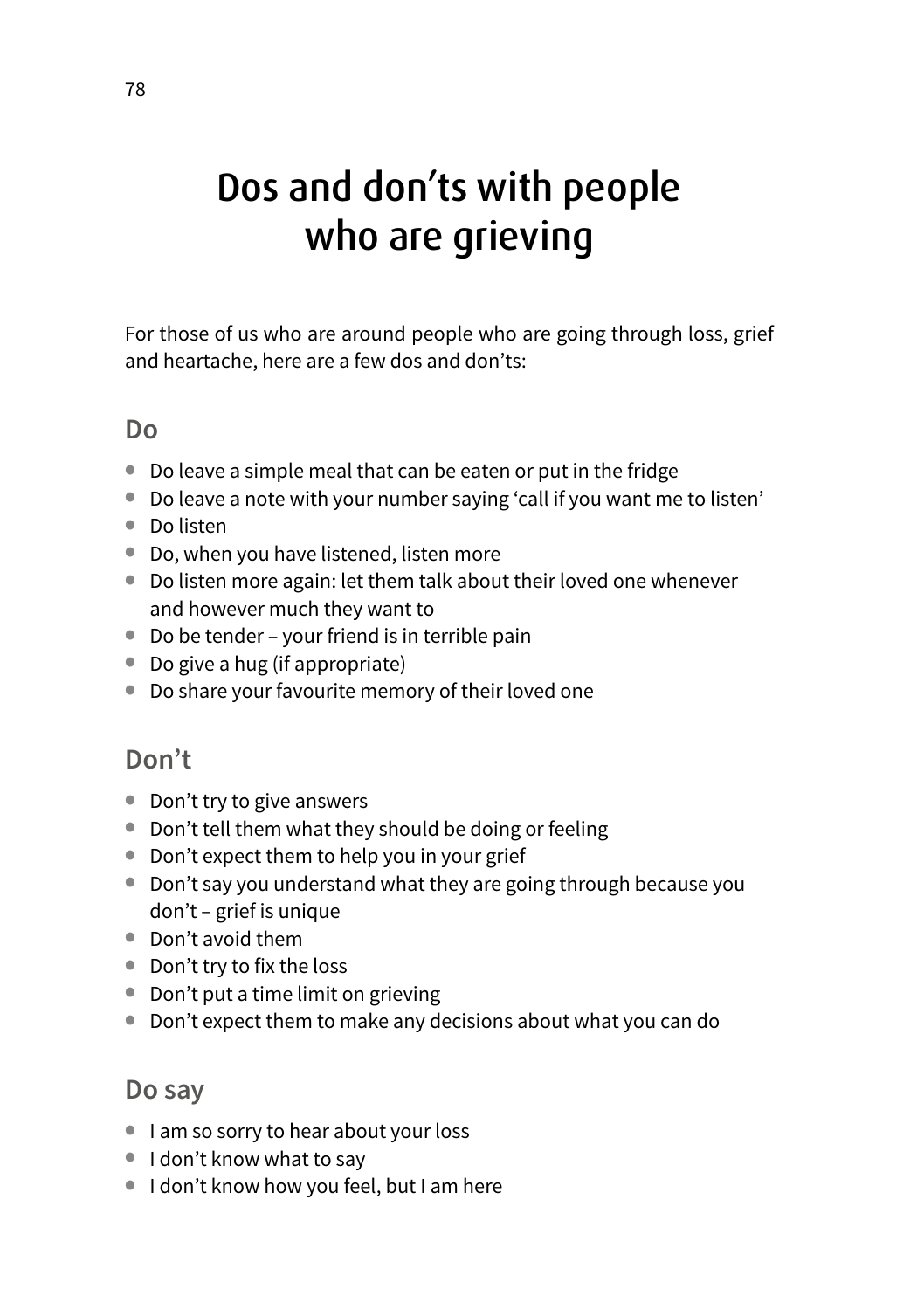- You and your loved ones will be in my thoughts and prayers
- My favourite memory of your loved one
- I am just a call away
- We all need help at times like this, so please let me help you
- I am usually up early or late, you can call me
- Nothing and just be there with them

#### **Don't say**

- At least she lived a long life, many people die young
- He is in a better place
- She brought this on herself
- There is a reason for everything
- Are you not over him yet? He has been dead for a while now
- You can have another child still
- She was such a good person God wanted her to be with him
- I know how you feel
- She did what she came here to do and it was her time to go
- Be strong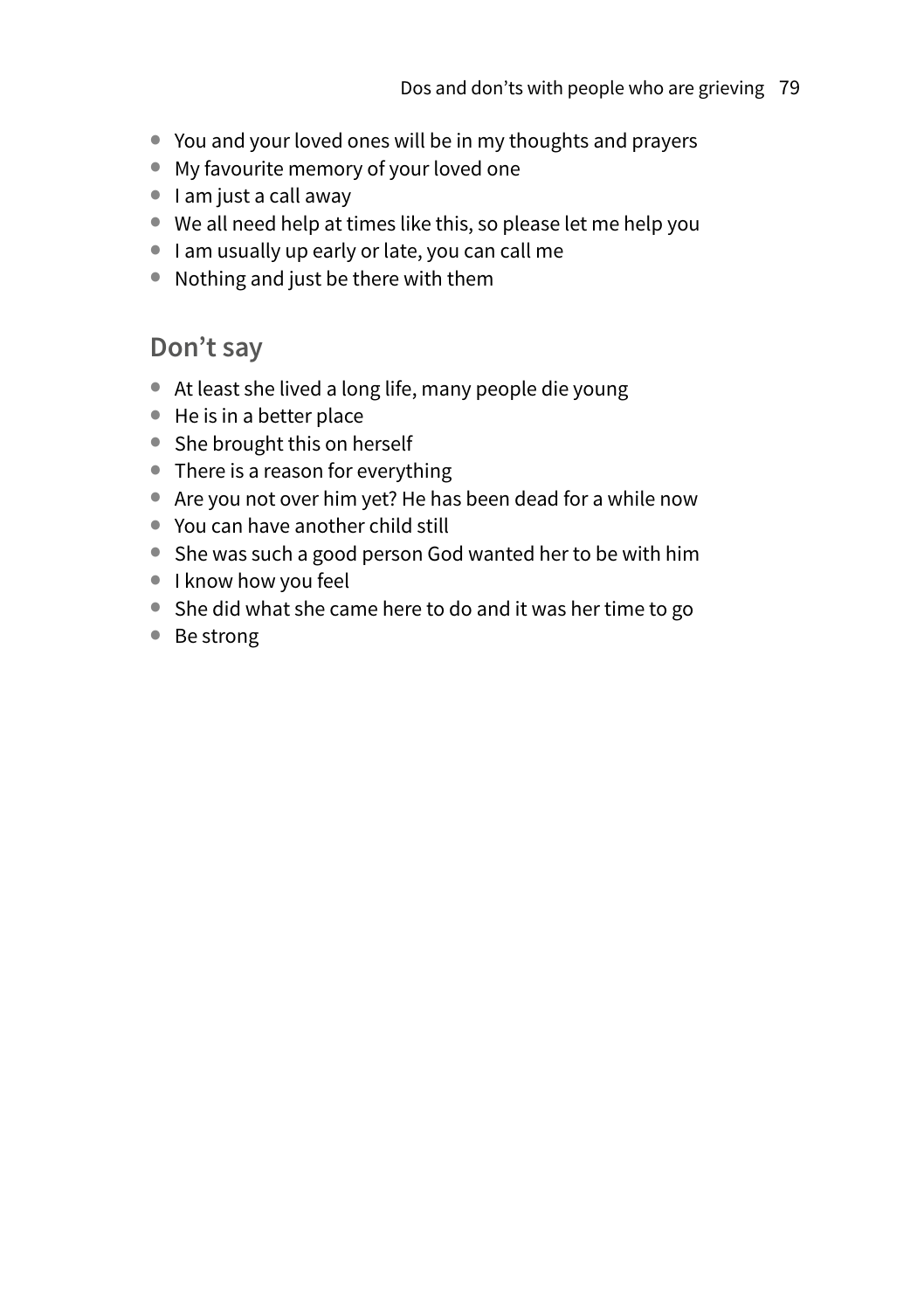## Resources

#### **Books**

|                 | Malcolm Duncan, Good Grief: Living with sorrow and loss (Lion Hudson |  |
|-----------------|----------------------------------------------------------------------|--|
| Limited, 2020). |                                                                      |  |

- Tom Gordon, *New Journeys Now Begin: Learning on the path of loss and grief* (Wild Goose Publications, 2006).
- Albert Y. Hsu, *Grieving a Suicide: A loved one's search for comfort, answers and hope*, second edition (IVP, 2017).
- Jerusha Hull McCormack, *Grieving: A beginner's guide* (Darton Longman and Todd, 2005).
- David Kessler, *Finding Meaning: The sixth stage of grief* (Penguin Random House/Ebury Publishing, 2019).
- Kathryn Mannix, *With the End in Mind: How to live and die well* (William Collins, 2017).
- Kristin Meekhof and James Windell, *A Widow's Guide to Healing: Gentle support and advice for the first five years* (Sourcebooks, 2015).
- Janet Morley, *Our Last Awakening: Poems for living in the face of death* (SPCK, 2016).
- Jerry Sittser, *A Grace Disguised: How the soul grows through loss*, revised and expanded edition (Zondervan, 2021).

#### **Websites**

**[uk-sobs.org.uk](http://www.uk-sobs.org.uk) [tcf.org.uk](http://www.tcf.org.uk) [ifucareshare.co.uk](http://www.ifucareshare.co.uk) [samaritans.org](http://www.samaritans.org) [allianceofhope.org](http://www.allianceofhope.org)**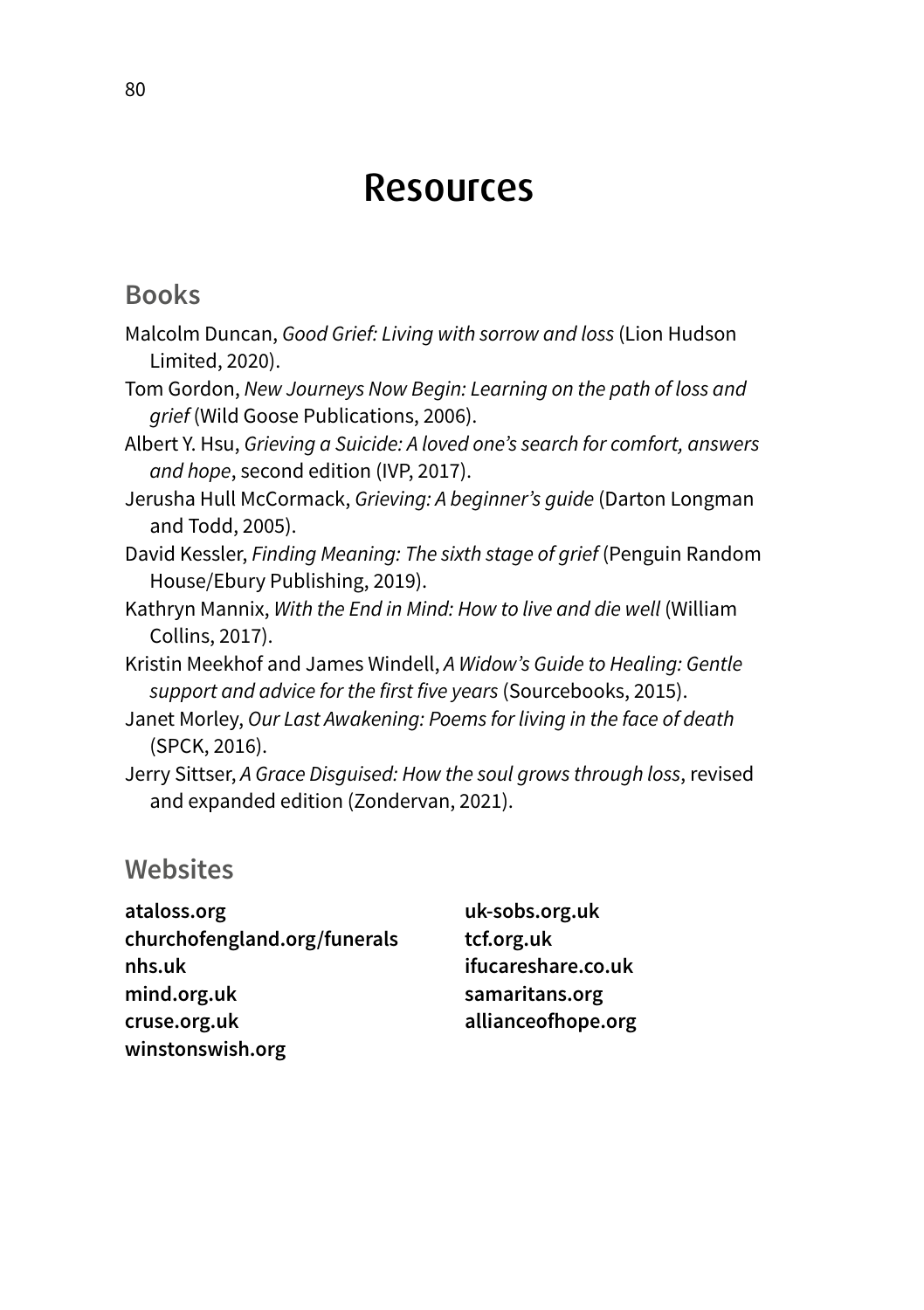

# *Enabling all ages to grow in faith*



[Anna Chaplaincy](https://www.annachaplaincy.org.uk) [Living Faith](https://www.brf.org.uk/what-we-do/living-faith/) [Messy Church](http://www.messychurch.org.uk) [Parenting for Faith](https://www.parentingforfaith.org)

## **100 years of BRF**

2022 is BRF's 100th anniversary! Look out for details of our special new centenary resources, a beautiful centenary rose and an online thanksgiving service that we hope you'll attend. This centenary year we're focusing on sharing the story of BRF, the story of the Bible – and we hope you'll share your stories of faith with us too.

Find out more at **[brf.org.uk/centenary](https://brf.org.uk/centenary)**.



**To find out more about our work, visit**  [brf.org.uk](https://www.brf.org.uk)